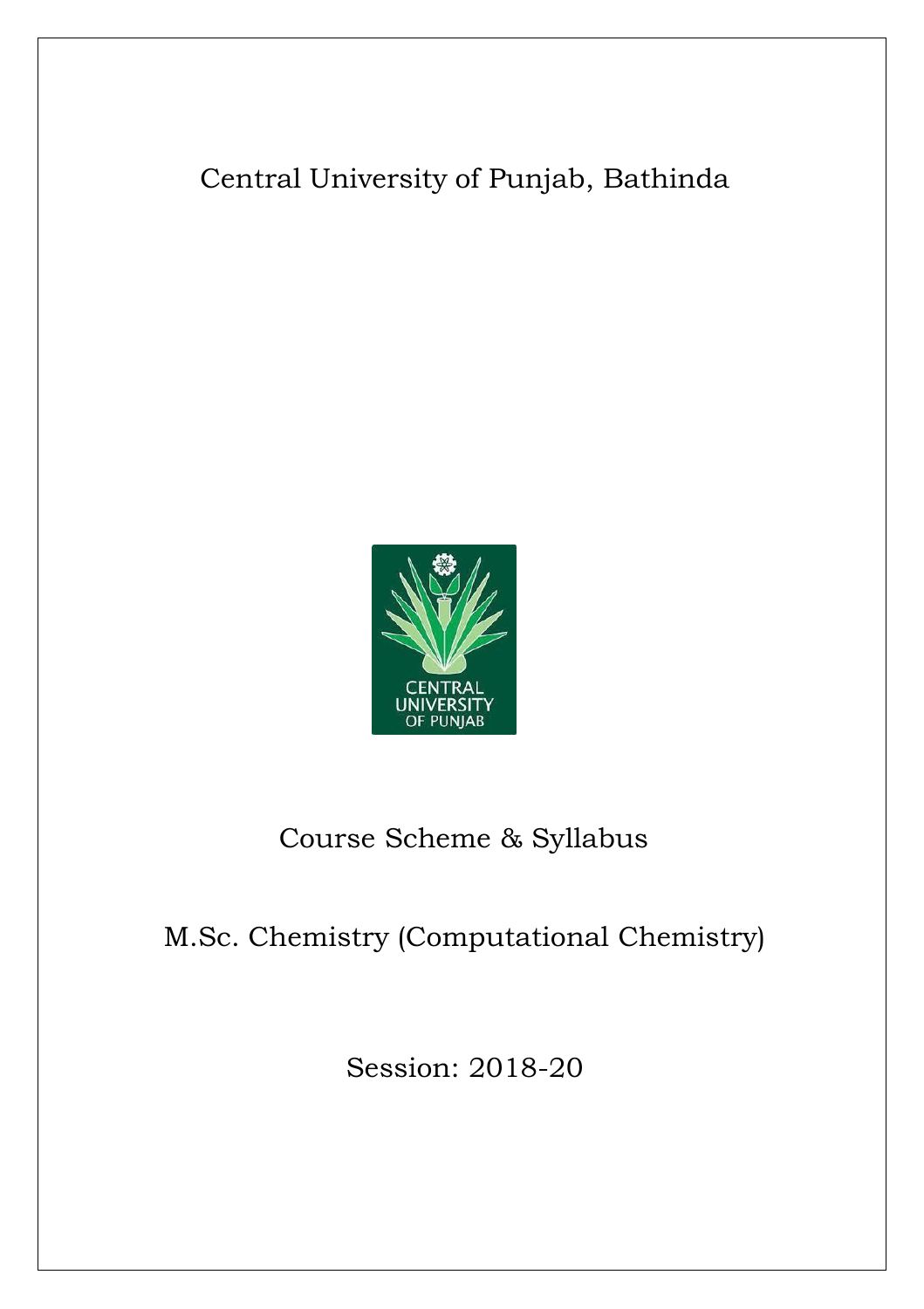### Semester-I

| S. No. Course Code |         | Course Title                    | Course Type          | Hours |   |            |    |
|--------------------|---------|---------------------------------|----------------------|-------|---|------------|----|
|                    |         |                                 |                      |       | T | P          | Cr |
|                    | CCC.506 | <b>Fundamental Biology</b>      | $\rm CF$             |       |   |            |    |
|                    | CCC.507 | Mathematics for Chemists        | СF                   | З     |   |            | 4  |
| З                  | CCC.512 | <b>Computational Methods</b>    | $\rm CC$             | B     |   |            |    |
|                    | CCC.508 | Scientific Programming          | СF                   | B     |   |            |    |
| 5                  | CHM.511 | Physical Chemistry-I            | CC                   | ß     |   |            |    |
| 6                  | CCC.515 | Scientific Programming          | СC                   |       |   | 6          | lЗ |
|                    |         | (Practical)                     |                      |       |   |            |    |
|                    | XXX     | Interdisciplinary Elective      | IDE                  |       |   |            |    |
| 8                  | CHM.509 | Inorganic Chemistry-I           | DSE                  |       |   |            |    |
|                    | CHM.510 | Organic Chemistry-I             | $\operatorname{DSE}$ | R     |   |            |    |
| 10                 | CCC.513 | Statistics for Chemical and     | <b>DSE</b>           | B     |   |            | 3  |
|                    |         | <b>Biochemical Applications</b> |                      |       |   |            |    |
| 11                 | CCC.514 | Physical Organic Chemistry      | DSE                  | ß     |   |            | 3  |
| 10                 | CCC.516 | Chemistry without test tube     | IDE                  | 2     |   |            |    |
|                    | Total   |                                 |                      |       |   | 25 Credits |    |

### Semester-II

| S. No. Course Code |         | <b>Course Title</b>        |        | Course Type |                | Hours |             |    |
|--------------------|---------|----------------------------|--------|-------------|----------------|-------|-------------|----|
|                    |         |                            |        |             |                | T     | $ {\bf P} $ | Cr |
|                    | CCC.526 | Quantum Chemistry - I      |        | СC          | 3              | 1     |             |    |
| $\overline{2}$     | CCC.524 | Statistical Mechanics - I  |        | CC          | 3              | 1     |             | 4  |
| 3                  | CHM.523 | Physical Chemistry-II      |        | СC          | 3              |       |             | З  |
| 4                  | CHM.525 | Molecular Spectroscopy     |        | $\rm CC$    | 3              |       |             | З  |
| 5                  | CCC.527 | Physical Chemistry-II      |        | $\rm CC$    |                |       | 4           |    |
|                    |         | (Practical)                |        |             |                |       |             |    |
| 6                  | CCC.528 | Computational Methods      | Lab CC |             |                |       | 6           | IЗ |
|                    |         | (Practical)                |        |             |                |       |             |    |
| $\overline{7}$     | CCC.542 | Seminar 1                  |        | <b>SBE</b>  |                |       |             |    |
| 8                  | XXX     | Interdisciplinary Elective |        | IDE         | $\overline{2}$ |       |             | 2  |
| 9                  | CHM.521 | Inorganic Chemistry-II     |        | DSE         | 3              |       |             | 3  |
| 10                 | CHM.522 | Organic Chemistry-II       |        | DSE         | 3              |       |             | 3  |
|                    | CCC.529 | Density Functional Theory  |        | DSE         | 3              |       |             | 3  |
| 12                 | CCC.530 | Introduction to Quantum    |        | DSE         | 3              |       |             | З  |
|                    |         | Dynamics                   |        |             |                |       |             |    |
|                    | Total   |                            |        | 25 Credits  |                |       |             |    |

Mode of Transaction

Lecture, Seminar, Group discussion, Team teaching, Self-learning. Evaluation Criteria

As per UGC guidelines on adoption of CBCS.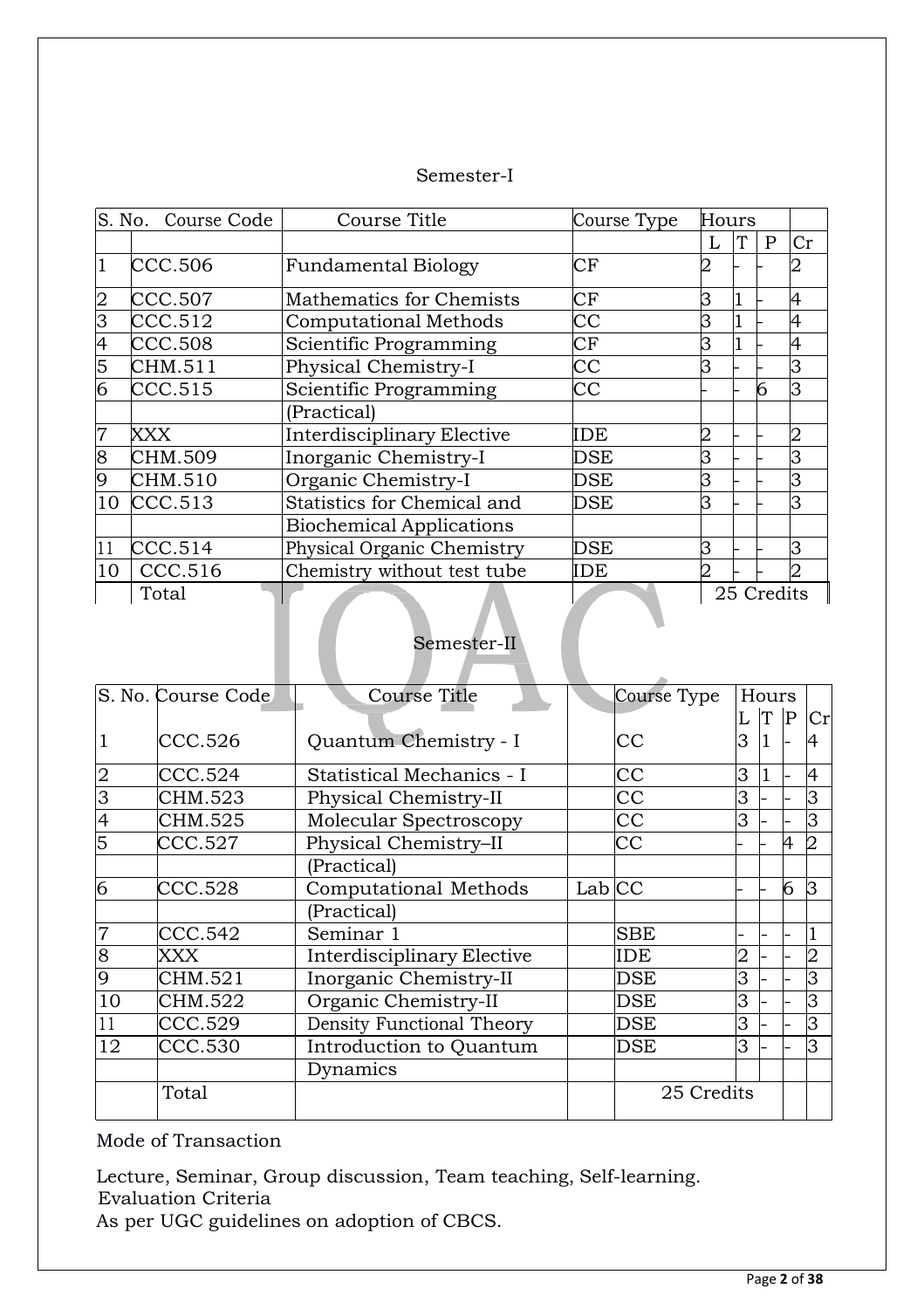### Semester III

| S. No. | Course<br>Code | Course Title                           | Course<br>Type | Hours |                          |   |   |
|--------|----------------|----------------------------------------|----------------|-------|--------------------------|---|---|
|        |                |                                        |                |       |                          | P |   |
|        | CCC.556        | Electronic Structure Theory            | CC             | 3     |                          |   |   |
| 2      | CCC.554        | Fundamentals of Molecular Simulations  | CC             | 4     |                          |   |   |
| 3      | CCC.555        | Molecular Simulations Lab (Practical)  | <b>CC</b>      |       |                          | 6 | 3 |
| 4      | CCC.553        | Bioinorganic and Biophysical Chemistry | CC             | 3     | $\overline{\phantom{0}}$ |   | 3 |
| 5      | CCC.599        | Project                                | <b>SBE</b>     |       |                          |   | 6 |
| 6      | XXX            | Value Added Course                     | EF             |       |                          |   |   |
|        | Total          |                                        |                |       |                          |   | ∩ |

### Semester IV

| S.<br>No.      | Course Code | Course Title<br>Course Type                   |                           |  |            |                |                | Hours                    |                |
|----------------|-------------|-----------------------------------------------|---------------------------|--|------------|----------------|----------------|--------------------------|----------------|
|                |             |                                               |                           |  |            | L              | T              |                          | P Cr           |
|                | CCC.571     | Biomolecular (Practical) Modeling<br>Lab      |                           |  | CC         |                |                | 6                        | 3              |
| $\overline{2}$ | CCC.572     | Electronic Structure<br>Theory(Practical) Lab |                           |  | CC         |                |                | $6\vert$                 | $\mathbf{3}$   |
| 3              | CCC.599     | M. Sc. Project Work - II                      |                           |  | <b>SBE</b> |                |                |                          |                |
|                |             |                                               |                           |  |            |                |                | $\overline{\phantom{0}}$ | 6              |
| 4.             | XXX.        | Value Added Course                            |                           |  | EF         |                |                |                          |                |
| 5              | CCC.573     | Biomolecular Modeling                         |                           |  | CC         | $\overline{4}$ |                |                          | $\overline{4}$ |
| 6              | CCC.544     | Seminar-II                                    |                           |  | <b>SBE</b> |                |                | $\overline{\phantom{0}}$ | $\mathbf{1}$   |
| 7              | CCC.577     |                                               | Enrich Chemistry Course-I |  | CF         |                | $\overline{2}$ |                          | $\overline{2}$ |
| 8              | CCC.578     | Enrich Chemistry Course-II                    |                           |  | CF         |                | $\overline{2}$ |                          | $\overline{2}$ |
|                |             |                                               |                           |  |            |                |                | 22                       |                |
|                |             |                                               |                           |  |            |                |                | Credits                  |                |

Mode of Transaction

Lecture, Seminar, Group discussion, Team teaching, Self-learning.

Core Course, VAC: Value Added Course, EP: Elective Project, SEC: Skill Enhancement Course, IDE: Interdisciplinary Course, DSE: Discipline Specific Course, EF: Elective Foundation, CF: Compulsory Foundation, DEC: Discipline Enrichment Course; SBE: Skill Based Elective

\*Students must take some MOOCs for a minimum total of 4 credits between 1st and 3rd semester.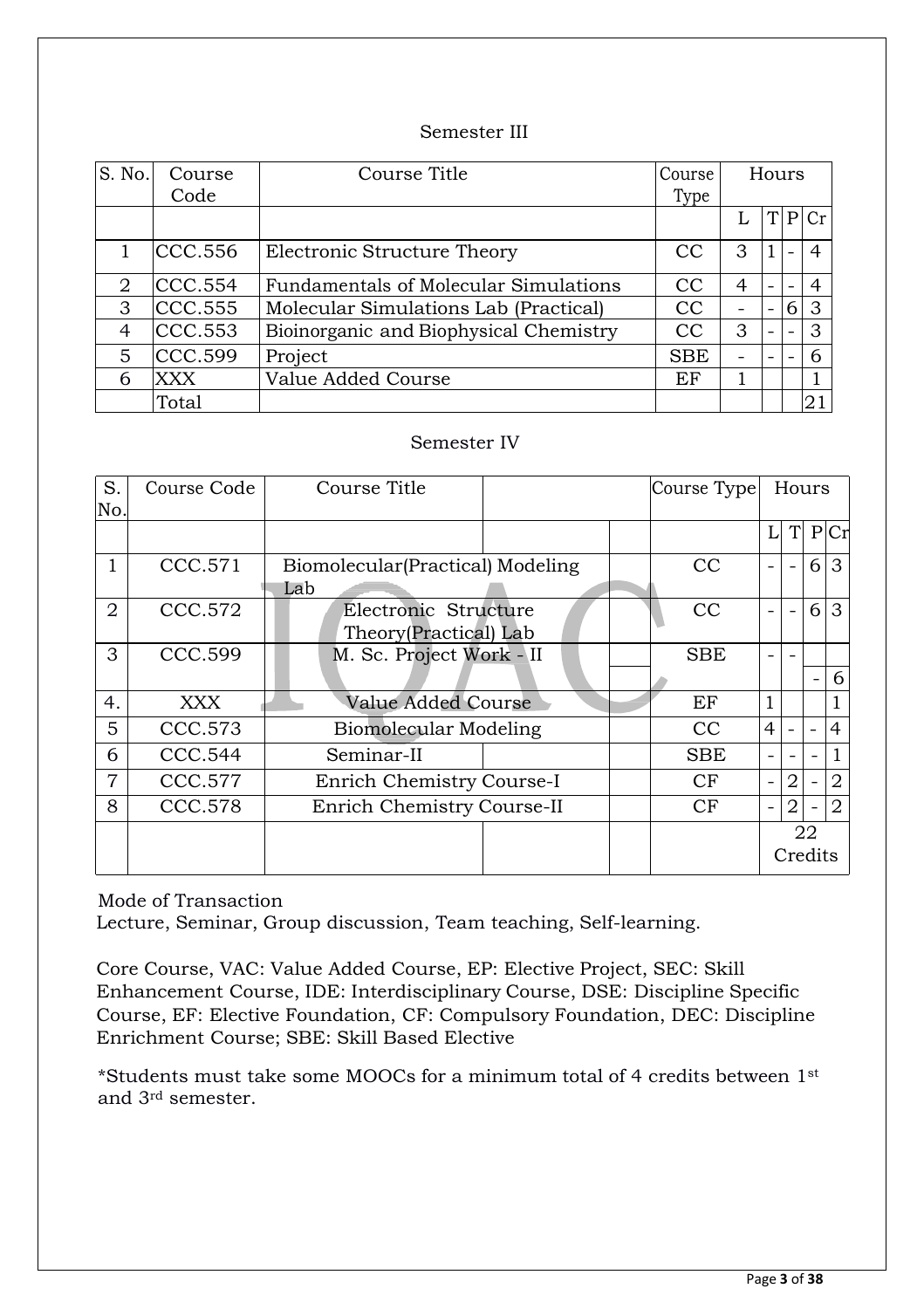Page **4** of **38**

### SEMESTER- I

Course Title: Fundamental Biology Paper Code: CCC.506 Total Lectures: 30

Course Objective and Learning Outcomes: To impart knowledge of molecular structure and interactions present in various bio-molecules that assist in functioning and organization of biological cell. After, completion of this course the students will acquire knowledge of molecular structure and interactions present in proteins, nucleic acids, carbohydrates and lipids, the organization and working principles of various components present in living cell, and the physical principles of structure, function, and folding of biomolecules.

### Unit-I 7 hours

Introduction: Cell structure and functions, thermodynamics and kinetics of biological processes, ATP. water – physical properties and structure of water molecules, Interactions in aqueous solutions, Role of water in life, pH, Biological buffers, solution equilibria, Henderson-Hasselbalch equation, Hofmeister series, Chaotropic and kosmotropic ions/co-solvents.

Amino Acids and Peptides: Classification and properties of amino acids, peptide and polypeptides, primary structures, structure of peptide bond, synthesis of peptides, N-terminal, C-terminal and sequence determination. Carbohydrates: Biologically important monosaccharides, disaccharides and polysaccharides, glycoproteins, role of sugars in biological recognition.

### Unit III 8 hours

Proteins: Secondary structure of proteins with emphasize on supramoelcular characteristics of -helix, -sheets, supersecondary structure and triple helix structure of collagen, tertiary structure of proteinfolding, quaternary structure of protein, protein misfolding and conformational diseases.

Catalysis and binding in enzymes, ligand-protein interactions, membranes, ribosomes and multienzyme complexes as supramolecular complexes.

Unit IV 8 hours

Nucleic Acids: Purine and pyrimidine bases, nucleotides, nucleosides, base pairing via H-bonding, structure of ribonucleic acids (RNA) and deoxyribonucleic acids (DNA), double helix model of DNA, different types of RNA and their functions, the chemical basis for heredity, overview of replication of DNA, transcription, translation and genetic code, genome sequencing and PCR techniques.

Lipids: Lipid classification, lipid bilayers, liproproteins-composition. high density (HDL) and low-density (LDL) lipoproteins and function, membrane

Unit-II 7 hours 7 hours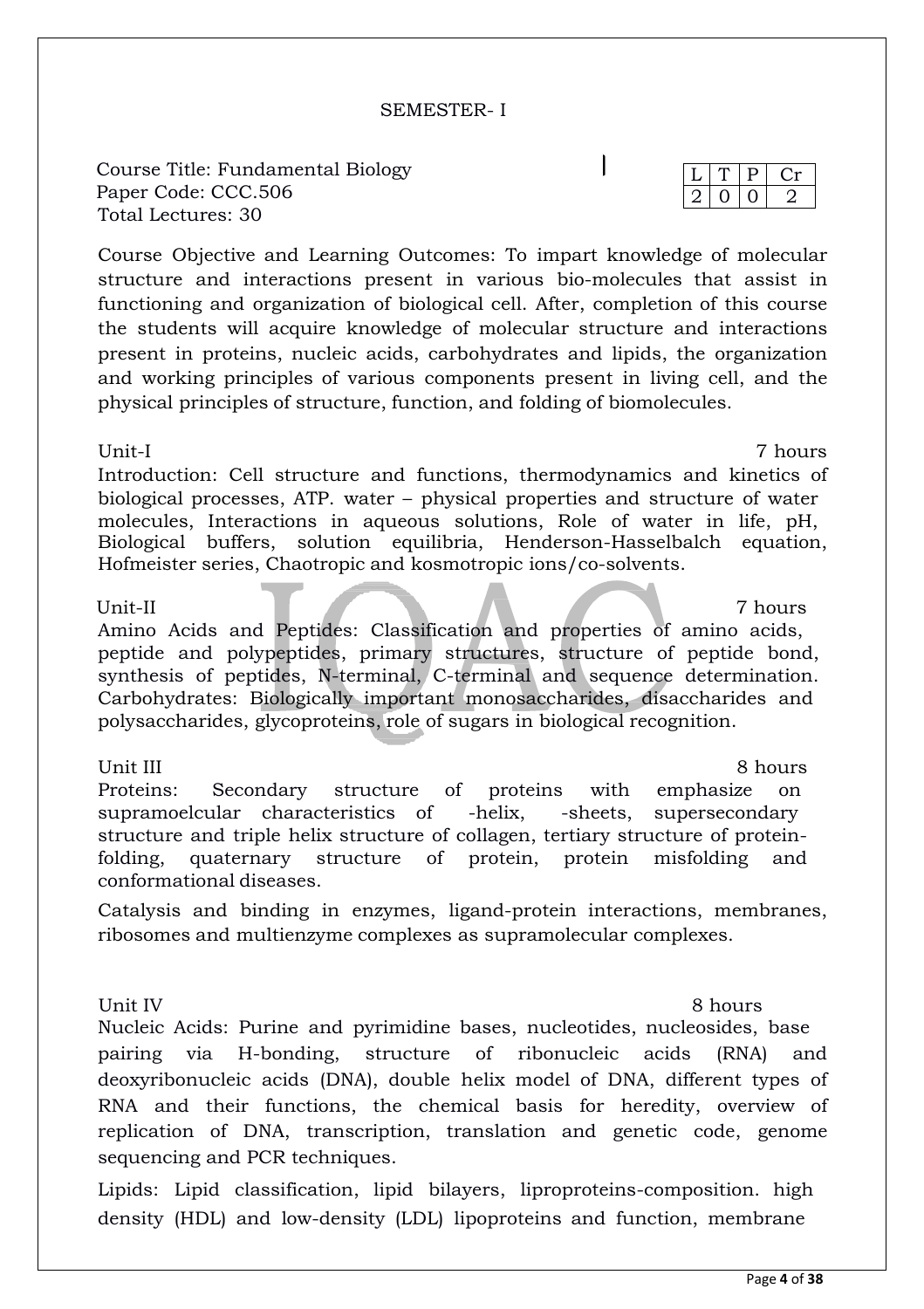proteins - integral membrane proteins, lipid linked proteins, peripheral proteins, overview of membrane structure and assembly, liposomes, their biological functions.

Suggested Readings

- 1. Voet, D.J., Voet, J.G., Pratt, C.W., Principles of Biochemistry, 3rd edition, 2008, John Wiley,
- 2. Berg, J.M., and Tymoczko, J.L., Stryer, L., Biochemistry, 6th edition, 2007, W.H. Freeman,.
- 3. Garrett, R.H., Grisham, C.M., Biochemistry, Brooks/Cole, 4th edition, 2014, Cengage Learning,.
- 4. Conn, E.E., and Stump, F., Outlines of Biochemistry, 5th edition, 2006, John Wiley.

Course Title: Mathematics for Chemists Paper Code: CCC.507 Total Lectures: 60

Course Objective and Learning Outcomes: The objective of this course is to cover the basic mathematical techniques that are commonly used by chemist. After, completion of this course will help the students to solve the complex problems in group theory, quantum chemistry, statistical thermodynamics, molecular spectroscopy, and chemical kinetics etc in the advance stage of computational chemistry program.

Unit I: Vectors, matrices and determinants 15 hours 15 hours

Vectors: Vectors, dot, cross and triple products etc. the gradient, divergence & curl, vector calculus. Applications:

Two body peoblem, center of mass and relative coordinates, Potentials. Matrix algebra: addition and multiplication, inverse, adjoint and transpose of matrices, special matrices (symmetric, skew symmetric, hermitian, skew hermitian, unit, diagonal, unitary etc) and their properties, matrix equations: homogeneous, non homogeneous linear equations and conditions for the solution, linear dependence and indepedence, introduction to vector spaces, matrix eigenvalues and eigenvectors, diagonalization, determinants, introduction to tensors. Applications: Slater determinants, Huckel Molecular Orbital Theory, Polarizability and Magnetic Susceptibility.

Unit II: Differential calculus 15 hours Functions, continuity and differentiability, rules for differentiation, applications of differential calculus including maxima and minima, exact and inexact differentials with their applications to thermodynamic properties. Applications: Maximally populated rotational energy levels, Bohr's radius and most probable velocity from Maxwell distribution.

Unit III: Integral calculus 14 hours

 $P \mid Cr$  $0 \mid 4$ 

basic rules for integration, integration by parts, partial fraction and substitution, reduction formulae, applications of integral calculus, functions of several variables, partial differentiation, co-ordinate transformations Applications: Cartesian to spherical polar, curve sketching.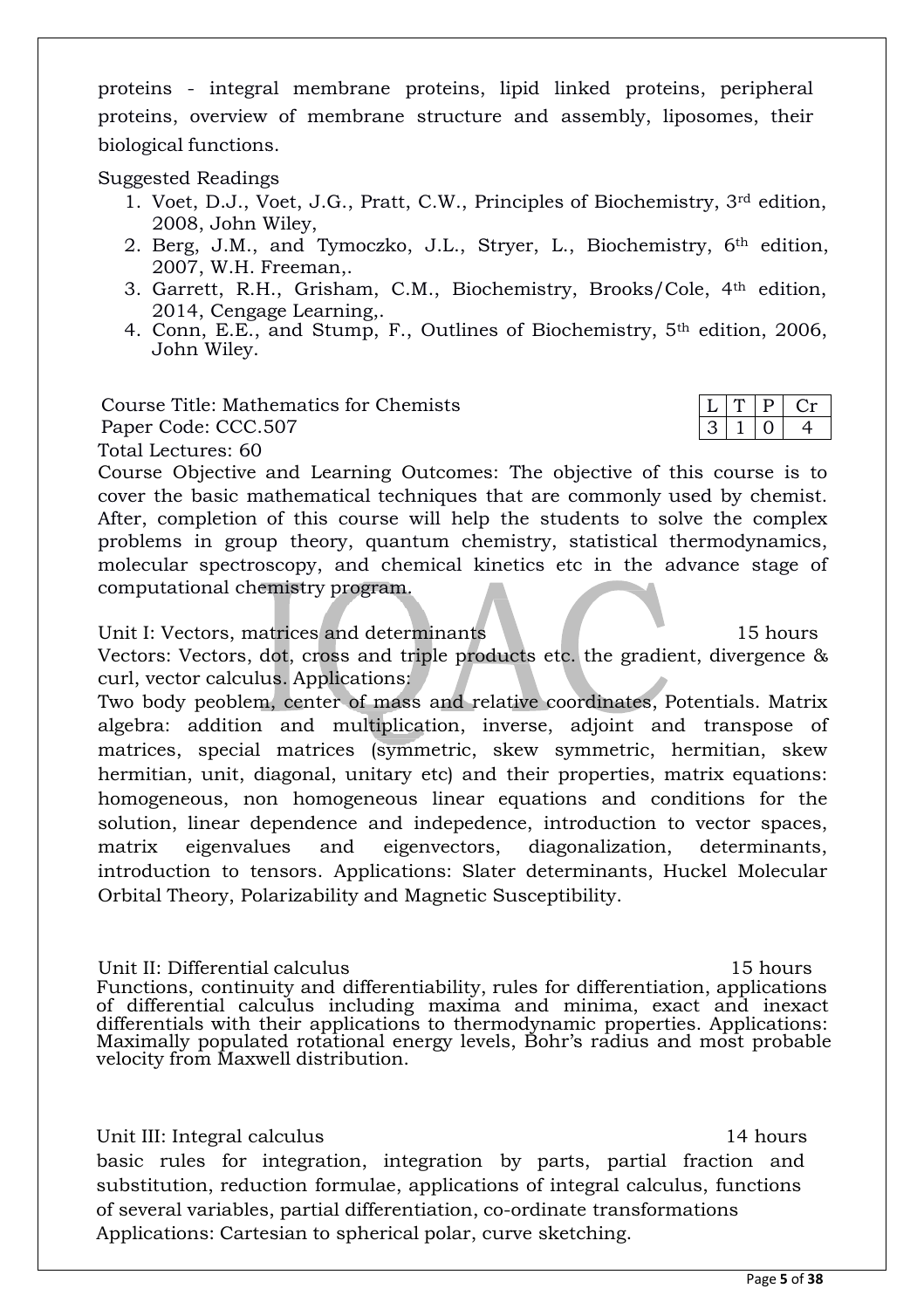Unit IV: Elementary differential equations: 16 hours

variables-separable and exact first-order differential equations, homogeneous, exact and linear equations, solutions of differential equations by the power series method, Fourier series, solutions of harmonic oscillator and legendre equation etc, spherical harmonics, second order differential equations and their solutions. Applications: chemical kinetics, secular equilibria, quantum chemistry etc,

Permutation and probability: permutations and combinations, probability and probability theorems, probability curves, average, root mean square and most probable errors, example from the kinetic theory of gases etc, curve fitting (including least squares fit etc) with a general polynomial fit.

Statistics: mean, median, mode, standard deviations, and Correlation coefficient, student t-test.

### Suggested Readings

- 1. The chemistry Mathematics Book, E.Steiner, Oxford University Press (2008).
- 2. Mathematical for Physical Chemistry : F. Daniels, Mc. Graw Hill (1959).
- 3. Chemical Mathematics D.M. Hirst, Longman (1979).
- 4. Applied Mathematics for Physical Chemistry, J.R. Barante, Prentice Hall (1974).
- 5. Basic Mathematics for Chemists, Tebbutt, Wiley (1994).
- 6. Mathematics for Chemists: Bhupendra Singh, Pragati Prakashan (2013).

Course Title: Computational Methods

Paper Code: CCC.512

Total Hours: 60

Course Objective and Learning Outcomes: This is a fundamental course for students who specialize in Computational Chemistry. The objective of this course is to cover the solution of large scale systems of linear, non-linear and simultaneous equations, matrix and determinants, interpolations, polynomial and spline interpolation, numerical differentiation and integration, curve fitting methods, explicit schemes to solve differential equations, simple optimisation, vectorisation. After, completion of this course will help the students to apply numerical methods to obtain approximate solutions of complex mathematical problems.

Unit I Linear and Non-Linear equations 15 hours Solution of Algebra and transcendental equations, Bisection, Falsi position and Newton-Rhapson methods-Basic principles-Formulae-algorithms.

Simultaneous equations

Solutions of simultaneous linear equations-Guass elimination and Gauss Seidel iterative methods-Basic principles-

Formulae-Algorithms, Pivotal Condensation.

### Unit II 15 hours

Matrix and Determinants:

Matrix Inversion, Eigen-values, Eigen-vector, Diagonalization of Real Symmetric Matrix by Jacobi's Method.

 $T | P | Cr$  $3 | 1 | 0$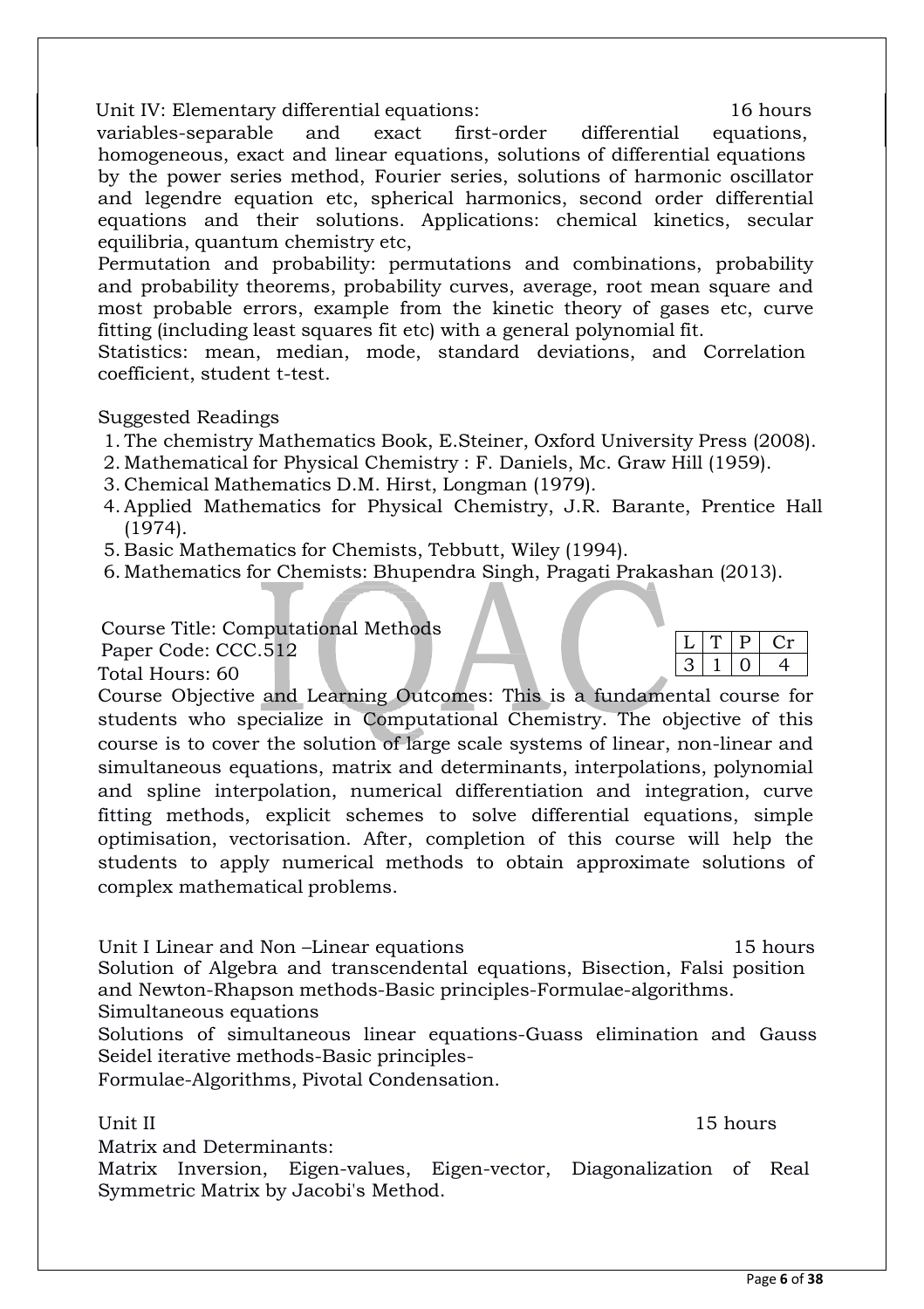### Unit III Interpolations 16 hours

Concept of linear interpolation-Finite differences-Newton's and Lagrange's interpolation formulae-principles and Algorithms

Numerical differentiation and integration:

Numerical differentiation-algorithm for evaluation of first order derivatives using formulae based on Taylor's series, Numerical integration-Trapezoidal Rule, Simpson's 1/3 Rule, Weddle's Rule, Gauss Quadrature Formulae-Algorithms. Error in numerical Integration.

Curve Fit:

least square, straight line and polynomial fits.

Unit IV 14 hours

 $Cr$ 

 $3 | 1 | 0 | 4$ 

Numerical Solution of differential Equations: Picards Method, Taylor's Series Method, Euler's Method, Modified Euler's Method, Runge-Kutta Method, Predictor-Corrector Method.

### Suggested Readings

- 1. V. Rajaraman, Computer Oriented Numerical Methods, PHI, 1993.
- 2. E. Balaguruswamy, Numerical Methods, Tata McGraw Hill, 2017.
- 3. F.Acton, Numerical Methods that Work, Harper and Row, 1997.
- 4. S. D. Conte and C.D.Boor, Elementary Numerical Analysis, McGraw Hill, 2005.
- 5. S. S. Shastri, Introductory Methods of Numerical Analysis, PHI, 2012.

Course Title: Scientific Programming

Paper Code: CCC.508

Total Lectures: 60

Course Objective and Learning Outcomes: The objective of this course is to introduce students to the art of scientific programming. The theory part practical aspects of scientific programming languages Fortran 95/2003 will be taught to students in this course.

### Unit I 15 hours

Introduction to Computers and Fortran language

History and evolution of Fortran language, Basic elements of Fortran: Character sets, structure of statements, Structure of a Fortran Program, compiling, linking and executing the Fortran program.

Unit-II 15 hours Constants and variables, assignment statements and arithmetic calculations, intrinsic functions, Program design and branching structures, loop and character manipulation.

Unit III 15 hours Basic I/O concepts, Formatted READ and WRITE statements, Introduction to Files and File Processing, Introduction to Arrays and procedures, Additional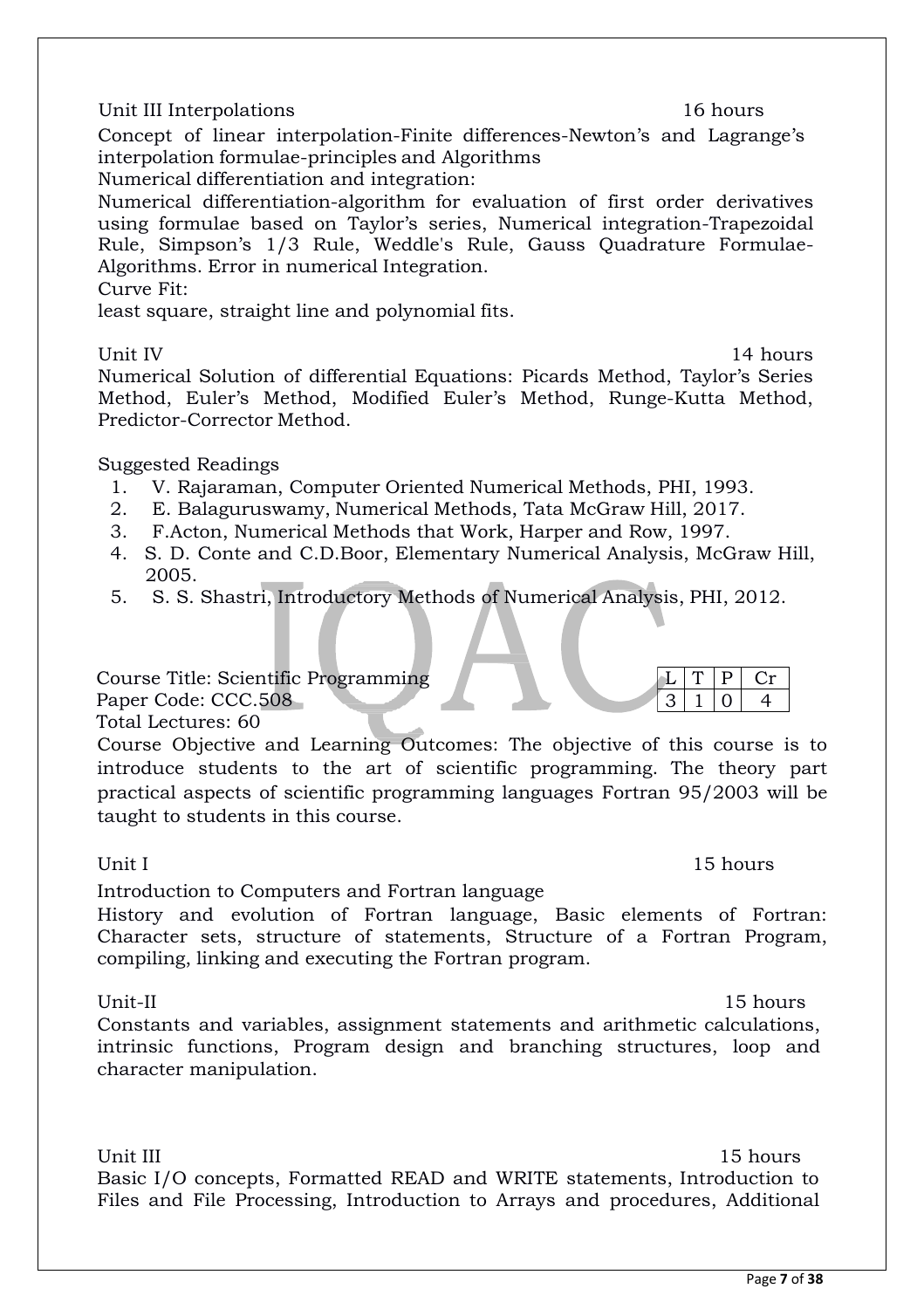features of arrays and procedures- 2-D and multidimensional arrays, allocatable attays in procedures, derived data types.

Pointers and dynamic data structures- using pointers in assignment statements, with arrays, as components of derived data types and in procedures, Introduction to object oriented programming in Fortran.

Unit IV 15 hours

What is parallel programming, Why use paralle programming, Parallel Architecture, Open MP & MPI, Models of Parallel Computation, Parallel Program Design, Shared Memory & Message Passing, Algorithms, Merging & Sorting.

### Suggested Readings

- 1. Chapman, Fortran 95/2003 for Scientists and Wngineers, McGraw-Hill International Edition, New York (2006).
- 2. V. Rajaraman, Computer Programming in Fortran 90 and 95, PHI Learning Pvt. Ltd, New Delhi (1997).

3. W. H. Press, S. A. Teukolsky, W. H. Vetterling, B. P. Flannery, Fortran Numerical Recipes Volume 2 (Fortran 90), Cambridge University Press (1996).

4. Parallel Programming in C with MPI and OpenMP by M J Quinn (2003).

5. Introduction to Parallel Computing by Ananth Grama, George Karypis, Vipin Kumar, and Anshul Gupta (2003).

### Course Title: Physical Chemistry I

Paper Code: CHM.511

Total Lectures: 54

Course Objective and Learning Outcomes:

The objective of this course is that student learn the thermodynamics, phase transition, fugacity, solid and liquid transitions, and statistical thermodynamics, which are the fundamental branches of Chemistry. A thorough understanding of the content of this course will prepare the students to understand how the computational techniques can be applied to study problems in physical chemistry.

Unit 1 and 10 hours and 10 hours and 10 hours and 10 hours and 10 hours and 10 hours and 10 hours and 10 hours

P Cr

 $3 | 1 | 0 | 4$ 

Thermodynamics: Thermodynamic functions and their applications, thermodynamic processes, Concepts involved in first, second and third law of thermodynamic, Maxwell relations, Helmholtz and Gibbs Energies, Law of Mass Action, equilibrium constant, Le-Chatlier Principle, temperaturedependence of equilibrium constant and Van't Hoff equation.

Unit 2 10 hours

Partial Molar Properties and Fugacity: Partial molar properties. Chemical potential of a perfect gas, dependence of chemical potential on temperature and pressure, Gibbs- Duhem equation, real gases, fugacity, its importance and determination, standard state for gases.

Phase transition: Phase rule, water, CO2 phase transition, binary and ternary component phase transitions.

Page **8** of **38**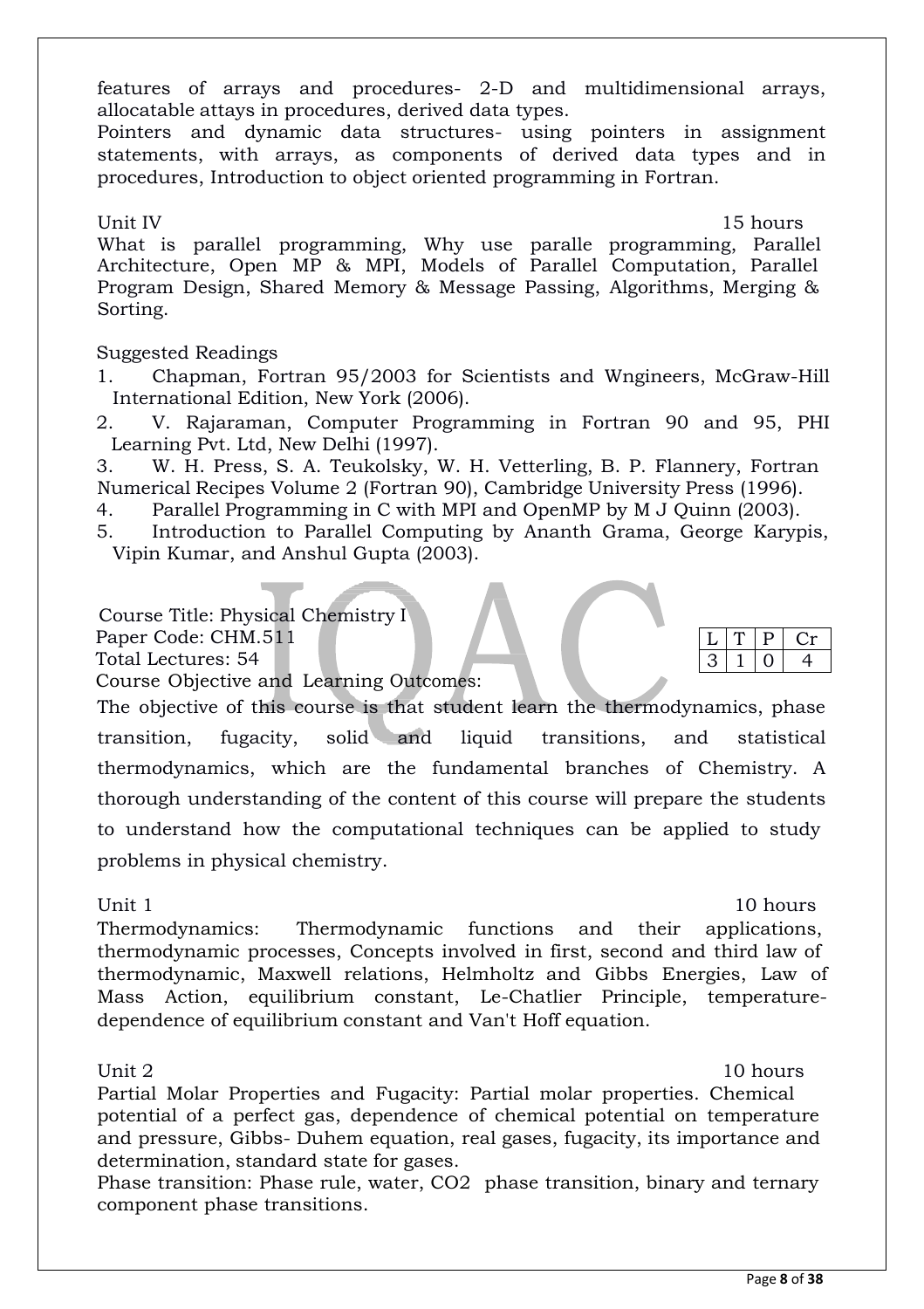Clausius-Clapeyron equation and its application to solid-liquid, liquid-vapour and solid-vapour equilibria.

Unit 3 12 hours Thermodynamics of Simple Mixtures: Thermodynamic functions for mixing of perfect gases. chemical potential of liquids. Raoult's law, thermodynamic functions for mixing of liquids (ideal solutions only). Real solutions and activities.

Solid-Liquid Solutions: Solutions of nonelectrolytes and electrolytes. Colligative properties of solutions, such as osmotic pressure, depression of the freezing point and elevation of the boiling point.

Unit 4 22 hours

Statistical Thermodynamics: Thermodynamic probability and entropy, Maxwell -Boltzmann, Bose -Einstein and Dermi-Dirac statistics. partition function, molar partition function, thermodynamic properties in term of molecular partition function for diatomic molecules, monoatomic gases, rotational, translational, vibrational and electronic partition functions for diatomic molecules, calculation of equilibrium constants in term of partition function. monoatomic solids, theories of specific heat for solids.

Suggested Readings

- 1. Barrow, G. M. Physical Chemistry, 5th Edition, 2007, Tata McGraw-Hill.
- 2. Kapoor, K. L. Text Book of Physical Chemistry, Volume 2-3,5, 5th/3rd Edition, 2011, Macmillan.
- 3. Atkins, P. and De Paula, J. Atkins' Physical Chemistry. 9th Edition, 2009, Oxford University Press.
- 4. McQuarrie, D. A. and Simon, J. D. Physical Chemistry: A Molecular Approach, 1st ed., 1998, Viva Books.
- 5. Moore, J. W. and Pearson, R. G. Kinetics and Mechanism, 3rd edition, 1981, John Wiley and Sons.
- 6. Engel, T., Reid, P. and Hehre, W. Physical Chemistry, 3rd Edition, 2012, Pearson Education.
- 7. [Rastogi,](http://www.vikaspublishing.com/author-details/r-p-rastogi/3280) R. P. and [Mishra,](http://www.vikaspublishing.com/author-details/r-r-mishra/3281) R. R. An Introduction to Chemical Thermodynamics 6th ed., 2013, Vikas Publishing
- 8. Rajaram, J. and Kuriacose, J. C. Chemical Thermodynamics, Classical, Statistical and Irreversible Thermodynamics, 2013, Pearson Education.
- 9. Laurendeau N. M. Statistical Thermodynamics: Fundamentals and Applications, 2005, Cambridge University Press.
- 10. Nash, L. K. Elements of Statistical Thermodynamics, 2nd Edition, 2012, Dover Publication Inc.
- 11. Hill, T. L. An Introduction to Statistical Thermodynamics, 1986, Dover Publications Inc.

Course Title: Scientific Programming Lab (Practical) Paper Code: CCC.51 Total Lectures: 45 Course Objective and Learning Outcomes: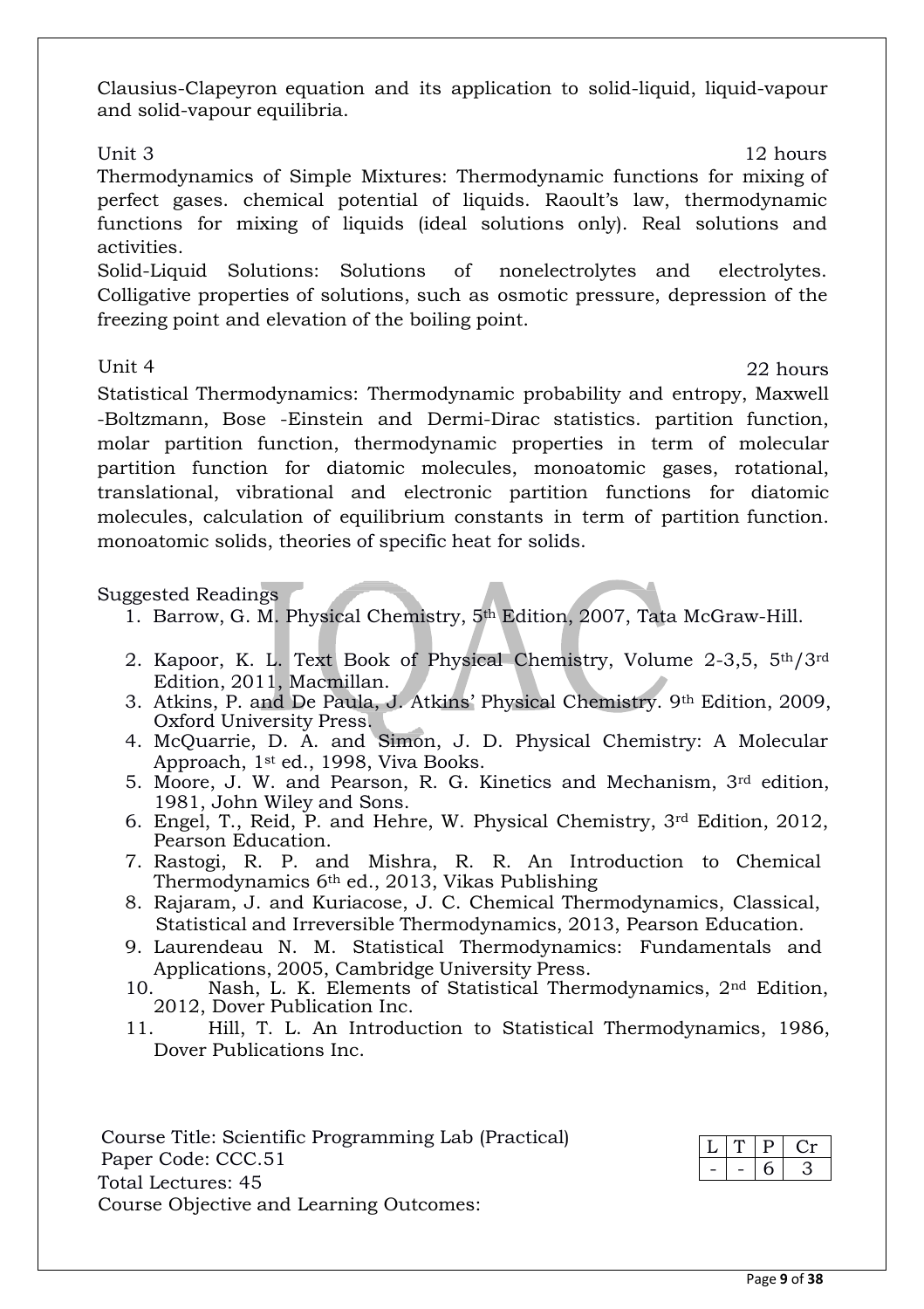The objective of this course is to introduce students to the art of scientific programming. The practical aspects of scientific programming languages Fortran and C will be taught to Students in this course.

Unit I 11 hours Structure of a Fortran Program, compiling, linking and executing the Fortran programs. Constants and variables, assignment statements and arithmetic calculations, intrinsic functions, Program design and branching structures, loop and character manipulation.

Unit II 12 hours Basic I/O concepts, Formatted READ and WRITE statements, Introduction to Files and File Processing, Introduction to Arrays and procedures, Additional features of arrays and procedures- 2-D and multidimensional arrays, allocatable attays in procedures, derived data types.

Unit III 11 hours

Pointers and dynamic data structures- using pointers in assignment statements, with arrays,as components of derived data types and in procedures, Introduction to object oriented programming in Fortran.

Matrix summation, subtraction and multiplication, Matrix inversion and solution of simultaneous equation, Gaussian elimination.

Unit IV 11 hours and the state of the state of the state of the state of the state of the state of the state of the state of the state of the state of the state of the state of the state of the state of the state of the st

What is parallel programming, Why use paralle programming, Parallel Architecture, Open MP & MPI, Models of Parallel Computation, Parallel Program Design, Shared Memory & Message Passing, Algorithms, Merging & Sorting

# Suggested Readings

- 1. Chapman, Fortran 95/2003 for Scientists and Wngineers, McGraw-Hill International Edition, New York (2006).
- 2. V. Rajaraman, Computer Programming in Fortran 90 and 95, PHI Learning Pvt. Ltd, New Delhi (1997).
- 3. W. H. Press, S. A. Teukolsky, W. H. Vetterling, B. P. Flannery, Fortran Numerical Recipes Volume 2 (Fortran 90), Cambridge University Press (1996).
- 4. Parallel Programming in C with MPI and OpenMP by M J Quinn
- 5. Introduction to Parallel Computing by Ananth Grama, George Karypis, Vipin Kumar, and Anshul Gupta.

Course Title: Inorganic Chemistry I Paper Code: CHM.50 Total Lectures: 54

Course Objective and Learning Outcomes: The objective of this course is that students learn the metal-ligand equilibrium, transition metal complexes, ligand field theory, and crystal field theory, which are the fundamental branches of Chemistry. A thorough understanding of the content of this course will prepare the students to understand how the computational techniques can be applied to study problems in inorganic chemistry.

## $T | P | Cr$  $3 | 0 | 0 | 3$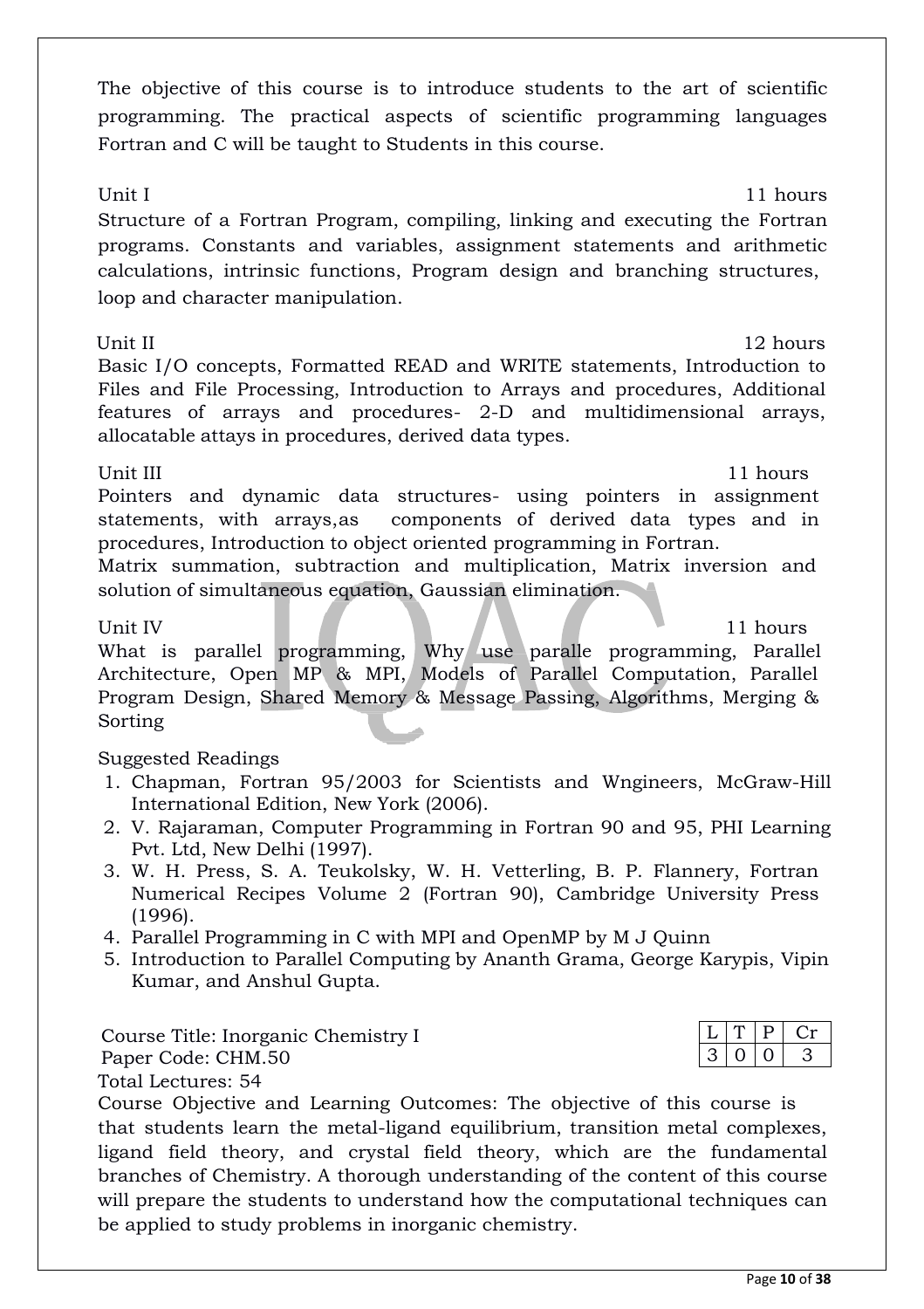### Unit I and I is a set of the set of the set of the set of the set of the set of the set of the set of the set o

### Metal-Ligand Equilibria in Solution

Stepwise and overall formation constant and their interaction, trends in stepwise constants, factors affecting the stability of metal complexes with reference to the nature of metal ion and ligand, chelate effect and its thermodynamic origin, determination of binary formation constants by spectrophotometry and potentiometric (pH) methods.

### Unit 2

Reaction Mechanisms of Transition Metal Complexes

Introduction,potential energy diagram and reactivity of metal complexes, ligand substitution reactions, substitution reactions mechanisms, labile and inert metal complexes, acid hydrolysis, factors affecting acid hydrolysis, base hydrolysis, conjugate base mechanism, anation reaction, substitution reactions in square planar complexes, trans effect, mechanism of the substitution reaction reactions without metal ligand bond cleavage, electron transfer processes outer and inner sphere, Berry pseudorotation.

### Unit 3

Ligand field theory and molecular orbital theory; nephelauxetic series, structural distortion and lowering of symmetry, electronic, steric and Jahn-Teller effects on energy levels, conformation of chelate ring, structural equilibrium, magnetic properties of transition metal ions and free ions presentive, effects of L-S coupling on magnetic properties, temperature independent paramagnetism(TIP) in terms of crystal field theory CFT and molecular orbital theory (MOT), quenching of orbital angular momentum by crystal fields in complexes in terms of termsplitting. effect of spin-orbit coupling and A, E & T states mixing.

### Crystal Fields Splitting

Spin-spin, orbital-orbital and spin orbital coupling, LS and J-J coupling schemes, determination of all the spectroscopic terms of  $p<sup>n</sup>$ ,  $d<sup>n</sup>$  ions, determination of the ground state terms for  $p<sup>n</sup>$ ,  $d<sup>n</sup>$ ,  $f<sup>n</sup>$  ions using L.S. scheme, determination of total degeneracy of terms, order of interelectronic repulsions and crystal field strength in various fields, spin orbit coupling parameters  $(\lambda)$ energy separation between different j states, the effect of octahedral and tetrahedral fields on S, P, D and F terms. Splitting patterns of and G, H and I terms. Strong field configurations, transition from weak to strong crystal fields, selection rules of electronic transitions in transition metal complexes, relaxation of the selection rule in centrosymmetric and non-centrosymmetric molecules, Orgel diagrams, Tanabe Sugano diagrams, spectrochemical series, band intensities, factors influencing band widths.

### Suggested Readings

- 1. Cotton, F.A. and Wilkinson G. Advanced Inorganic Chemistry, 6th edition, 2007, John Wiley& Sons.
- 2. Huheey, J. E. Inorganic Chemistry: Principles of Structure and Reactivity, 4thedition, 2006, Dorling Kindersley (India) Pvt. Ltd.

## Unit 4 14 hours

15 hours

15 hours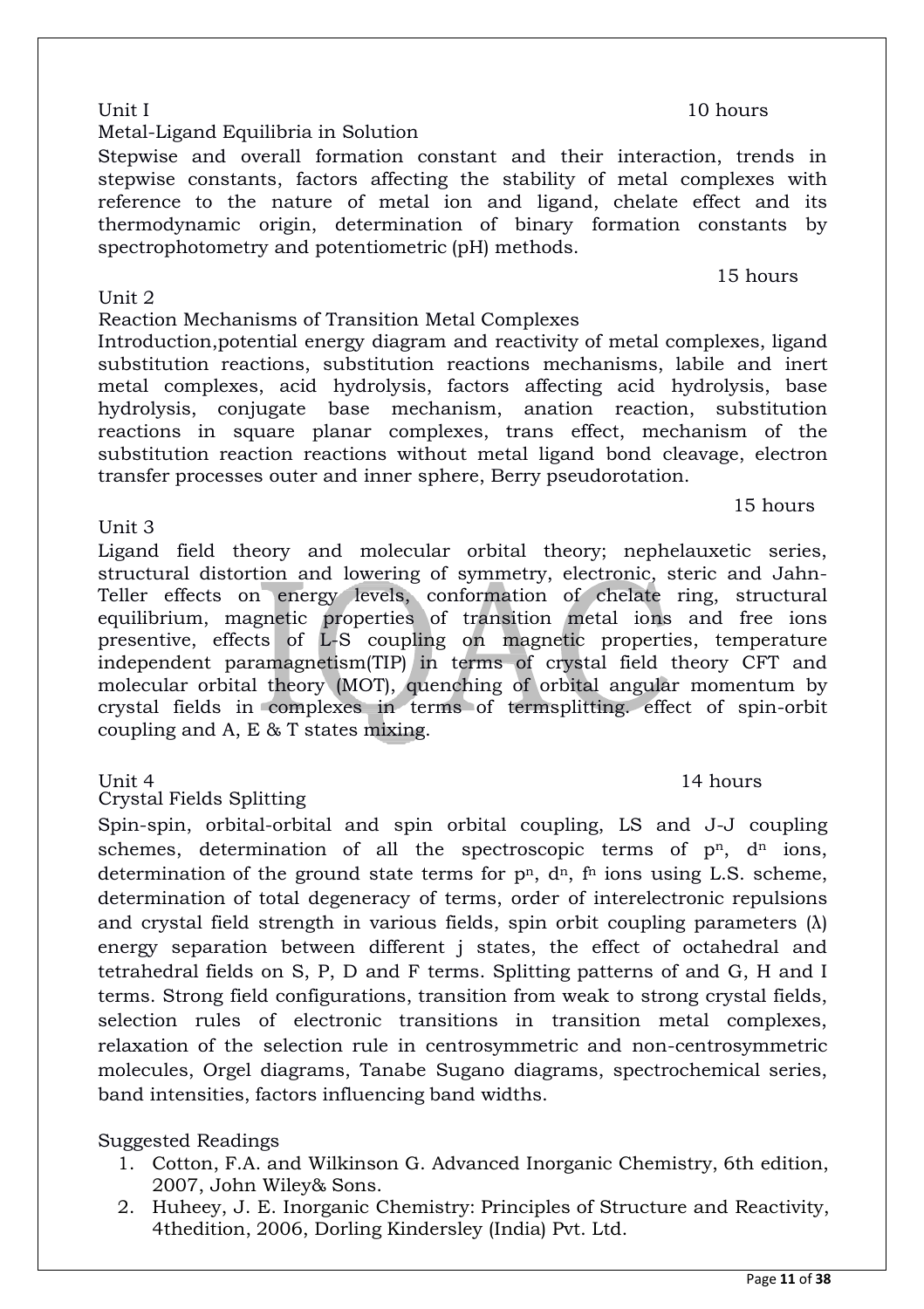- 3. Greenwood, N.N. and Earnshaw, A. Chemistry of the Elements, 2ndedition, 2005 (reprinted),Butterworth-
- 4. Heinemann, A division of Read Educational & Professional Publishing Ltd.
- 5. Lever, A.B.P. Inorganic Electronic Spectroscopy, 2ndedition, 1984, Elsevier Science Publishers B.V.
- 6. Carlin, R. L. and Van Duyneveldt, A.J.Magnetic Properties of Transition Metal Compounds, Inorganic
- 7. Chemistry Concepts 2, SpringerverlagNew York Inc., 1977.
- 8. Miessler,G. L.andTarr, D. A. Inorganic Chemistry,4thedition, 2011, Pearson Education.
- 9. Figgis,B.N. Introduction to Ligand Field, 1966Wiley Eastern.
- 10. Drago,R.S. Physical Method in Chemistry, 1965, W.B. Saunders Company.
- 11. Shriver, D.F.; Atkins, P.W. Inorganic Chemistry, 5thedition, 2010, Oxford University Press.
- 12. Earnshaw, A. Introduction to Magnetochemistry, 1968, Academic Press.
- 13. Dutta, R.L.; Syanal, A. Elements of Magnetochemistry, 2ndedition, 1993, Affiliated East West Press.
- 14. Drago, R. S. Physical Methods for Chemists, 2ndedition, 1992, Saunders College Publishing.

Course Title: Organic Chemistry I

Paper Code: CHM.

Total Lectures: 54

Course Objective and Learning Outcomes: The objective of this course is that students learn the reaction mechanism and its intermediates, aromaticity, different sets of aliphatic nucleophilic reaction, aromatic nucliophilic and electrophilic reaction, elimination reaction, addition reaction, which are the fundamental branches of organic chemistry. A thorough understanding of the content of this course will prepare the students to understand how the computational techniques can be applied to study problems in computational organic chemistry.

Unit 1 16 hours

 $T$  P  $Cr$  $0 \mid 0 \mid 3$ 

Reaction mechanism, structure and reactivity: Types of reaction and mechanisms, kinetic and thermodynamic

control, Hammond's postulate, Curtin-Hammett principle, methods of determining mechanisms, isotope effects, effect of structure on reactivity: Hammett equation, Taft equation.

Reactive intermediates: Generation, structure and reactions of carbocations,

carbanions, free radicals, carbenes, nitrenes and benzynes. Neighbouring group participation, classical and non-classical carbocations, phenonium ions and norbornyl system.

Aromaticity: Aromaticity in benzenoid and non-benzenoid compounds, antiaromaticity, homoaromatic compounds.

Unit 2 14 hours Aliphatic nucleophilic substitution  $SN^2$ ,  $SN^1$ ,  $SN^2$  and and SET mechanism, reaction: The mixed  $SN^1$  the  $SN^i$ reaction: The mixed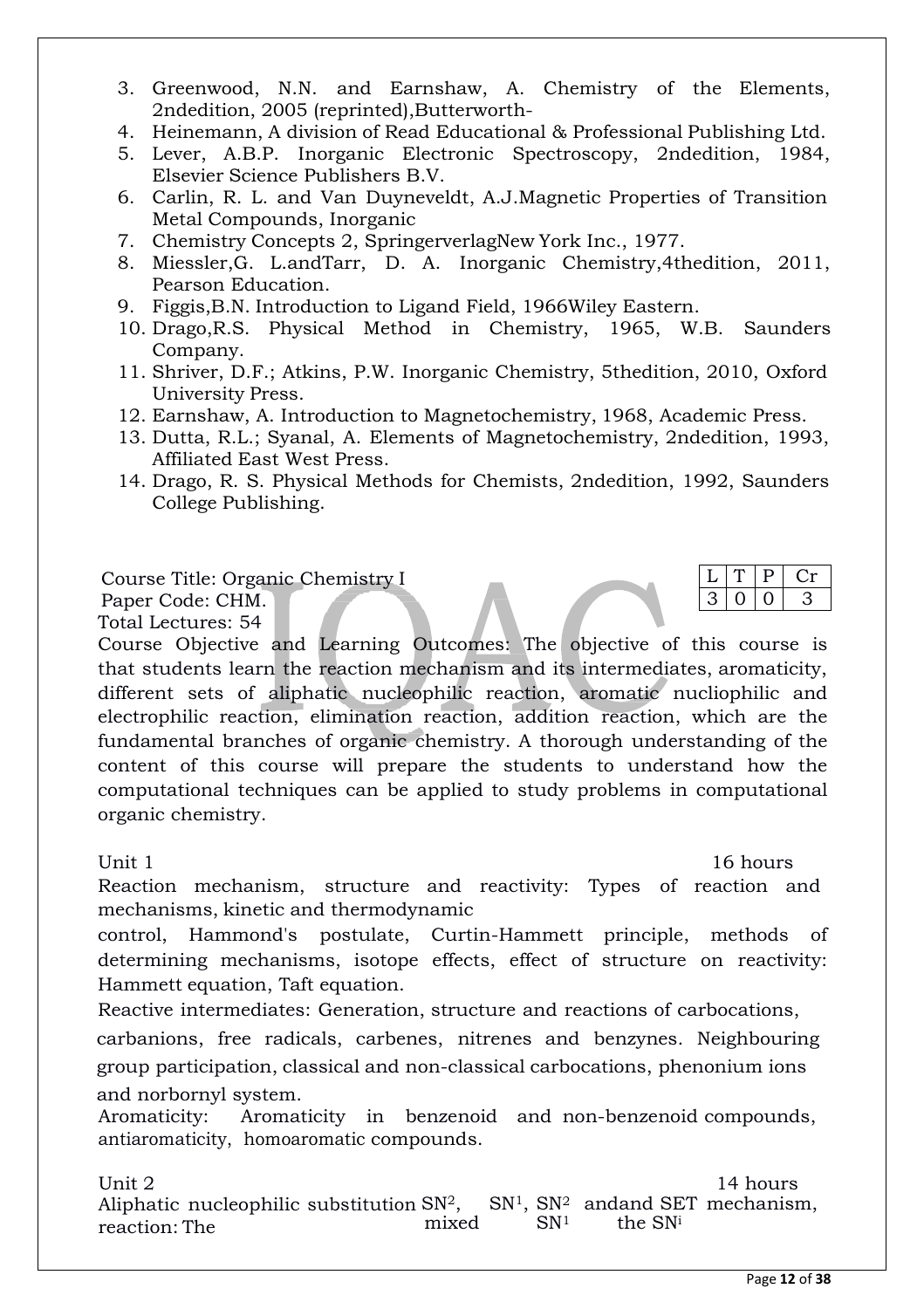mechanism. nucleophilic substitution at an allylic, aliphatic and vinylic carbon. reactivity effects of substrate structure, attacking nucleophile, leaving group and reaction medium, ambident nucleophile, regioselectivity, competition betweenSN<sup>2</sup> and SN<sup>1</sup> mechanisms.

Aromatic nucleophilic substitution: The SNAr, bimolecular displacement mechanism and benzyne mechanism, reactivity effect of substrate structure, leaving group and attacking nucleophile.

Aromatic electrophilic substitution: The arenium ion mechanism, orientation and reactivity, energy profile diagrams, *ortho/para* ratio, *ipso* attack, orientation in other ring systems, quantitative treatment of reactivity in substrates and electrophiles.

Unit 3 12 hours

Elimination reactions: E2, E1 and E1cB mechanisms and their spectrum, orientation of the double bond, effects of substrate structures, attacking base, the leaving group and the medium, mechanism and orientation in pyrolytic elimination.

Addition to carbon-carbon multiple bonds: Mechanistic and stereochemical aspects of addition reactions involving electrophiles, nucleophiles and free radicals, addition of halogen polar reagents to alkenes, Regio- and chemoselectivity, orientation and reactivity, hydroboration, epoxidation and hydroxylation.

Unit 4 12 hours

Addition to carbon-hetero multiple bonds: Structure and reactivity of carbonyl group towards nucleophilic addition: addition of CN, ROH, RSH, H 2O, hydride ion, ammonia derivatives, LiAlH4, NaBH4, organozinc and organolithium reagents to carbonyl and conjugated carbonyl compounds, Arndt-Eistert synthesis. Mechanism of condensation reactions involving enolates: Aldol, Knoevenagel, Claisen, Dieckmann, Mannich, Benzoin, Perkin and Stobbe reactions. Carboxylic acids and derivatives, hydrolysis of esters and amides, ammonolysis of esters.

### Suggested Readings

- 1. Clayden, J., Greeves, N., Warren, S. and Wothers, P. Organic Chemistry, 2nd ed, 2012, Oxford University Press.
- 2. Finar, I.L. Organic Chemistry Volume 1, 6th edition, 2012, Pearson Education UK.
- 3. McMurry J. Organic Chemistry, 8th edition, 2011 Asian Book Pvt. Ltd, New Delhi
- 4. Smith, M. B. March's Advanced Organic Chemistry: Reactions, Mechanisms and Structure, 7th Edition, 2013, John Wiley & Sons.
- 5. Ahluwalia, V. K. and Parashar R. K. Organic Reaction Mechanism, 4th edition, 2011, Narosa Publishing House (P) Ltd., New Delhi.
- 6. Bansal, R. K. A text book of Organic Chemistry, 5th edition, 2010, New Age International (P) Ltd., New Delhi.
- 7. Bansal R.K. Organic Reaction Mechanism, 2010, New Age International (P) Ltd., New Delhi.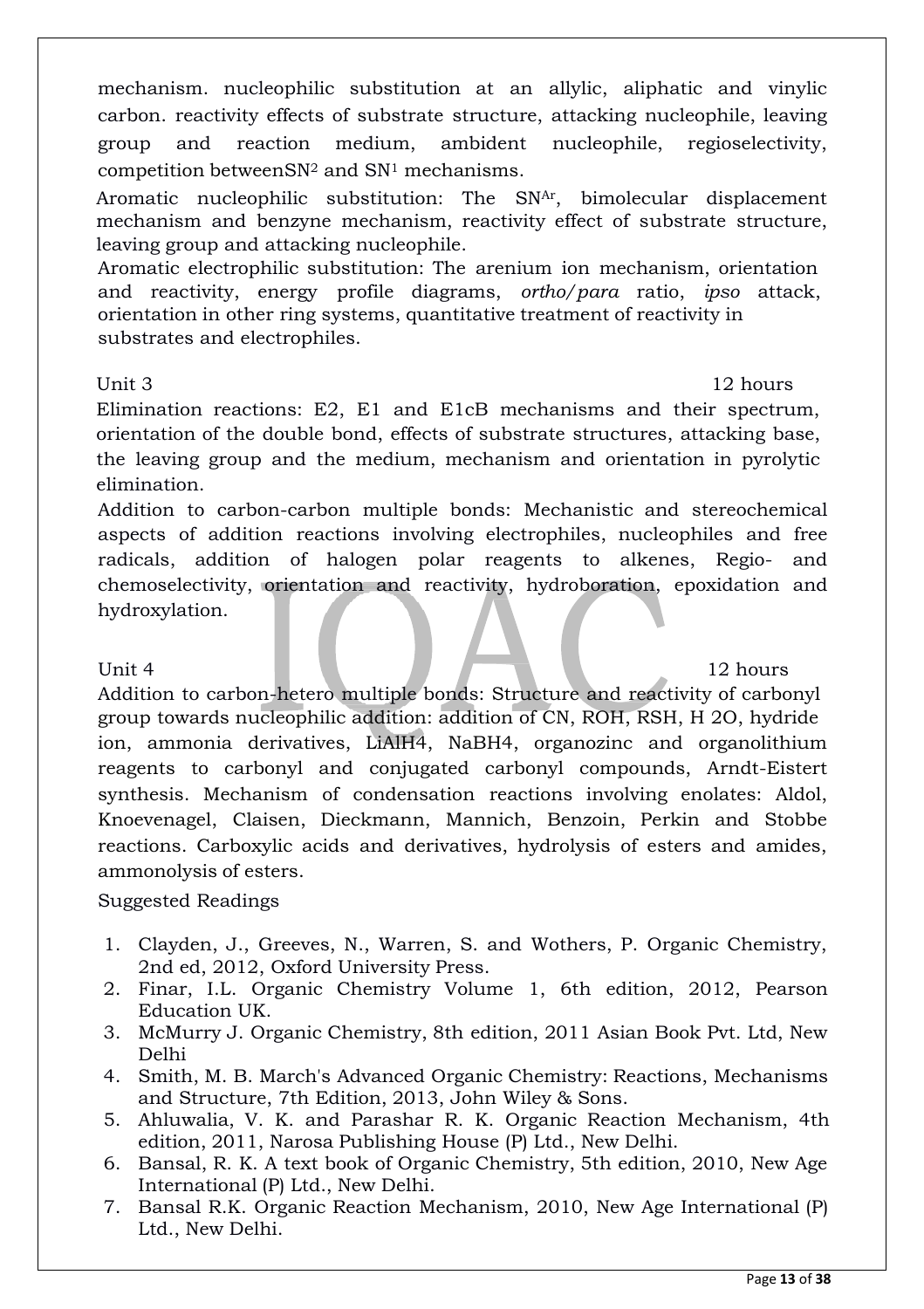- 8. Kalsi, P.S. Organic Reactions and Their Mechanisms. 3rd edition, 2010, New Age International, New Delhi.
- 9. Kalsi, P.S. Stereochemistry: Conformation and Mechanism, 2010, New Age International Ltd, New Delhi.
- 10. Lowry, T. H. and Richardson K. S. Mechanism and Theory in Organic Chemistry, 3rd edition, 1998, Addison-Wesley Longman Inc., New York.
- 11. Morrison, R.T. and Boyd, R.N. Organic Chemistry, 6th edition, 2011, Prentice- Hall of India, New Delhi.
- 12. Mukherjee, S.M. and Singh, S.P. Reaction Mechanism in Organic Chemistry. 3rd edition, 2009, Macmillan India Ltd., New Delhi.
- 13. Robert, J. D. and Casereo, M.C. Basic principle of Organic Chemistry, 2nd edition, 1977, Addison-Wesley.
- 14. Solomon, T.W.G, Fryhle, C.B. and Snyder, S. A.Organic Chemistry. 11th ed., 2013, John Wiley and Sons, Inc.
- 15. Sykes, P. A Guide Book to Mechanism in Organic Chemistry, 6th edition, 1997, Prentice Hall.
- 16. Eliel, E. L. and Wilen, S. H. Stereochemistry of Organic Compounds, 1994, John Wiley & Sons.

Course Title: Statistics for Chemical and Biochemical Applications Paper Code: CCC.513 Total Lecture: 45

Course Objective and Learning Outcomes: This course will introduce the basic aspects of various industry based statistical methods to Masters students.

### Unit I 11 hours 11 hours

Overview of Biostatistics: Difference between parametric and nonparametric statistics, Univariant and multivariant analysis, Confidence interval, Errors, Levels of significance, Hypothesis testing.

Unit II 11 hours Descriptive statistics: Measures of central tendency and dispersal, Histograms, Probability distributions (Binomial, Poisson and Normal), Sampling distribution, Kurtosis and Skewness.

 $P \mid Cr$ 

 $3 | 0 | 0 | 3$ 

Unit III 11 hours Experimental design and analysis: Sampling techniques, Sampling theory, Various steps in sampling, collection of data-types and methods.

Unit IV and the Unit IV and the Unit IV and the Unit IV and the Unit IV and the Unit IV and the Unit IV and the U

Inferential Statistics: Student's t-test, Paired t-test, Mann-Whitney U-test, Wilcoxon signed-rank, One-way and two-way analysis of variance (ANOVA), Critical difference (CD), Least Significant Difference (LSD), Kruskal– Wallis oneway ANOVA by ranks, Friedman two-way ANOVA by ranks, x2 test. Standard errors of regression coefficients, Comparing two regression lines, Pearson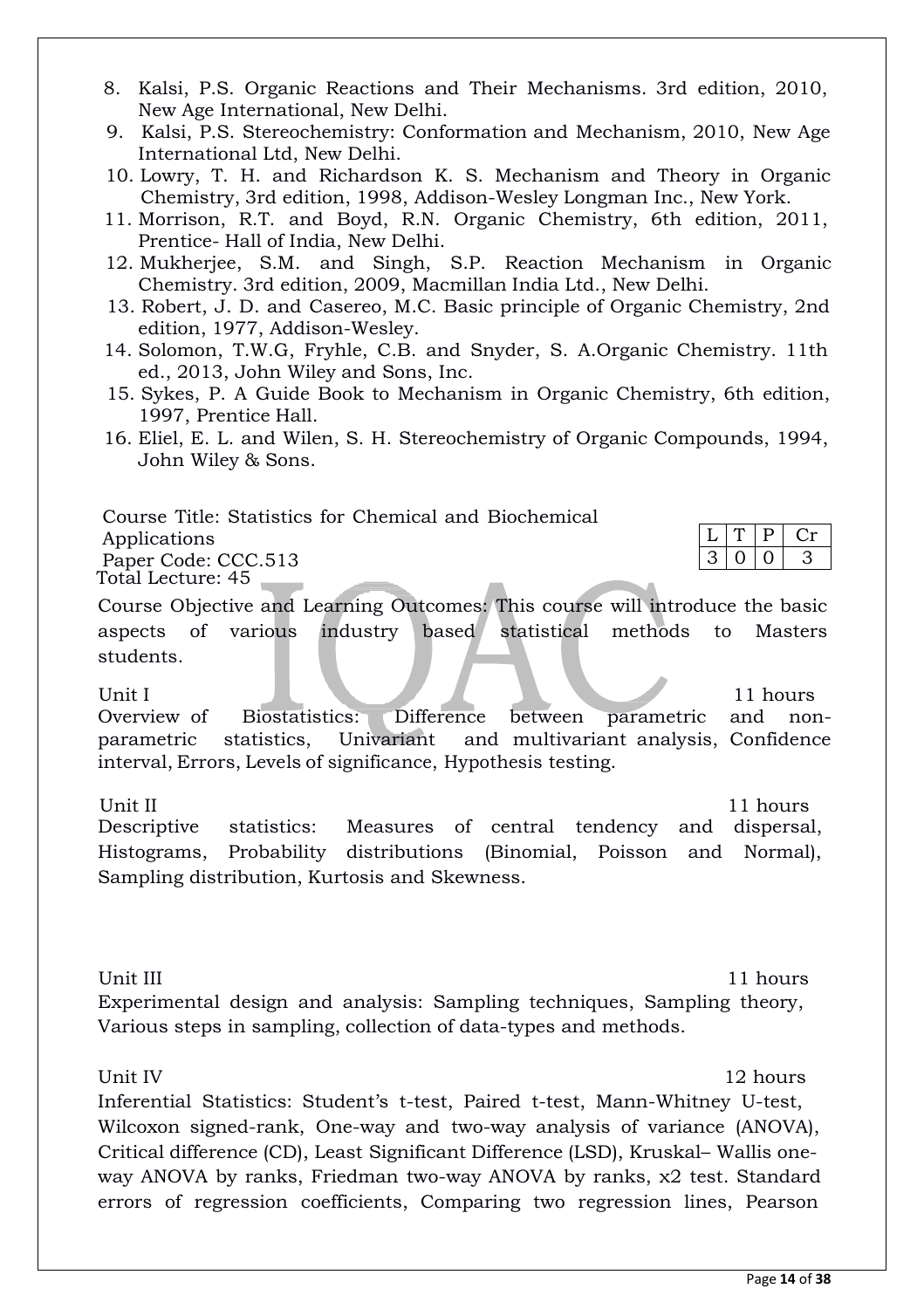Product-Moment Correlation Coefficient, Spearman Rank Correlation Coefficient, Power and sampling size in correlation and regression.

### Suggested Readings

- 1. Gookin, D. (2007). *MS Word 2007 for Dummies*. Wiley, USA.
- 2. Johnson, S. (2009). *Windows 7 on demand*. Perspiration Inc. USA.
- 3. Norman, G. and Streiner, D. (2008). *Biostatistics: The Bare Essentials.* 3/e (with SPSS). Decker Inc. USA.
- 4. Sokal, R.R. and Rohlf, F.J. (1994). *Biometry: The Principles and Practices of Statistics in Biological Research*. W.H. Freeman publishers, USA.
- 5. Thurrott, P. and Rivera, R. (2009). *Windows 7 Secrets*. Wiley, USA.

Course Title: Physical Organic Chemistry Paper Code: CCC.514

Total Lecture: 45

This course on Physical Organic Chemistry will provide conceptual understanding of chemical bonding, aromaticity, structure and stereochemistry, steric and conformational properties, chemical reactivity, correlation of structure with reactivity, Hammond postulates, solvent effects, acidity, nucleophilicity, electrophilicity, studying reaction mechanisms, isotope effects Woodward Hoffmann rules.

### Unit-I 11 hours and 11 hours and 11 hours and 11 hours and 11 hours are not been applied by the 11 hours and 11 hours

Chemical bonding: Covalency and molecular structure, approximate molecular orbital theory, properties of covalent bonds, intermolecular forces, aromaticity, structure. Woodward Hoffmann rules.

Correlation of structure with reactivity: Electronic demands, the Hammett equation, substituent constants σ, theories of substituent effects, interpretation of σ-values, reaction constants, ρ, deviations from the Hammett equation, dual-parameter correlations, molecular orbital considerations, crossinteraction terms

Unit-III 12 hours Steric and conformational properties: Origins of steric strain, examples of steric effects upon reactions, measurement of steric effects upon rates. Solvent effects: structure of liquids, solutions, solvation, thermodynamic measures of solvation, effects of solvation on reaction rates and equilibria, empirical indexes of solvation, use of solvation scales in mechanistic studies.

Unit-IV 11 hours

Kinetic isotope effects: isotopic substitution, theory of isotopic effects, transition-state geometry, secondary kinetic isotope effects, heavy atom isotope effects, tunnel effect

Acids and bases, nucleophiles and electrophiles: acid-base dissociation, the strengths of oxygen and nitrogen acids, linear free-energy relationships, rates of proton transfers, structural effects on amine protonation, factors that

Unit-II 11 hours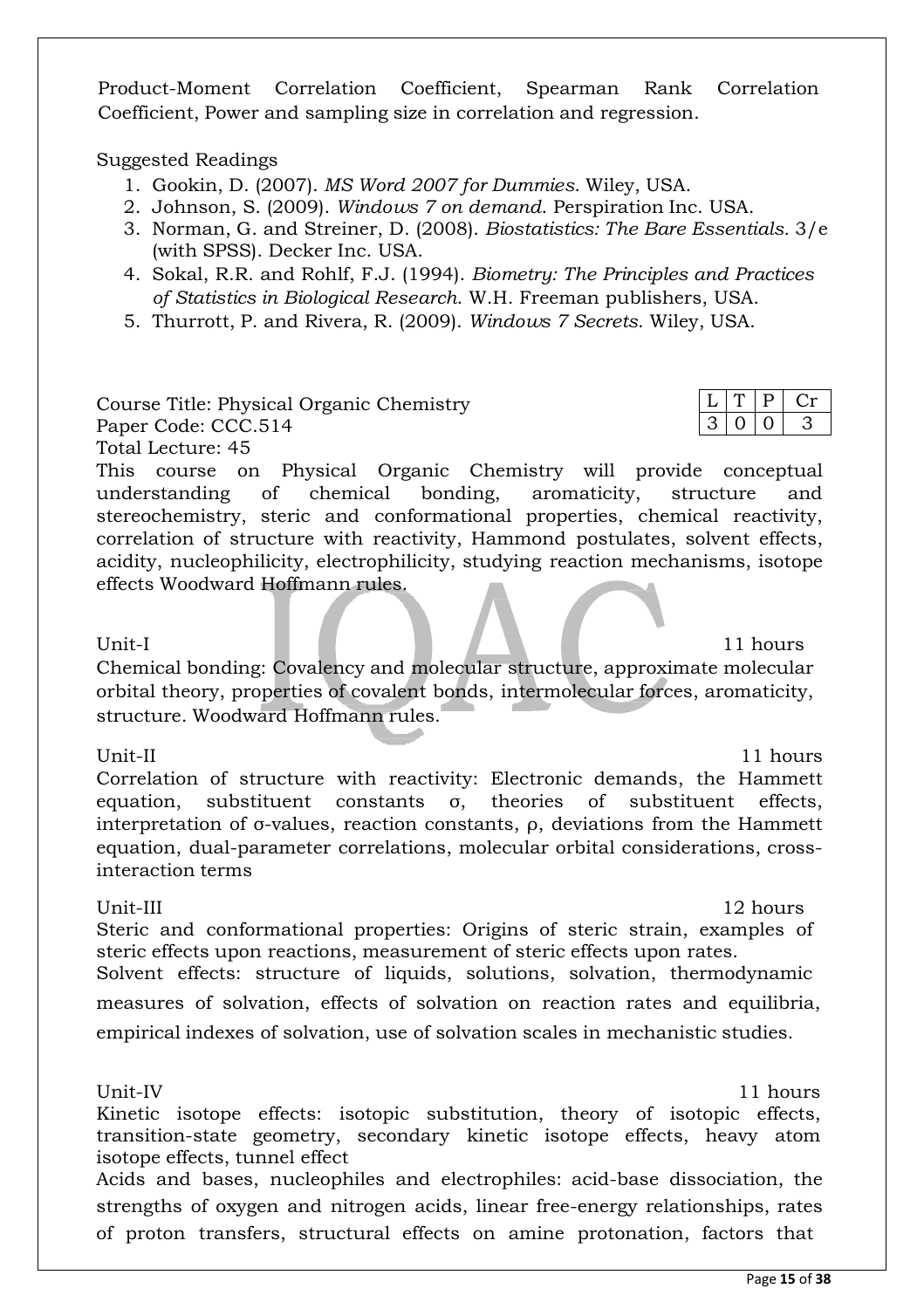influence carbon acidity, theories of proton transfer, nucleophilicity and electrophilicity and their measurement.

Suggested Readings

1. Neil S. Isaacs, *Physical Organic Chemistry*, 2nd Edition, PHI, 1995.

- 2. E. V. Anslyn & D. A. Dougherty, *Modern Physical Organic Chemistry*, Illustrated Edition,University Science Books, 2005.
- 3. Francis A. Carey and Richard J. Sundberg, *Advanced Organic Chemistry*, Part A, Structure and Mechanisms, 5th edition, Springer, 2007.
- 4. Jerry March, *Advanced Organic Chemistry, Reactions, Mechanims and Structure*, 4th Edition, John-Wiley, 1999.
- 5. Thomas H. Lowry, Kathleen S. Richardson, *Mechanism and Theory in Organic Chemistry*, 2nd Edition, Harper & Row, 1981.
- 6. S. P. Gupta, *QSAR and Molecular Modeling*, Anamaya Publishers, 2011.

Course Title: Chemistry without Test Tube (IDE)

Paper Code: CCC.516

Total Hours: 30

Course objective: The aim of this course is to present a qualitative theory of chemical bonding stressing the physical processes which occur on bond formation. Although this is a course in chemistry full of mathematics but, we will use little mathematics to understand the chemical physics behind bonding and reactions.

### Unit-I 7 hours

How Science Deals with Complex problems: Level in science, what are molecules made of, interaction between

atoms, simplest examples: H2 and LiH. Thinking in 3D, must we use quantum theory.

Unit-II 8 hours Electronic Structure: What we know about atoms and molecules; atomic electronic structure, empirical chemistry; what is an orbital (atomic and molecular). Strategy for electronic structure, the Pauli principle and orbitals. Polyatomic Molecules:Methane, electronic structre of methane, shape of the methane molecule, chemist's description of methane.

Unit-III 8 hours Lone pairs of electrons: Why are Not all electrons involved in bonding? What is a lone pair? Shapes of the simple molecules.

Organic molecules with multiple bonds: Double and triple bonds, ethene and methanal, reactivity of a double bond.

Diatomics with multiple bonds: N2, CO, O2

Dative Bonds: Solvation, reactive lone paire

Delocalized electronic substructures: The benzene molecule, delocalized electrons.

| 2. | $\left( \right)$ | $\left( \right)$ |  |
|----|------------------|------------------|--|
|    |                  |                  |  |
|    |                  |                  |  |

 $L | T | P | Cr$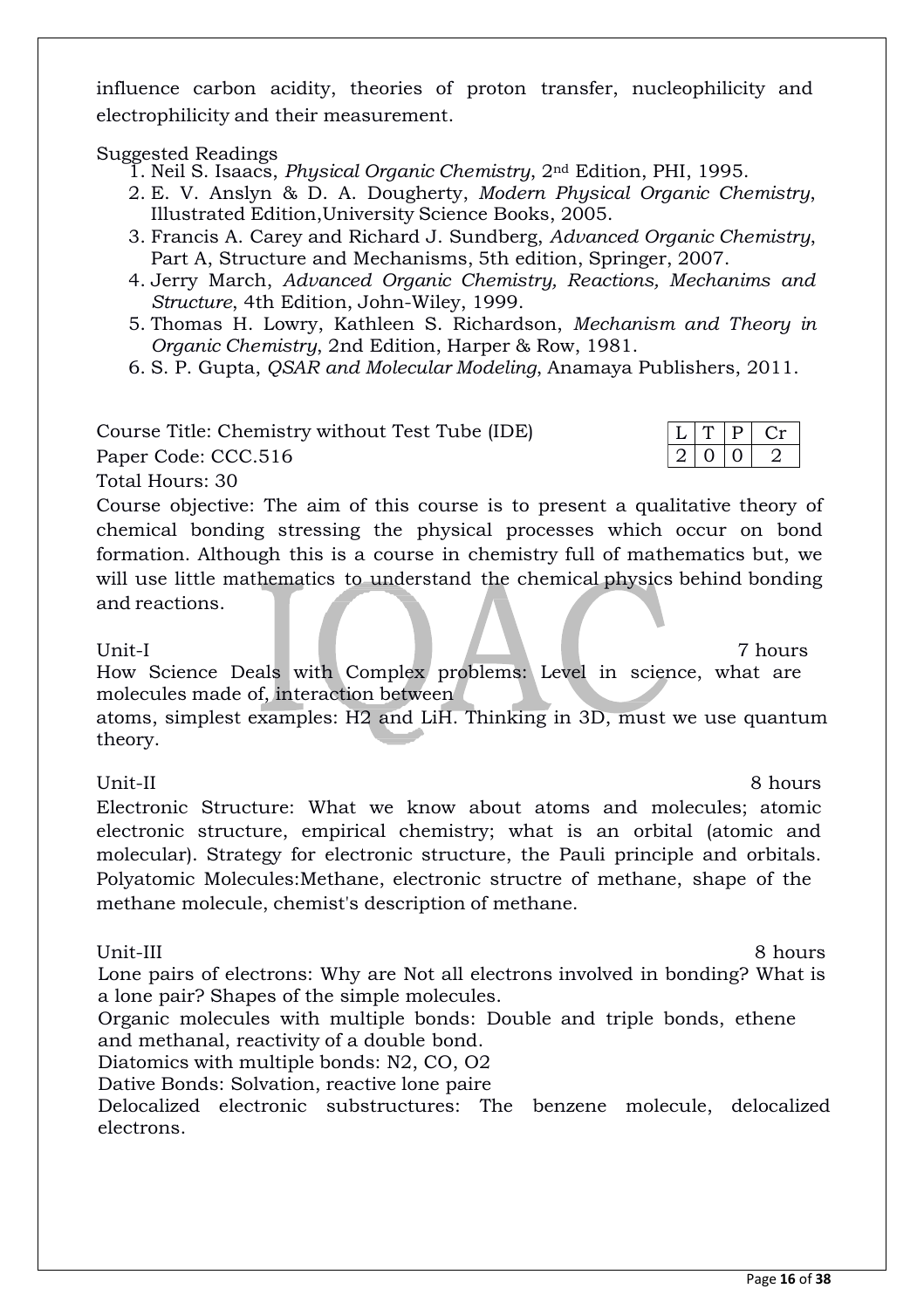### Unit-IV 7 hours

Reactions: What makes a reaction to go? Formation of H2 from H+ and H Formation of lithium borohydride. Nucleophilic, elimination and addition reactions.

### Suggested Readings

- 1. Physical Chemistry: A Molecular Approach, D. A. McQuarrie, and J. D. Simon,Viva Books, 2011.
- 2. A. R. Leach, Molecular Modelling Principles and Applications, Prentice Hall (2001).
- 3. Introduction to Computational Chemistry, F. Jensen, 2nd edition, Wiley-Blackwell (2006).
- 4. Quantum Chemistry: A Unified Approach, D. B. Cook, 2nd edition, Imperial College Press (2012).
- 5. Why Chemical Reactions Happen, J. Keeler, P. Wothers, Oxford University Press (2003).
- 6. Reaction Dynamics, M. Brouard, Oxford Chemistry Primers (1998).

### SEMESTER II

Course Title: Quantum Chemistry-I

Paper Code: CCC.526

Total Lecture: 60

Objective and Learning Outcomes: This is a fundamental course for students who specialize in Computational Chemistry. The objective of this course is that students learn the basic concepts of quantum chemistry and apply them to study simple problems that have analytical solutions. In addition, the course will introduce the students towards basic ideas on solving problems in molecular quantum mechanics, which will, in turn, prepare them to take the next advanced level course of Computational Chemistry.

Unit I and 16 hours and 16 hours and 16 hours and 16 hours and 16 hours and 16 hours and 16 hours and 16 hours

P Cr

 $3 | 1 | 0 | 4$ 

Fundamental Background: Postulates of quantum mechanics, Eigen values and Eigen functions, operators, hermitian and unitary operators, some important theorems. Schrodinger equation-particle in a box (1D, 3D) and its application, potential energy barrier and tunneling effect, one-dimensional harmonic oscillator and rigid rotor. Angular momentum, eigenvalues of angular momentum operator, Particle in a Ring, Hydrogen Atom.

Unit II 14 hours Approximate Methods: Perturbation theory for non-degenerate and degenerate states and its applications. The variation theorem and its application.

Unit III 14 hours

Symmetry Point Groups: Determination of point group of a molecule, representations, the great orthogonality theorem, character table, construction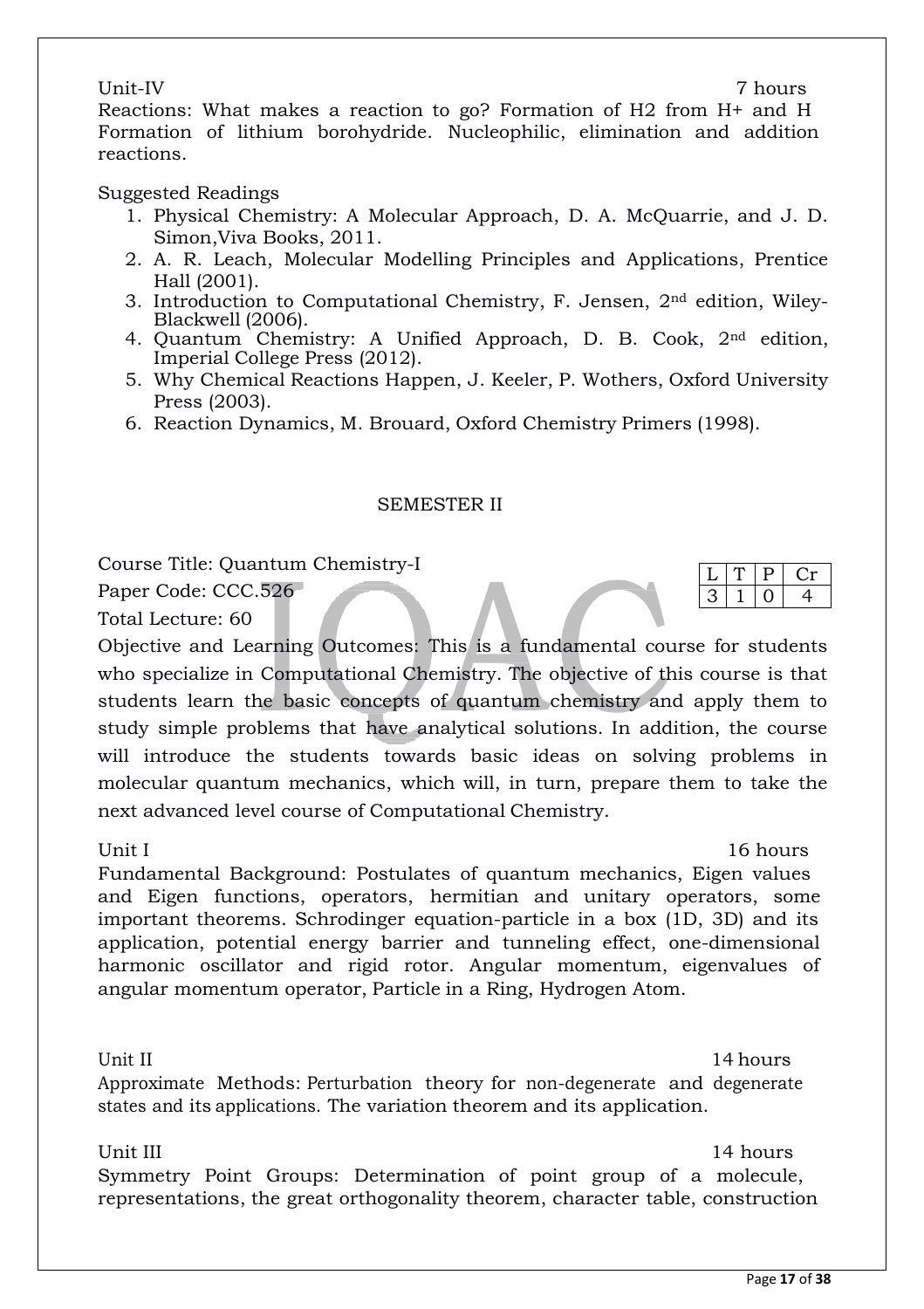of character tables for c2v and c3v groups, symmetry adapted atomic basis sets, construction of molecular orbitals. The direct product representation.

Unit IV and the set of the set of the set of the set of the set of the set of the set of the set of the set of the set of the set of the set of the set of the set of the set of the set of the set of the set of the set of t

Atomic and Molecular Structure: many electron wave functions, Pauli exclusion principle, Helium atom, atomic term symbols. The self-consistent field method. Slater-type orbitals. Born-Oppenheimer approximation. Molecular orbital treatment for H2+.MO treatment of homo- and hetero nuclear diatomic molecules.Hückel mo treatment of simple and conjugated polyenes and alternate hydrocarbons.

### Suggested Readings

- 1. Quantum Chemistry, I.N. Levine, 5<sup>th</sup> edition, Pearson Educ., Inc. New Delhi (2000).
- 2. Physical Chemistry: A Molecular Approach, D. A. McQuarrie, and J. D. Simon, Viva Books (2011).
- 3. Valence Theory, J.N. Murrell, S.F.A. Kettle and J. M. Tedder, 2nd edition, John Wiley (1965).
- 4. Introductory Quantum Chemistry, A.K. Chandra, 4<sup>th</sup> Edition, Tata Mcgraw Hill (1994).
- 5. Chemical Applications of Group Theory, F. A. Cotton, John Wiley & Sons (2008).
- 6. Molecular Symmetry and Group Theory, R. L. Carter, J. Wiley (1998).
- 7. Group Theory and Chemistry, D. M. Bishop, Dover Publications (1993).
- 8. Quantum Chemistry, J. P. Lowe, and Peterson, K., Academic Press (2005).

### Course Title: Statistical Mechanics I

Paper Code: CCC.524

Total Lectures: 60 Course Objective and Learning Outcomes: The objective of this course is to cover the classical laws of thermodynamics and their application, mathematical review of classical mechanics, postulates of statistical mechanics, Liouville's Theorem, statistical interpretation of thermodynamics, microcanonical, canonical, grant canonical and isobaric-isothermal ensembles, partition function, elementary probability theory, distributions and fluctuations; the methods of statistical mechanics are used to develop the statistics for Bose-Einstein, Fermi-Dirac and photon gases; selected topics from low temperature physics and electrical and thermal properties of matter are discussed. After, completion of this course will help the students to apply the principles and techniques from statistical mechanics to a range of modern day research based problems.

Unit I and 16 hours and 16 hours and 16 hours and 16 hours and 16 hours and 16 hours and 16 hours and 16 hours Mathematical Review of Classical Mechanics:

 $P \mid Cr$ 

 $3 | 1 | 0 | 4$ 

Lagrangian Formulation, Hamiltonian Formulation, Poisson Brackets and Canonical Transformations Classical approach to Ensembles: Ensembles and Phase Space, Liouville's Theorem, Equilibrium Statistical Mechanics and it's ensembles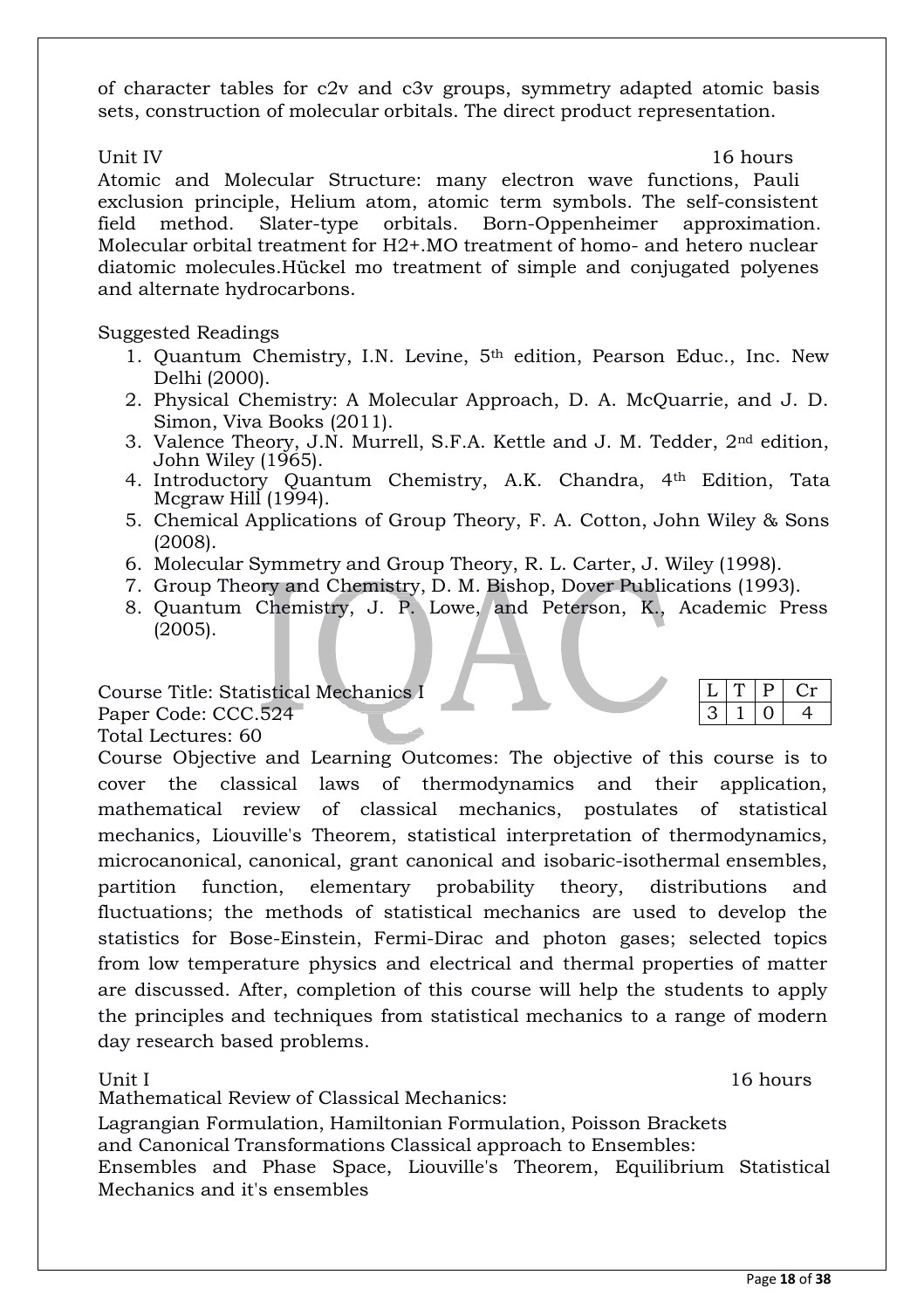Partition Function: Review of rotational, vibrational and translational partition functions. Application of partition functions to specific heat of solids and chemical equilibrium. Real gases.

 $L$   $T$   $P$   $C$ r Unit II and the set of the set of the set of the set of the set of the set of the set of the set of the set of the set of the set of the set of the set of the set of the set of the set of the set of the set of the set of t Elementary Probability Theory Distributions and Averages, Cumulants and Fluctuations, The Central Limit Theorem Distributions & Fluctuations: Theory of Ensembles, Classical and Quantum, Equivalence of Ensembles, Fluctuations of Macroscopic Observable Unit III 14 hours Basic Thermodynamics: Review of Concepts, The Laws of Thermodynamics, Legendre Transforms, The Maxwell Relations, The Gibbs-Duhem Equation and Extensive Functions, Intensive Function Unit IV 14 hours Bose-Einstein distribution: Einstein condensation. Thermodynamic properties of ideal BE gas. Fermi-Dirac distribution: Degenerate Fermi gas. Electron in metals. Magnetic susceptibility. Suggested Readings 1. Statistical Mechanics, by Donald A McQuarrie 2. Introduction to Modern Statistical Mechanics, by David Chandler 3. Statistical Mechanics, by Kerson Haung 4. Statistical Mechanics, by Pathria Course Title: Physical Chemistry II

Paper Code: CHM.523 Total Lectures: 54

Objective and Learning Outcomes: The objective of this course is that students learn the advanced topics in physical chemistry, eg. electrochemistry, electrochemical cells, reaction kinetics, photochemical process, and adsorption and catalysis, and gain depth knowledge in this fundamental branch of chemistry. A thorough understanding of the content of this course will further prepare students to understand how the computational techniques can be applied to study problems in advanced physical chemistry.

Unit 1 and 14 hours and 14 hours and 14 hours and 14 hours and 14 hours and 14 hours and 14 hours and 14 hours

 $3 | 0 | 0 | 3$ 

Electrochemistry: Ionic equilibria, electrolytic conductance –Kohlrausch's Law, Activity-coefficients, mean activity coefficients; Debye- Huckel treatment of dilute electrolyte solutions, derivation of Debye-Huckel limiting law, extended Debye-Huckel law, and conductometric titrations.

Electrochemical Cells: Nernst equation, redox systems, electrochemical cells, application of electrochemical cell, concentration cells with and without liquid junction, thermodynamics of reversible electrodes and reversible cells, and potentiometric titration.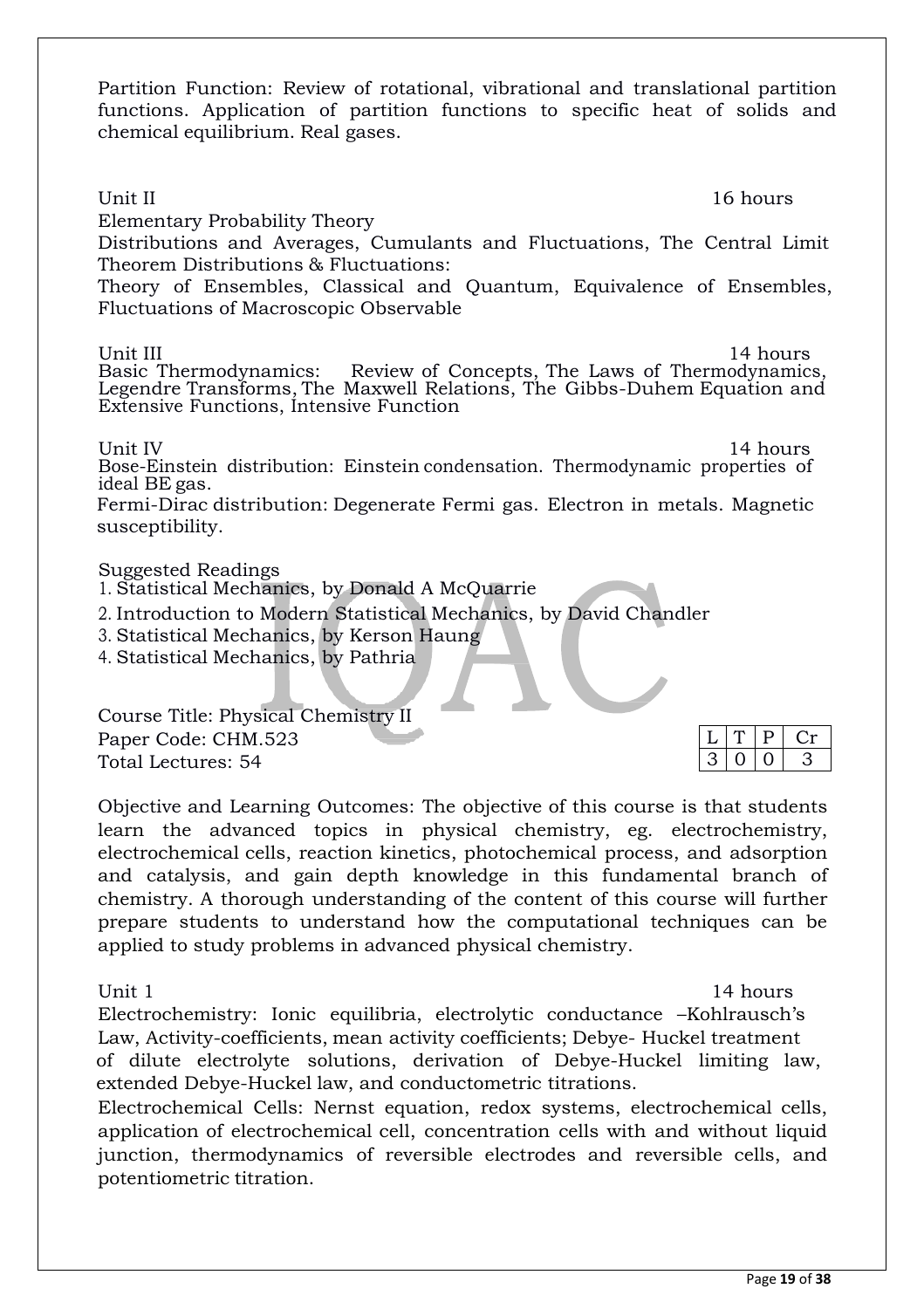Reaction Kinetics:

Introduction, rates of chemical reactions, complex reactions, steady state approximation,determination of mechanisms of chemical reactions, temperature dependence of rate constant, Arrhenius and Eyring equations and their applications, collision and transition state theories of rate constant, treatment of unimolecular reactions, stearic factor, ionic reactions: salt effect.

Unit 3 14 hours

Photochemical Reactions and Processes: Laws of photochemistry and kinetics of photochemical reactions, measurement of fluorescence and phosphorescence lifetimes and photoinduced electron transfer rates.

Fast Reaction Kinetics: Introduction to time-resolved techniques for absorption and emission measurements, relaxation method, study of kinetics of fast reactions by millisecond stopped-flow, nanosecond flash photolysis techniques, detection and kinetics of reactive intermediates,

### Unit 4 12 hours

Adsorption and Catalysis: Colloids and their stability, Adsorption of solids, Gibbs adsorption isotherm, BET adsorption isotherm, Langmuir and Fredulich Isotherms. Homogeneous catalysis and heterogeneous catalysis, enzyme catalysis. Kinetics of catalytic reactions.

### Suggested Readings

- 1. Barrow, G. M. Physical Chemistry, 5th Edition, 2007, Tata McGraw-Hill.
- 2. Kapoor, K. L. Text Book of Physical Chemistry, Volume 1, 4, 5th Edition, 2011, MACMILLAN Publisher.
- 3. Atkins, P. and De Paula, J. Atkins' Physical Chemistry. 9th Edition, 2009, Oxford University Press.
- 4. McQuarrie, D. A. and Simon, J. D. Physical Chemistry: A Molecular Approach, 1sted., 1998, Viva Books,.
- 5. Moore, J. W. and Pearson, R. G. Kinetics and Mechanism, 3rd edition, 1981, John Wiley and Sons.
- 6. Engel T., Reid, P. and Hehre, W. Physical Chemistry, 3rd Edition, 2012, Pearson Education.
- 7. Laidler, K. J. Chemical Kinetics, 3rd Edition, 1987, Pearson Education Ltd.
- 8. Engel T. and Reid, P. Thermodynamics, Statistical Thermodynamics, & Kinetics, 3rd edition, 2013, Pearson Education.
- 9. Lakowicz, J. R. Principles of Fluorescence Spectroscopy, 3rd edition, 2006, Springer.
- 10. Raj, G. Surface Chemistry (Adsorption), 4th Edition, 2002, Goel Publishing House.

Course Title: Molecular Spectroscopy Paper Code: CHM.525 Total Lectures: 45

Objective and Learning Outcomes: This is a fundamental course for students who specialize in Physical/Computational Chemistry. The objective of this course is that students learn the basic concepts of molecular

Unit 2 14 hours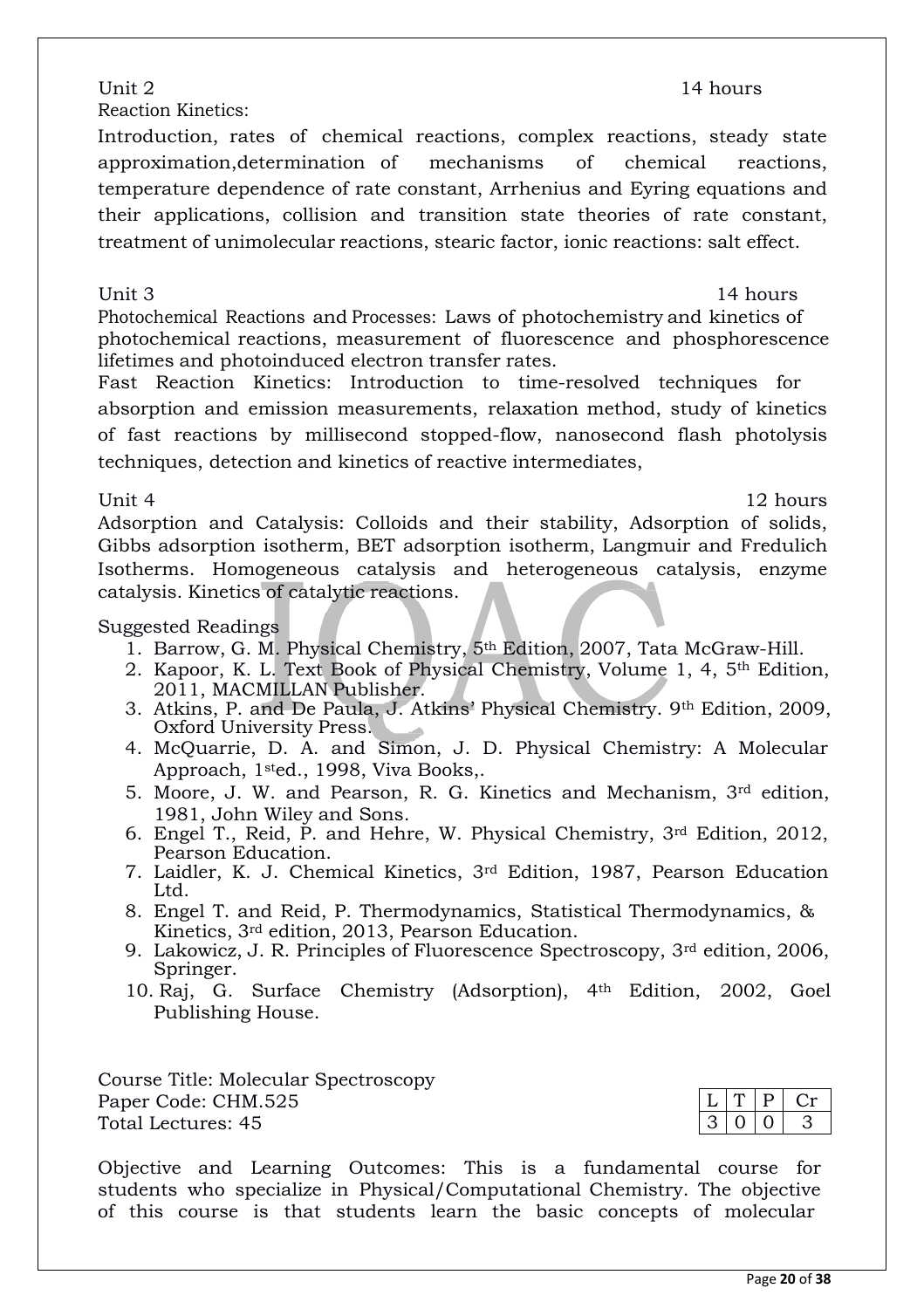spectroscopy from a fundamental point of view. The course will help students to understand how spectroscopic transitions come into picture in molecular quantum mechanics.

### Unit I 11 hours

Electronic Spectroscopy: Principle of UV-Visible spectroscopy, electronic transition, energy of electronic transition, selection rules, the Franck-Condon principle.

Microwave Spectroscopy: Classification of molecules, rigid rotor model, effect of isotopic substitution on the transition frequencies, intensities, non-rigid rotor, Stark effect, applications.

### Unit II 12 hours

Vibrational Spectroscopy: Instrumentation and applications of infrared spectroscopy, simple harmonic oscillator, vibrational energies of diatomic molecules, anharmonicity, vibration-rotation spectroscopy, P, Q, R branches, vibrations of polyatomic molecules, overtones, hot bands and applications. Raman Spectroscopy - Classical and quantum theories of Raman Effect, pure rotational, vibrational and vibrational-rotational Raman spectra, mutual exclusion principle, resonance Raman Spectroscopy, surface enhanced Raman spectroscopy, coherent anti stokes Raman spectroscopy.

Unit III 12 hours 12 hours Nuclear Magnetic Resonance (NMR) Spectroscopy: Basic principles, instrumentation, magnetization vector and relaxation, NMR transitions, Bloch equation, relaxation effects and mechanism, double resonance and spin tickling, effect of quadrapole nuclei, nuclear overhauser effect (NOE), multiple pulse methods, NMR in medical diagnostics.

Unit IV 10 hours

Lasers and Laser Spectroscopy: Principles of laser action, pulsed lasers, examples of lasers: He-Ne, Nd-YAG, dye lasers.

### Suggested Readings

- 1. Modern Spectroscopy, J. M. Hollas, 4th edition, John Wiley & Sons, Ltd. (2004).
- 2. Introduction to Molecular Spectroscopy, G. M. Barrow, McGraw-Hill (1962).
- 3. Fundamentals of Molecular Spectroscopy, C. N. Banwell and E.M. Mc Cash, 4th edition, Tata McGraw Hill, New Delhi (1994).
- 4. Principle of Fluorescence Spectroscopy, L. R. Lakowicz, 3rd Edition, Springer.
- 5. Introduction to Magnetic Resonance A. Carrington and A. D. Mc Lachlan, Chapman and Hall, London (1979).
- 6. Nuclear Magnetic Resonance Spectroscopy, R. K. Harris, Addison Wesley, Longman Ltd, London (1986).

Course Title: Physical Chemistry II Paper Code: CCC.527 Total Hours: 60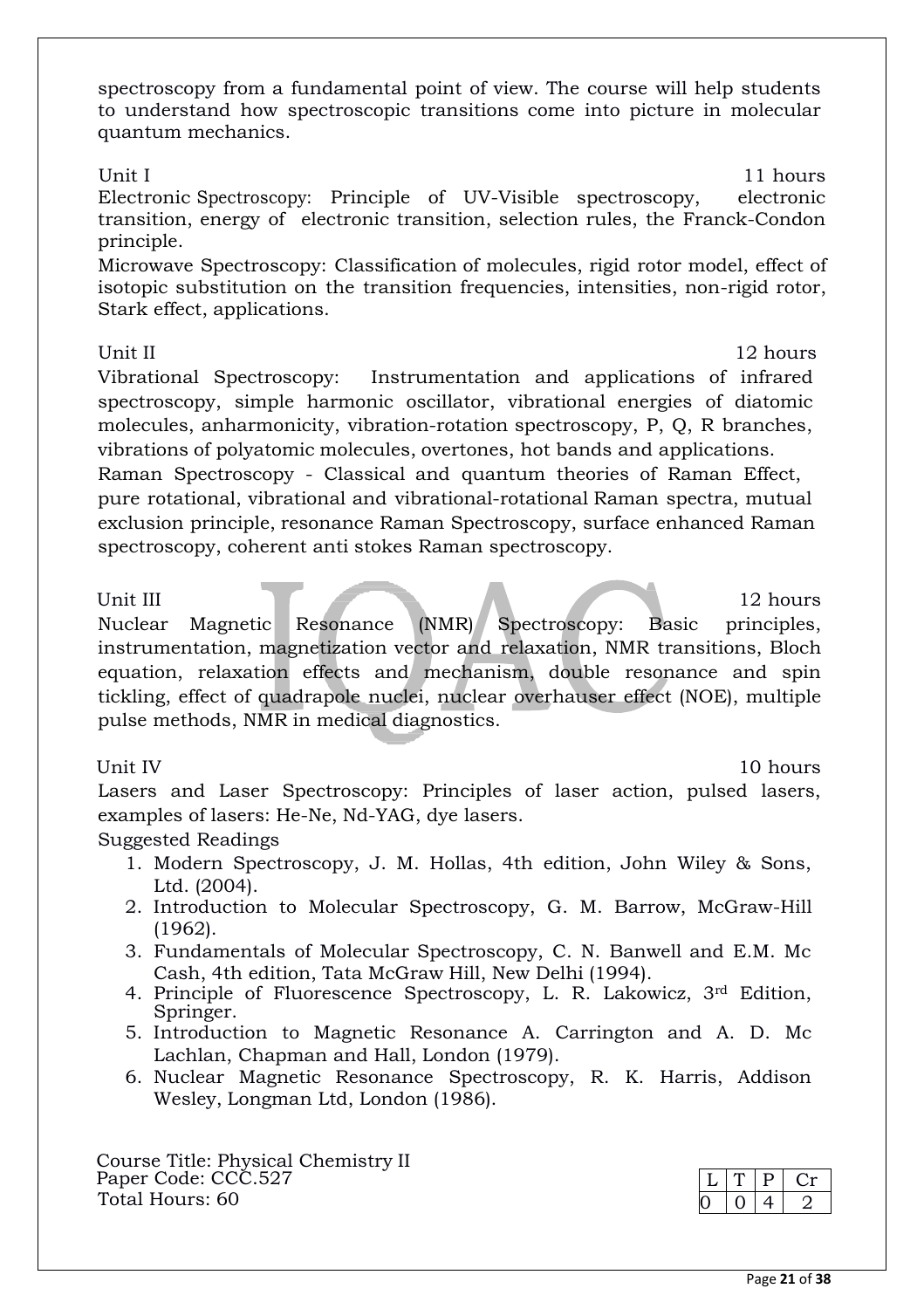Objective and Learning Outcomes: The objective of this course is that student's get an in hand experience of experimental physical chemistry. This experience will help the students better appreciate how the experimental information gained in Chemistry can be enhanced with the help of Computational Modeling techniques that they will learn in subsequent semester of the programme.

- 1. Determination of strength of a given base by titrating with an acid conductometrically.
- 2. Determination of solubility and solubility product of sparingly soluble salts (e.g., PbSO4, BaSO4) conductometrically.
- 3. Determination standard electrode potential of  $Fe^{2+}/Fe^{3+}$  system by potentiometer using potassium permanganate solution.
- 4. Determination of pKa of acetic acid and glycine by pH meter using NaOH.
- 5. Determination of relative and absolute viscosity of a given liquid.
- 6. Determination of surface tension of alcohols.
- 7. Determination of refractive indices (RI) of given liquids and determination of the concentration from RI.
- 8. Determination of concentrations of proteins and DNA using spectrophotometer
- 9. Preparation of buffers and measurement of their pH.
- 10. Verification of the Lambert Beer's law.
- 11. Structural analysis of amino acids and proteins using CD and Fluorescence spectrometer.
- 11. Study of chemical and thermal denaturation (Tm and Hm) of proteins and DNA using UV-Visible and CD spectrometer.
- 12. Molecular weight of a non-electrolyte by cryoscopy method.
- 13. Determination of stability constant of Fe(III)-salicyclic acid complex by spectrophotometer.
- 14. Determination of mean, median, standard errors, standard deviation, coefficient of variance using software.

Suggested Readings

- 1. Nad, A. K., Mahapatra, B. and Ghoshal, A. An Advanced Course in Practical Chemistry, 2014, New Central Book Agency (P) Ltd.
- 2. Maity S. and Ghosh, N. Physical Chemistry Practical, 2012, New Central Book Agency (P) Ltd.
- 3. Elias, A. J. Collection of Interesting General Chemistry Experiments, 2008, Universities Press.
- 4. Khosla, B.D., Garg, V.C., and Gulati A.R., Senior Practical Physical Chemistry, 2007, S. Chand& Sons.
- 5. Yadav, J.B. Advanced Practical Physical Chemistry, 2008, Krishna Prakasan Media.
- 6. Das, R.C. and Behra, B. Experimental Physical Chemistry, 1983, Tata McGraw-Hill.
- 7. James, A.M. and Prichard, F.E. Practical Physical Chemistry, 3rdedition, 1974, Longman, Harlow.
- 8. Ghosh, J.C., Experiments in Physical Chemistry, 1990, Bharati Bhavan.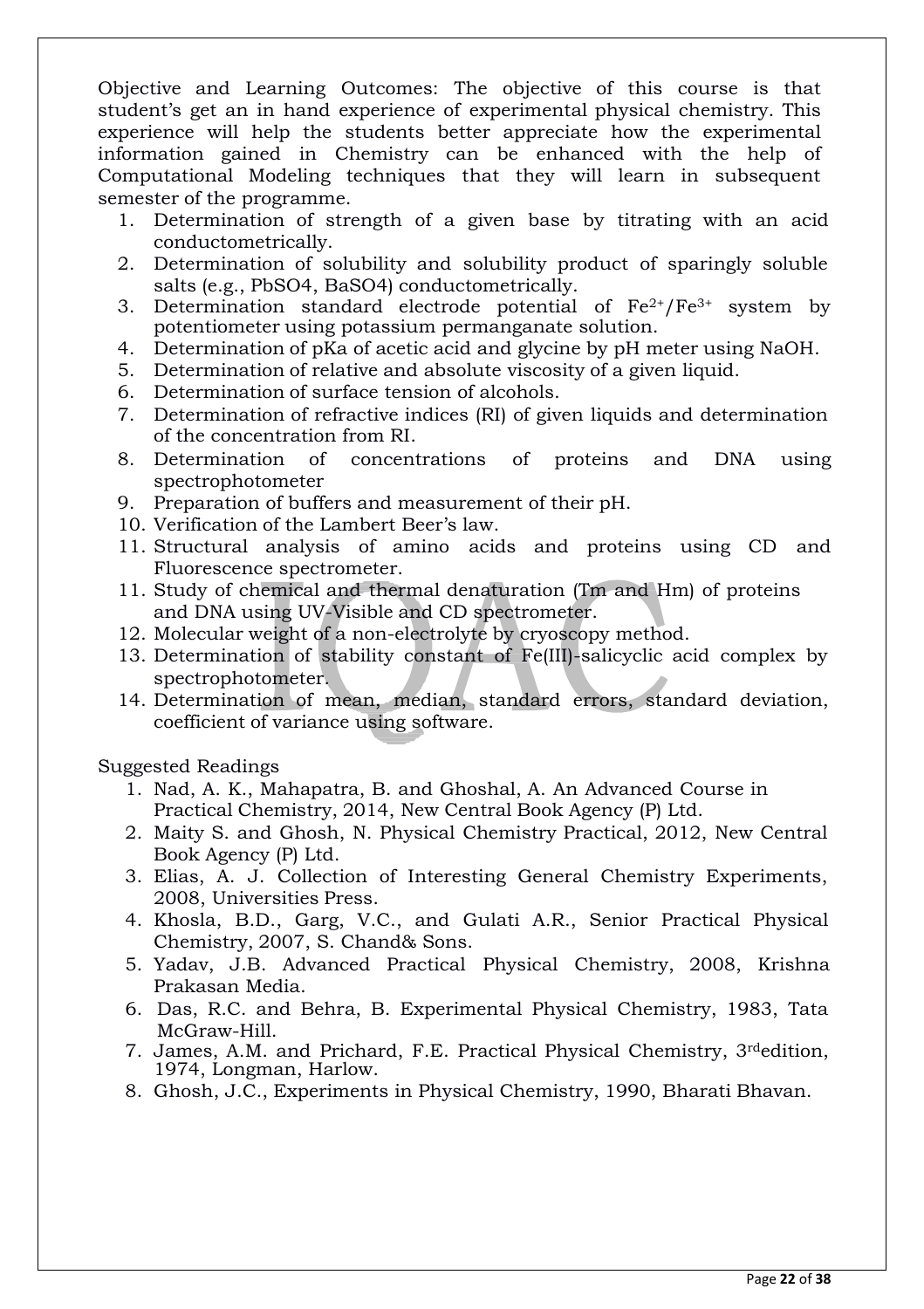Course Title: Computational Methods Lab (Practical) Paper Code: CCC.528 Total Hours: 90

Course Objective and Learning Outcomes: The purpose in this course is to cover the solution of transcendental and polynomial equations, linear curve fitting, matrix and determinants, differentiation and integration, explicit schemes to solve differential equations, and simple optimisation. After, completion of this course will help the students to write computer code of various numerical methods in a modern computer language.

MATLAB:

Basics of Mat lab- Mat lab windows – On-line help- Input- Output-File types-Platform Dependence -Creating and working with Arrays of Numbers – Creating, saving, plots printing Matrices and Vectors – Input – Indexing – matrix Manipulation-Creating Vectors Matrix and Array Operations Arithmetic operations-Relational operations – Logical Operations – Elementary math functions, Matrix functions – Character Strings Applications.

### Unit II Application: 23 hours

Jacobi Method of Matrix Diagonalization, Solution of transcendental or polynomial equations by the Newton Raphson method, Linear curve fitting and calculation of linear correlation coefficient, Matrix summation, subtraction and multiplication, Matrix inversion and solution of simultaneous equation, Gaussian elimination, Finding Eigen values and eigenvectors, Matrix factorizations Curve Fitting – Polynomial curve fitting on the fly, Least squares curve fitting, General nonlinear fits, Lagrange interpolation based on given input data, Numerical integration using the Simpson's method, Numerical integrationg using the Gaussian quadrature method, Solution of first order differential equations using the Rung-Kutta method, Numerical first order differentiation of a given function, Fast Fourier Transform, Monte Carlo integration.

### Suggested Readings

- 1. Y.Kirani Singh and B.B.Chaudhuri, MATLAB Programming, Prentice-Hall India, 2007
- 2. Rudra Pratap, Getting Started with Matlab 7, Oxford, Indian University Edition, 2006
- 3. Numerical Methods, E. Balaguruswamy, Tata McGraw Hill
- 4. Computer oriented numerical methods-Rajaraman

Course Title: Seminar -I Paper Code: CCC.542

The objective of this course would be to ensure that the student learns the aspects of the seminar presentation. Herein, the student shall have to present a selective overview of a scientific problem with focus of literatural knowledge.

 $T$  P Cr  $0 \mid 6 \mid 3$ 

Unit I and 22 hours are not been applied to the 22 hours of  $\sim$  22 hours

```
P \mid Cr0 | 0 | 2 | 1
```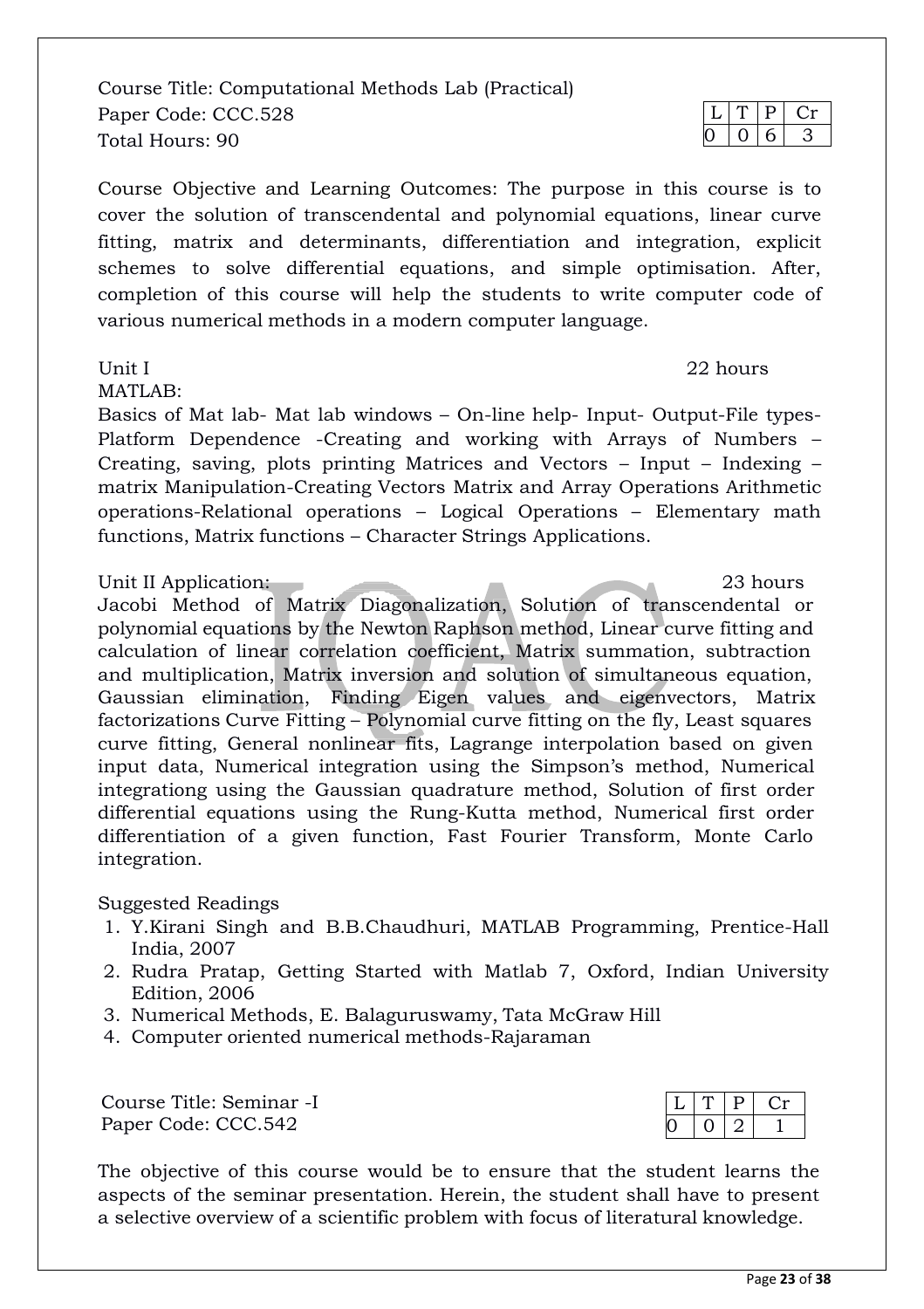|       | The evaluation criteria shall be as follows: |       |
|-------|----------------------------------------------|-------|
| S.No. | Criteria                                     | Marks |
|       | Content                                      |       |
| 2     | <b>Presentation Skills</b>                   |       |
| З     | Handling of queries                          | רו    |

Course Title: Inorganic Chemistry II Paper Code: CCC.521 Total Lectures: 45 Objective and Learning Outcomes: The objective of this course is that

students learn the advanced topics in inorganic chemistry, eg symmetry operation and group theory, metal complexes, inorganic rings and cages. A thorough understanding of the content of this course will further prepare students to understand how the computational techniques can be applied to study problems in inorganic chemistry.

Symmetry

Symmetry elements, symmetry operations and their matrix representation, group postulates and types, multiplication tables, point group determination,

### Unit 2

Group theory

Determination of reducible and irreducible representations, character tables, construction of character tables for C2v, C3v, use of symmetry in obtaining symmetry of orbitals in molecules.

### Unit 3 14 hours

Metal Complexes

Organic-transition metal chemistry, complexes with π-acceptor and σ-donor ligands, 18-electron and 16-electron rules, isolobal analogy, structure and bonding. Metal carbonyls, structure and bonding, vibrational spectra of metal carbonyls for bonding and structure elucidation, important reaction of metal carbonyls. Preparation, bonding structure and important reactions of transition metal nitrosyl, dinitrogen and dioxygencomplexes, tertiary phosphine as ligand. Metallocenes, metal cluster compounds, metal-metal bond, carbonyl and non-carbonyl clusters, fluxional molecules.

Inorganic chains, rings and cages

a) Chains: Catenation, heterocatenation, isopolyanions and heteropolyanions.

b) Rings: Borazines, phosphazenes, other heterocyclic inorganic ring systems, homocyclic inorganic systems.

c) Cages: Cage compounds having phosphours, oxygen, nitrogen and sulphur: boron cage compounds, boranes, carboranes and metallocenecarboranes.

### Unit4 16 hours

Unit 1 12 hours

12 hours

 $T | P | Cr$  $3 | 0 | 0 | 3$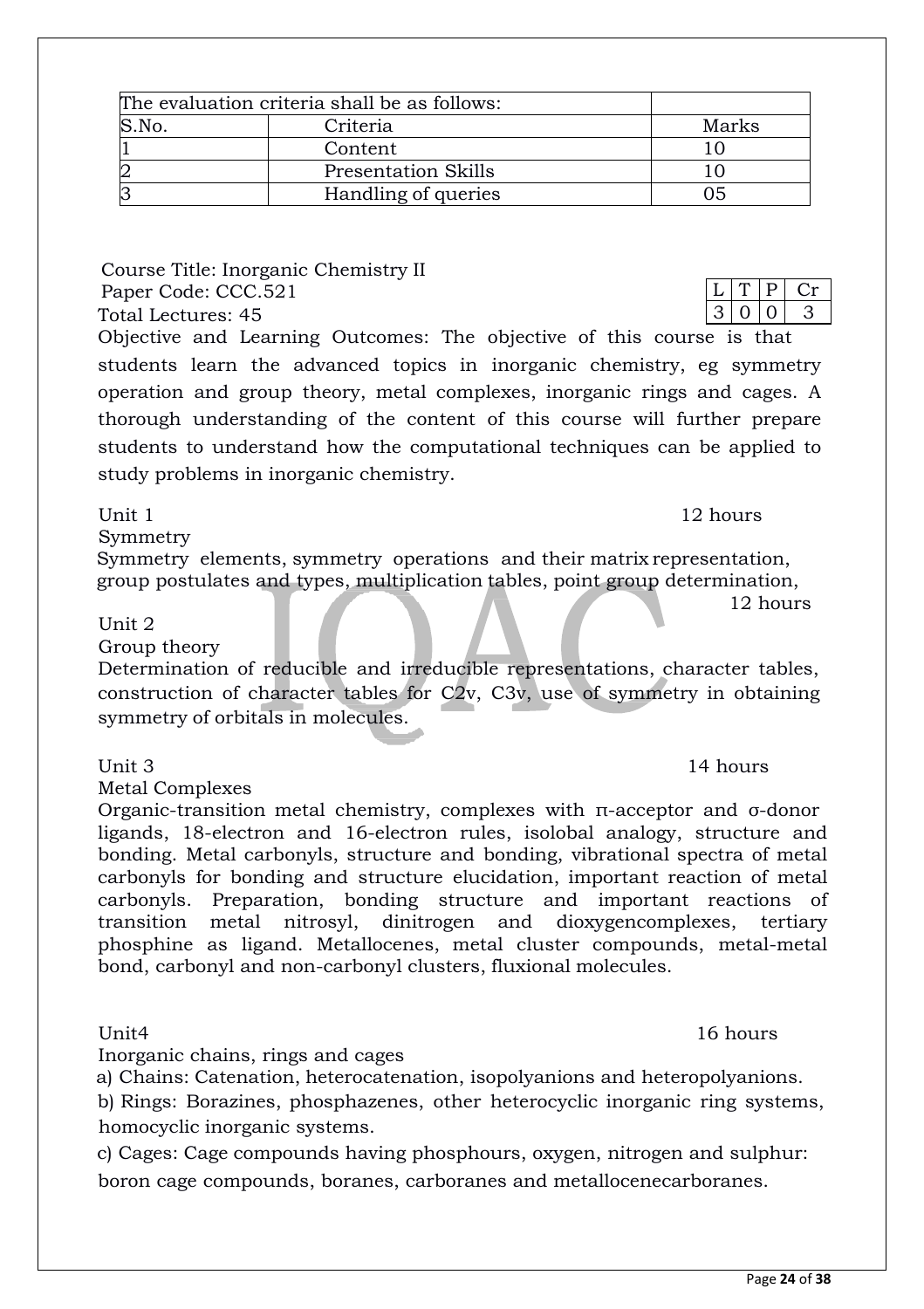Suggested Readings

- 1. Cotton, F.A.; Wilkinson Advanced Inorganic Chemistry, 6th edition, 2007, John Wiley& Sons.
- 2. Huheey, J. E. Inorganic Chemistry: Principles of Structure and Reactivity, 4th edition, 2006, Dorling Kindersley (India) Pvt. Ltd.
- 3. Greenwood, N.N. and Earnshaw, A. Chemistry of the Elements, 2nd edition, 2005 (reprinted), Butterworth-Heinemann, A division of Read Educational & Professional Publishing Ltd.
- 4. Lever, A.B.P. Inorganic Electronic Spectroscopy, 2nd edition, 1984, Elsevier Science Publishers B.V.
- 5. Carlin, R. L. and Van Duyneveldt, A.J. Magnetic Properties of Transition Metal Compounds, Inorganic Chemistry Concepts 2, Springerverlag New York Inc., 1977.
- 6. Shriver, D.F.; Atkins, P.W. Inorganic Chemistry, 5th edition, 2010, Oxford University Press.
- 7. Earnshaw, A. Introduction to Magnetochemistry, 1968, Academic Press.
- 8. Dutta, R.L.; Syanal, A. Elements of Magnetochemistry, 2nd edition, 1993, Affiliated East West Press.
- 9. Drago, Russell S. Physical Methods for Chemists, 2nd edition, 1992, Saunders College Publishing

Course Title: Organic Chemistry II

Paper Code: CCC.522

Total Lectures: 45

 $T$  P Cr  $3 \mid 0 \mid 0 \mid 3$ 

Objective and Learning Outcomes: The objective of this course is that students learn the advanced topics in organic chemistry eg. stereochemistry, photochemistry, pericyclic and cycloaddition reaction, sigmatropic rearrangements. A thorough understanding of the content of this course will further prepare students to understand how the computational techniques can be applied to study problems in advanced organic reactions.

Unit 1 12 hours

Stereochemistry: Elements of symmetry, chirality, projection formulae, configurational and conformational isomerism in acyclic and cyclic compounds; stereogenicity, stereoselectivity, enantioselectivity, diastereoselectivity, racemic mixture and their resolution, D/L, R/S, *E*/*Z* and *cis*/*trans* configurational notations, *threo* and *erythro* isomers, methods of resolution, optical purity, enantiotopic and diastereotopic atoms, groups and faces, stereospecific and stereoselective synthesis, asymmetric synthesis, optical activity in the absence of chiral carbon (biphenyls, allenes and spiranes), chirality due to helical shape, stereochemistry of the compounds containing nitrogen, sulphur and phosphorus, conformational analysis of cyclic compounds such as cyclopentane, cyclohexane, cyclohexanone derivatives, decalins, 1,2, 1,3- , 1,4-disubstituted cyclohexane derivatives and D-Glucose, effect of conformation on reactivity, conformation of sugars.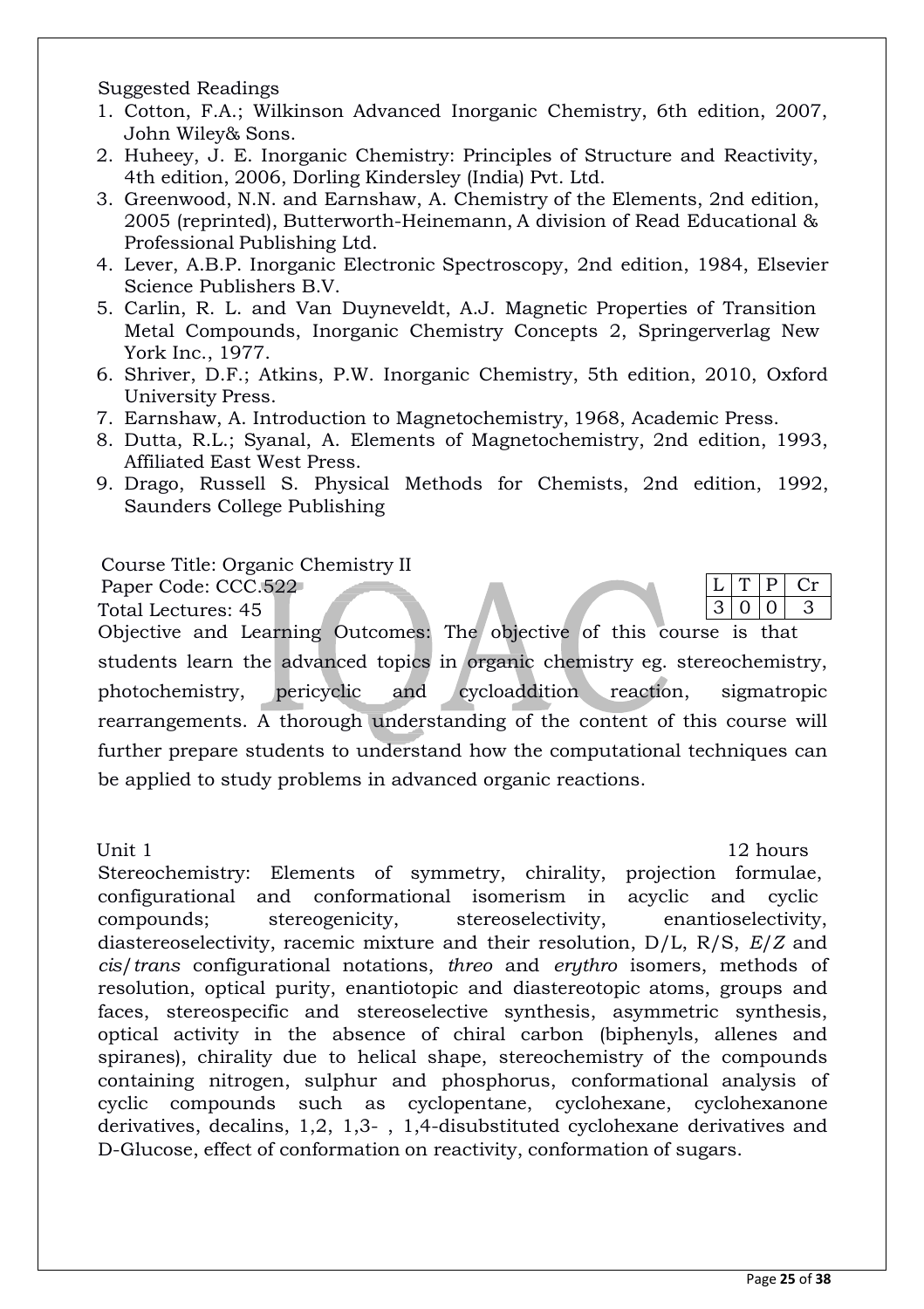Unit 2 12 hours Photochemistry: Jablonski diagram, singlet and triplet states, photosensitization, quantum efficiency, photochemistry of carbonyl compounds, Norrish type-I and type-II cleavages, Paterno-Buchi reaction, Photoreduction,  $Di \pi$  – methane rearrangement.

Photochemistry of aromatic compounds, Photo-Fries reactions of anilides, Photo-Fries rearrangement, Barton reaction, Singlet molecular oxygen reactions.

Pericyclic chemistry:

Introduction, Phases, nodes and symmetry properties of molecular orbitals in ethylene, 1,3-butadiene, 1,3,5-hexatriene, allyl cation, allyl radical, pentadienyl cation and pentadienyl radical.

Electrocyclic reactions: Conrotation and disrotation, 4n and 4n+2 systems. Woodward-Hoffmann rules. (i) Symmetry properties of HOMO of open chain partner (ii) Conservation of orbital symmetry and correlation diagrams.

Cycloaddition reactions: Suprafacial and antarafacial interactions.  $π<sup>2</sup> + π<sup>2</sup>$  and  $\pi^4$  +  $\pi^2$  cycloadditions and stereochemical aspects. Diels-Alder reaction. Woodward-Hoffmann Selection rules. Explanation for the mechanism by (i) Conservation of orbital symmetry and correlation diagrams (ii) FMO theory Sigmatropic reactions: [1,j] and [i,j] shifts; suprafacial and antarafacial, selection rules for [l, j] shifts; Cope and Claisen rearrangements; explanation for the mechanism by (i) symmetry properties of HOMO (ii) Introduction to cheletropic reactions and the explanation of mechanism by FMO theory.

Unit 4 14 hours

Rearrangements: General mechanistic considerations-nature of migration, migratory aptitude, mechanistic study of the following rearrangements: Pinacolpinacolone, Wagner-Meerwein, Benzil-Benzillic acid, Favorskii, Neber, Beckmann, Hofmann, Curtius, Schmidt, Carroll, Claisen, Cope, Gabriel– Colman, Smiles and Sommelet–Hauser rearrangements.

Selective Name Reactions: Ene/Alder-ene reaction, Dakin reaction, Reformatsky, Robinson annulation, Michael addition, Hofmann-Loffler Fretag, Chichibabin reaction.

Suggested Readings

- 1. Acheson, R.M. An introduction to the Chemistry of Heterocyclic Compounds, 3rd ed, 1976 Wiley India Pvt. Ltd.
- 2. Clayden, J., Greeves, N., Warren, S. and Wothers, P. Organic Chemistry, 2nd ed, 2012, Oxford University Press.
- 3. Ahluwalia, V. K. and Parasar R. K. Organic Reaction Mechanism, 4th ed, 2011, Narosa Publishing House (P) Ltd., New Delhi.
- 4. Bansal, R. K. A Textbook of Organic Chemistry, 5th edition, 2010, New Age International (P) Ltd., New Delhi.
- 5. Bansal R.K. Organic Reaction Mechanism,2010, New Age International (P) Ltd., New Delhi.

### Unit 3 and 16 hours and 16 hours and 16 hours and 16 hours and 16 hours and 16 hours and 16 hours and 16 hours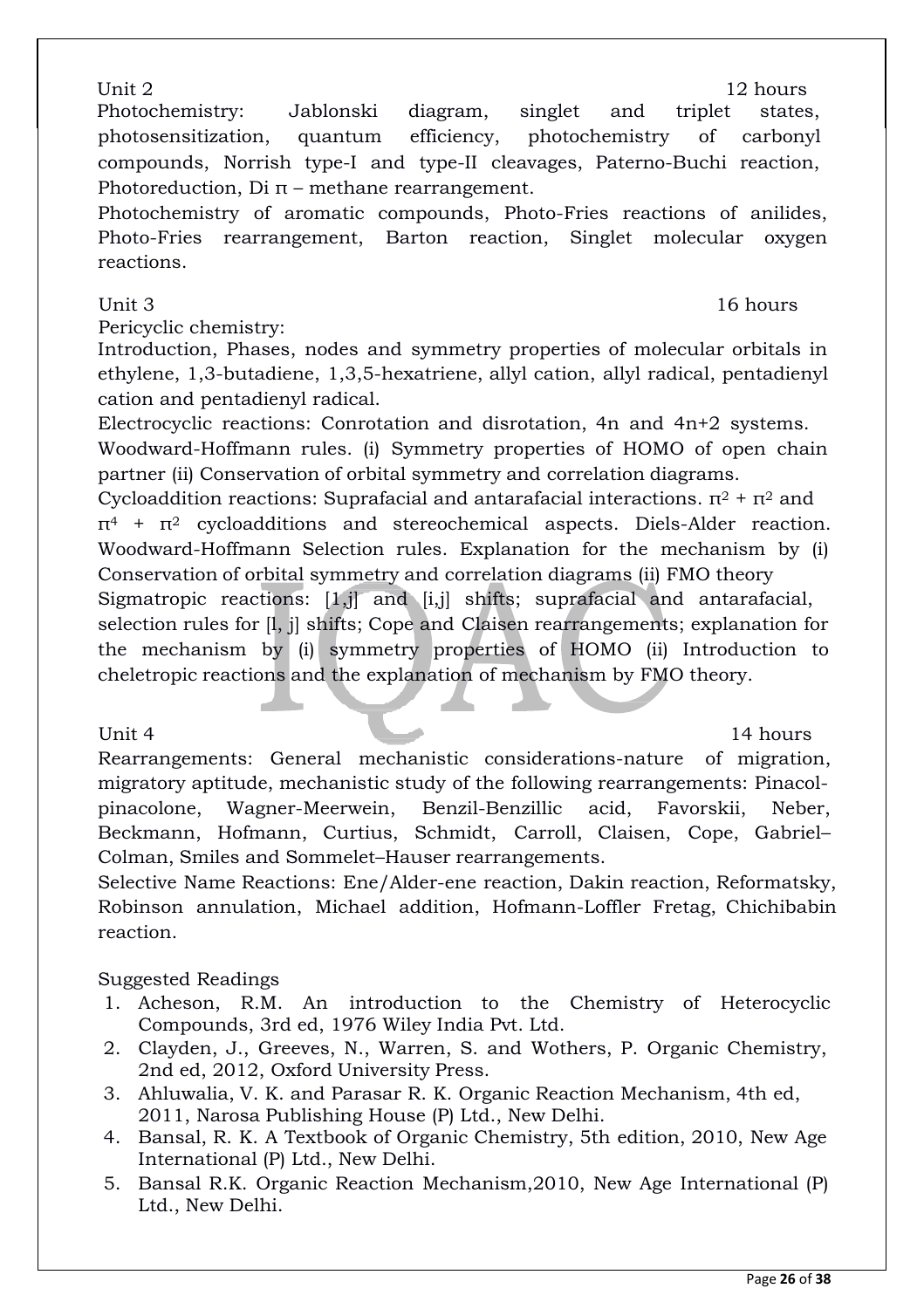- 6. Bansal, R.K. Hetrocyclic Chemistry, 5th edition, 2010, New Age International (P) Ltd., New Delhi.
- 7. Carey B. F. A., Sundberg R.J., Advanced Organic Chemistry Part A, 4th ed, 2002, Kluwer Academic Publishers.
- 8. Carey B. F. A., Sundberg R.J., Advanced Organic Chemistry Part B, 5th ed, 2007, Springer Science and Business Media Ltd.
- 9. Finar, I.L. Organic Chemistry Volume 1, 6th edition, 2012, Pearson Education UK.
- 10. Gilchrist, T.L. (1997). Heterocyclic Chemistry, 3rd edition, 1997, Addison Wesley Longman Publishers, US.
- 11. Gupta R.R., Kumar M. and Gupta V. Heterocyclic Chemistry-II Five Membered Heterocycles Vol. 1-3, 2010, Springer Verlag, India.
- 12. Joule, J.A. and Mills, K. Heterocyc1ic Chemistry, 5th edition,2010, Blackwell Publishers, New York.
- 13. Kalsi, P.S. Organic Reactions and Their Mechanisms. 3rd edition, 2010, New Age International, New Delhi.
- 14. Lowry, T. H. and Richardson K. S. Mechanism and Theory in Organic Chemistry, 3rd edition, 1998, Addison-Wesley Longman Inc., New York.
- 15. Morrison, R.T. and Boyd, R.N. Organic Chemistry, 6th edition, 2011, Prentice- Hall of India, New Delhi.
- 16. Mukherjee, S.M. and Singh, S.P. Reaction Mechanism in Organic Chemistry. 3rd edition, 2009, Macmillan India Ltd., New Delhi.
- 17. Katritzky, A. R., Ramsden, C. A., Joule, J. A. and Zhdankin V. V. Handbook of Heterocyclic Chemistry, 3rd edition, 2010, Elsevier UK.
- 18. Smith, M. B. March's Advanced Organic Chemistry: Reactions, Mechanisms and Structure, 7th Edition, 2013, John Wiley & Sons.
- 19. Sykes, P. A Guide Book to Mechanism in Organic Chemistry, 6th edition, 1997, Prentice Hall.
- 20. Norman, R.O.C. and Coxon, J.M. Principles of Organic Synthesis, 3rd edition, 1998, Nelson Thornes, Blackie Academic & Professional.

Course Title: Density Functional Theory

Paper Code: CCC.529, Credits: 3

Total Lecture: 45

Objective and Learning Outcomes: This is a specialization course for students of Computational Chemistry. The objective of this course is to make the students understand the basics of Density Functional Theory (DFT), which is a popular electronic structure method. With the increasing power of computers, DFT-based calculations are emerging as a useful tool to characterize the properties of molecules and materials. This course will review the various theories/approximations necessary to understand most popular framework of modern DFT.

Unit-I 12 hours

Many-body Approximations: Schrodinger equation and its solution for one electron and two electron systems, Hamiltonian of many particles system, Born-Oppenheimer approximation, Hartree theory, Idea of self consistency, Exchange energy and interpretation, Identical particles and spin, Hartree-Fock theory,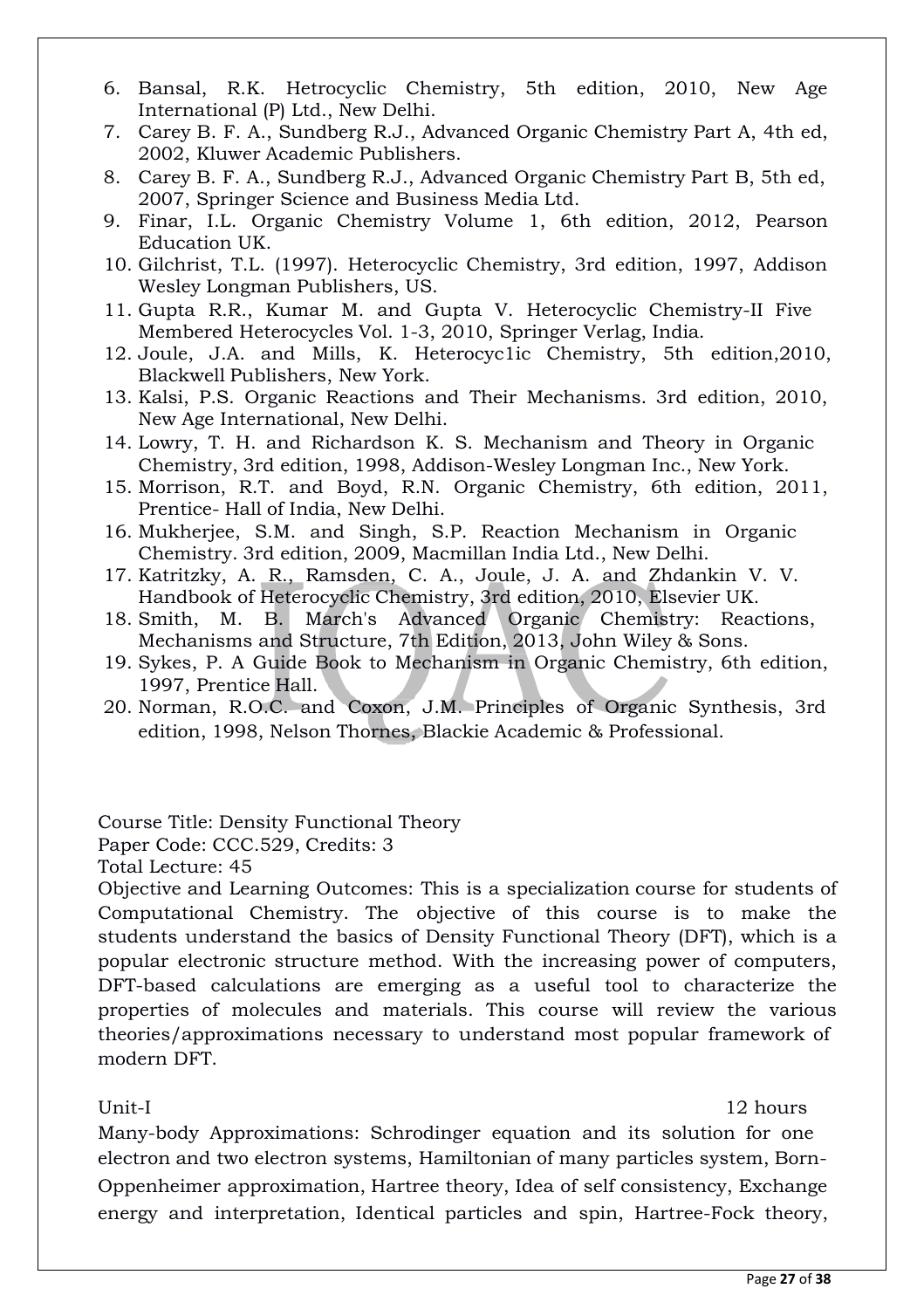Antisymmetric wavefunctions and Slater determinant, Koopmans' theorem, Failures of Hartree-Fock in solid state, Correlation energy, Variational principle, Connection between Quantum Mechanics,Variational Principle and Classical Mechanics.

Unit-II 11 hours From Wave Functions to Density Functional: Idea of functional, Functional derivatives, Electron density, Thomos Fermi model, Hohenberg-Kohn theorems, Approximations for exchange-correlation: Local density approximation (LDA) and local spin density approximation (LSDA), Gradient expansion and generalized gradient approximation (GGA), Hybrid functionals and meta-GGA approaches. Self-interaction corrections (SIC).

Unit-III 11 hours

Practical Implementation of Density Functional Theory (DFT): Kohn-Sham formulation: Plane waves and pseudopotentials, Janak's theorem, Ionization potential theorem, Self consistent field (SCF) methods, Understanding why LDA works, Consequence of discontinuous change in chemical potential for exchange-correlation, Strengths and weaknesses of DFT.

Unit-IV 11 hours

Electronic Structure with DFT: Free electron theory, Band theory of solids, Tight-binding method, Semiconductors, Band structure, Density of states. Interpretation of Kohn-Sham eigenvalues in relation with ionization potential, Fermi surface and band gap.

## Suggested Readings

- 1. Richard M. Martin, Electronic Structure: Basic Theory and Practical Methods, (Cambridge University Press, 2004)
- 2. Robert G. Parr and Weitao Yang, *Density Functional Theory of Atoms and Molecules*, (Oxford University Press, 1994).
- 3. David S. Sholl and Janice A. Steckel, *Density Functional Theory: A Practical Introduction* (John Wiley and Sons, 2009).
- 4. June Gunn Lee, *Computational Materials Science: An Introduction*, (CRC Press 2011)
- 5. C. Kittel, *Introduction to Solid State Physics* (Wiley India (P) Ltd., New Delhi, India) 2007

Course Title: Introduction to Quantum Dynamics Paper Code: CCC.530

| Total Lecture: 45 |  |
|-------------------|--|

Course Objective and Learning Outcomes: This course will introduce the basic aspects of time dependent quantum wavepacket dynamics to Masters students.

Unit I 12 hours

 $L[T|P|Cr$  $3 | 0 | 0 | 3$ 

Separation of electronic and nuclear motions: adiabatic representation, Born-Oppenheimer approximation, Hellmann-Feynman theory, diabatic representation, transformation between two representations, crossing of adiabatic potentials.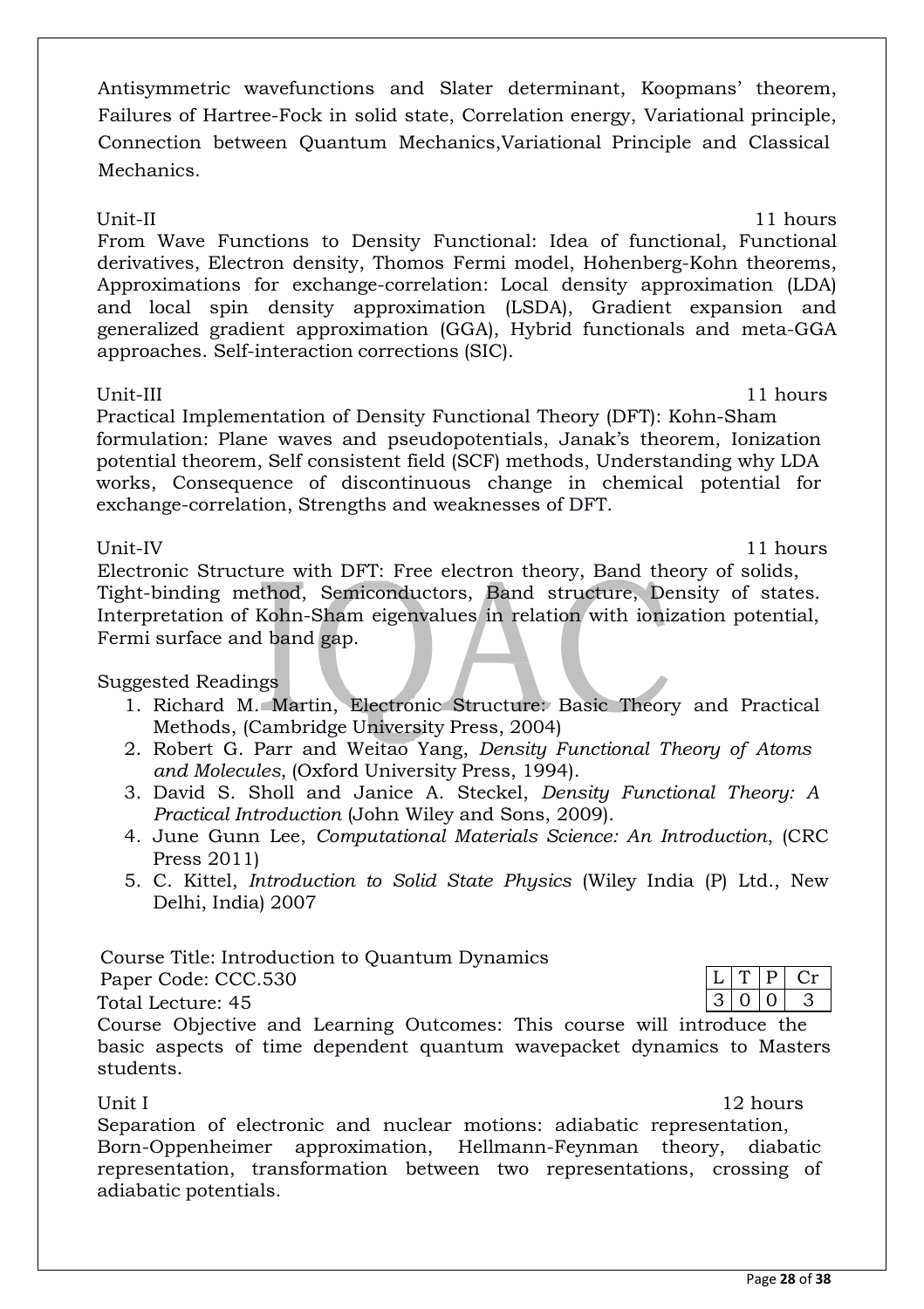TDSE: separation of variables and reconstitution of the wavepacket, expectation values, free-particle wavepacket:

centre and dispersion of the wavepacket.

Unit II 11 hours

Gaussian wavepacket: Gaussian free particle, general properties of Gaussian wavepackets, Gaussian in a quadratic

potential. Correspondence between Classical and Quantum Dynamics: Ehrenfest's Theorem, Bohmian Mechanics and the Classical limit.

Unit III 11 hours

Spectra as Fourier transforms of wavepacket correlation functions. 1D barrier scattering: wavepacket formulation of reflection and transmission coefficients, cross-correlation function and S-matrix.

Unit IV and the set of the set of the set of the set of the set of the set of the set of the set of the set of the set of the set of the set of the set of the set of the set of the set of the set of the set of the set of t

Numerical methods for solving the TDSE: spectral projection and collocation, pseudospectral basis, gaussian quadrature, represntation of the hamiltonian in the reduced space, discrete variable representation, Fourier method, time propagation.

Suggested Readings

- 1. D. J. Tannor, *Introduction to Quantum Mechanics: A Time-dependent Perspective*, University Science Books, 2006.
- 2. Edited by R E Wyatt and J Z H Zhang, *Dynamics of Molecules and Chemical Reactions*, CRC Press, 1996.
- 3. K. C. Kulander, *Time-dependent Methods for Quantum Dynamics*, Elsevier Science, 1991.
- 4. J. Z. H. Zhang, *Theory and application of Quantum Molecualr Dynamics*, World Scientific Publishing Company, 1998.
- 5. Edited by M Brouard and C Vallance, *Tutorials in Molecular Reaction Dynamics,* Royal Society of Chemistry, 2010.
- 6. Edited by D. A. Micha, I. Burghardt, *Quantum Dynamics of Complex Molecular Systems*, Springer-Verlag, 2006.

### SEMESTER III

Course Title: Electronic Structure Theory Paper Code: CCC.556 Total Hours: 60

Objective and Learning Outcomes: This is an advanced course for students who specialize in Computational Chemistry. The objective of this course is that students learn the techniques of molecular quantum chemistry (eg. Hartree-Fock SCF and Roothaan-Hartree-Fock method, CI Interaction, CCSD, CCSD(T), Kohn-Sham equations) and apply them to study chemical and biochemical problems.

Unit I and 16 hours and 16 hours and 16 hours and 16 hours and 16 hours and 16 hours and 16 hours and 16 hours Review of molecular structure calculations, Hartree-Fock SCF method for molecules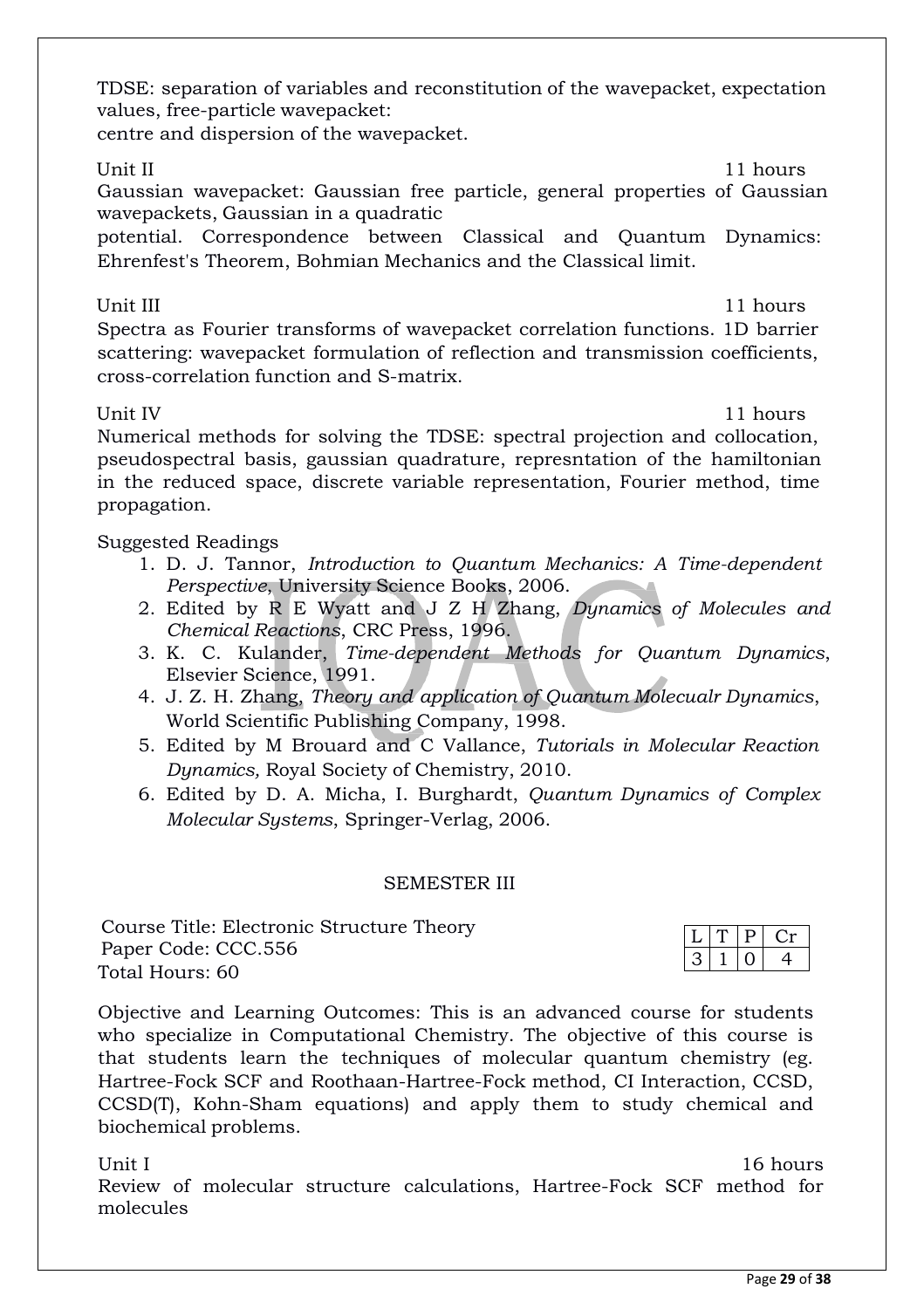### Unit II and the set of the set of the set of the set of the set of the set of the set of the set of the set of the set of the set of the set of the set of the set of the set of the set of the set of the set of the set of t Roothaan-Hartree-Fock method, selection of basis sets.

Unit III 14 hours Configuration Interaction, Multi-Configuration Self-Consistent Field, Multi-Reference Configuration Interaction, Many-Body Perturbation Theory, Coupled Cluster Method.

Energy as a functional of charge density, Kohn-Sham equations. Molecular mechanics methods, minimization methods, QSAR.

Suggested Readings

- 1. Introduction to Computational Chemistry, F. Jensen, 2nd edition, Wiley-Blackwell (2006).
- 2. Molecular Quantum Mechanics, P. W. Atkins and R. S. Friedman, 3rd ed, OUP, Oxford (1997).
- 3. Quantum Chemistry, H. Eyring, J. Walter and G.E. Kimball, (1944) John Wiley, New York.
- 4. Quantum Chemistry, I.N. Levine, 5th edition (2000), Pearson Educ., Inc., New Delhi.
- 5. Modern Quantum Chemistry: Introduction to Advanced Electronic Structure, A. Szabo and N. S. Ostlund, (1982), Dover, New York.

Course Title: Fundamentals of Molecular Simulations

Paper Code: CCC.554

Total Lecture: 60

Course Objective and Learning outcomes: The objective of this subject is to ensure that a student learns modelling of molecular structures and understanding the dynamics of the structural transitions, which will help them use the techniques of molecular simulations in their further potential careers in academia and industry.

Unit I 15 hours Molecular Modeling and Structure - molecular modeling today: overview of problems, tools, and solution analysis, minitutorials with protein and nucleic acid structure as example.

Force Fields and Molecular Representation – (a) Intramolecular Interactions, (b) Non-bonded Interactions – London (van der Waals) Interactions, Electrostatic Interactions, (c) Hydrogen Bonds, (d) Constraints and Restraints,

(e)United Atom and Other Coarse-Grained Approaches, (f) Non-pairwise Interactions, (g) How accurate are force fields?

Example: Protein, Nucleic Acid, Small Molecule Force Field, Water Models.

Unit II 15 hours Methods for Simulating Large Systems

(a) Non-bonded Cutoffs – Shifted Potential and Shifted Force, Switching Functions, Neighbor Lists, (b) Boundaries

– Periodic Boundary Conditions, Stochastic Forces at Spherical Boundary, (c) Long-range Interactions – The Ewald Sum, The Reaction Field Method

Unit IV and the Unit IV and the Unit IV and the Unit IV and the Unit IV and the Unit IV and the Unit IV and the U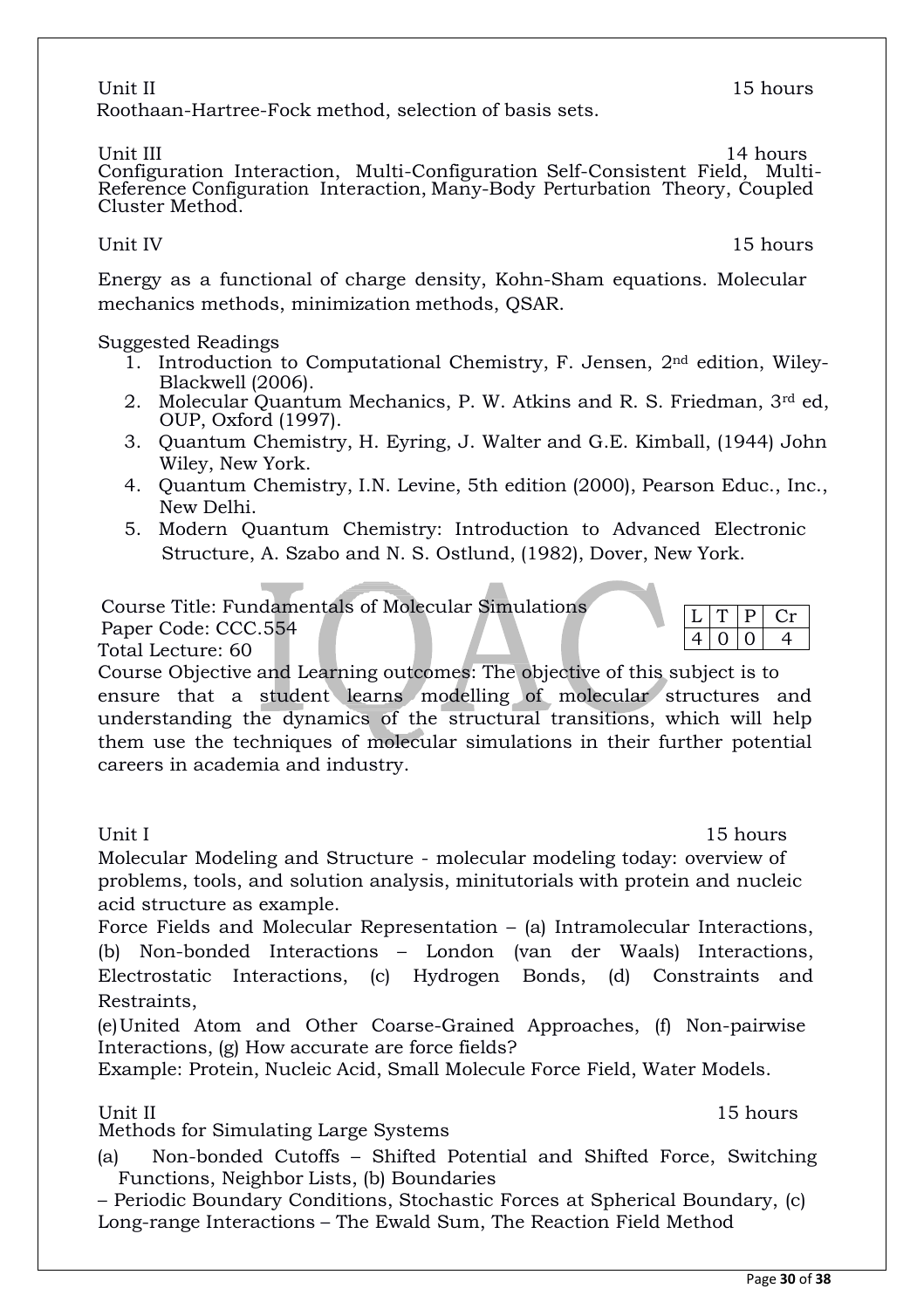Unit III 15 hours<br>Energy Minimization and Related Analysis 15 hours Minimization and Related Analysis Techniques

(a)Steepest Descent, (b) Conjugate Gradient, (c) Newton-Raphson, (d) Comparison of Methods, (e) Advanced Techniques: Simulated Annealing, Branch-and-bound, Simplex, (f) What's the big deal about the minimum? Introduction to Equilibrium Statistical Mechanics

(a) Phase space, Ergodicity, and Liouville's theorem, (b) Ensemble theory, Thermodynamic averages - Microcanonical Ensemble, Canonical Ensemble, Other MD Simulation Related Ensembles (c) Statistical Mechanics of Fluids

Simulation Methods:

Monte Carlo: (a) MC integration and Markov chains, (b) The Metropolis method, (c) Biased MC

Molecular Dynamics: (a) Classical Mechanics: Equations of Motion, (b) Finite Difference Methods: Verlet

Algorithm, Velocity Verlet, The Time Step: Practical Issues, Multiple time-step algorithms (c) Constraint

Dynamics: Fundamental concepts, SHAKE and RATTLE, (d) Temperature: Maxwell-Boltzmann distribution of

velocities, (e) Temperature Control: Velocity Scaling, Andersen's Method, Nose-Hoover Dynamics, (f) Pressure

Control: Andersen's Method, Nose-Hoover Method, Rahman-Perrinilo Method, (g) Calculating properties from MD trajectories, (h) Hybrid MC,

Free Energy: (a) Perturbation Methods, (b) TI (Thermodynamic Integration) Brownian dynamics and the Langevin Equation.

Suggested Readings

- 1. Computer Simulation of Liquids, by M.P. Allen and D.J. Tildesley, (QC 145.2.A43 1992)
- 2. Understanding molecular simulation, by Daan Frenkel and Berend Smit, (QD 461 .F86 1996)
- 3. Andrew R.Leach Molecular Modelling Principles and applications . (2001) II ed . Prentice Hall.

Course Title: Molecular Simulations Lab (Practical)

Paper Code: CCC.555

Total Lecture: 90

Course Objective and Learning outcomes: The objective of this subject is to ensure that a student gains practical in-hand experience of various modeling and classical simulation tools, including, but not limited those that are used in macromolecular modeling. The course will help the students learn the use the techniques of molecular simulations, which will enhance their employability in their further potential carrers in academia and industry.

- 1. Linux basics and remote computing
- 2. Coordinate generations and inter-conversions of small molecules
- 3. Energy minimizations and optimization, *ab initio methods*
- 4. Advanced Visualization Software and 3D representations with VMD
- 5. Introduction to PDB Data
- 6. Secondary Structure Prediction, Fold Recognition

# $T | P | Cr$  $0 6 3$

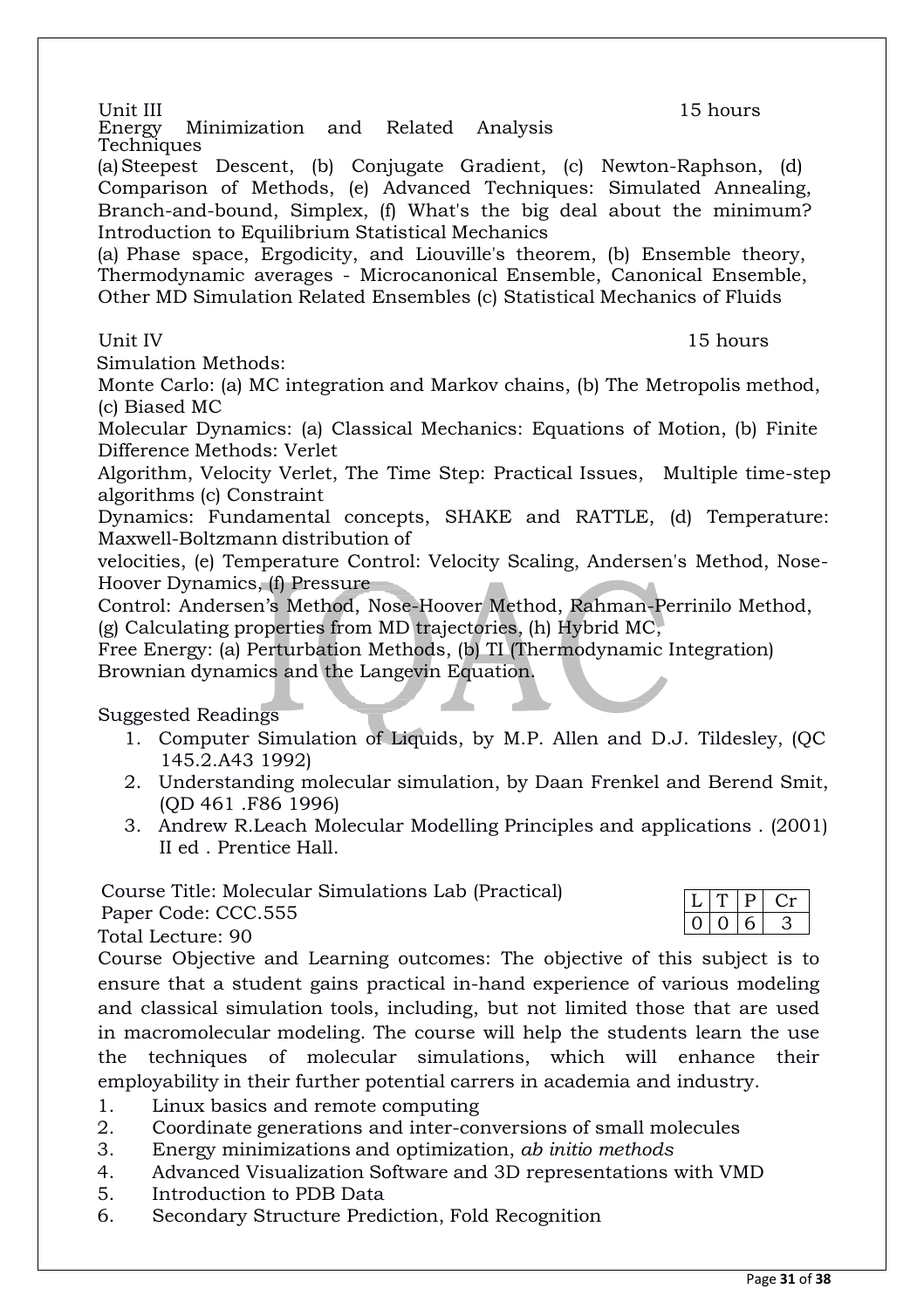Page **32** of **38**

### 7. Molecular Dynamics with GROMACS

- a. Water liquid structure and dynamics
- b. Simulation of Ionic Solutions
- c. Simulation of Protein in Water
- d. Simulation of Membrane Proteins
- e. Simulations of DNA
- 8. Review of Molecular Dynamics Principles

### Suggested Readings

- 1. Andrew R.Leach Molecular Modelling Principles and applications . (2001) II ed . Prentice Hall.
- 2. Fenniri, H. "Combinatorial Chemistry A practical approach",(2000) Oxford University Press, UK.
- 3. Lednicer, D. "Strategies for Organic Drug Discovery Synthesis and Design"; (1998) Wiley International Publishers.
- 4. Gordon, E.M. and Kerwin, J.F "Combinatorial chemistry and molecular diversity in drug discovery" (1998) Wiley-Liss Publishers.

Course Title: Bio-inorganic and Biophysical Chemistry Paper Code: CHM.553 Total Contact Hours: 45

Learning objective and outcomes: To provide knowledge of structure, function, and physicochemical properties of biomolecules. The students will acquire knowledge of structure and biological functions of proteins and enzymes and the role of metals in biology.

Inorganic Chemistry of Enzymes - I

Metalloporphyrins: Hemoglobin and myoglobin, nature of heme-dioxygen binding, model systems, cooperativity in hemoglobin, physiology of myoglobin and hemoglobin, structure and function of haemoglobin and myoglobin. Other iron-prophyrin biomolecules, peroxidases and catalases, cytochromes, cytochrome P450 enzymes, other natural oxygen carriers, hemerythrins, electron transfer. Biochemistry of iron, iron storage and transport, ferritin, transferrin, bacterial iron transport.

Inorganic Chemistry of Enzymes - II

Metallothioneins: Ferridoxins, carboxypeptidase, carbonic anhydrase, blue copper proteins, superoxide dismutase, hemocyanines, photosynthesis, respiration and photosynthesis; chlorophyll and photosynthetic reaction center.

Enzymes: Structure and function, inhibition and poisoning vitamin B12 and B12 coenzymes metallothioneins, nitrogen fixation, in-vitro and in-vivo nitrogen fixation, bio-inorganic chemistry of Mo and W.

Unit 1 11 hours

Unit 2 11 hours

 $T$  P Cr  $3 | 0 | 0 | 3$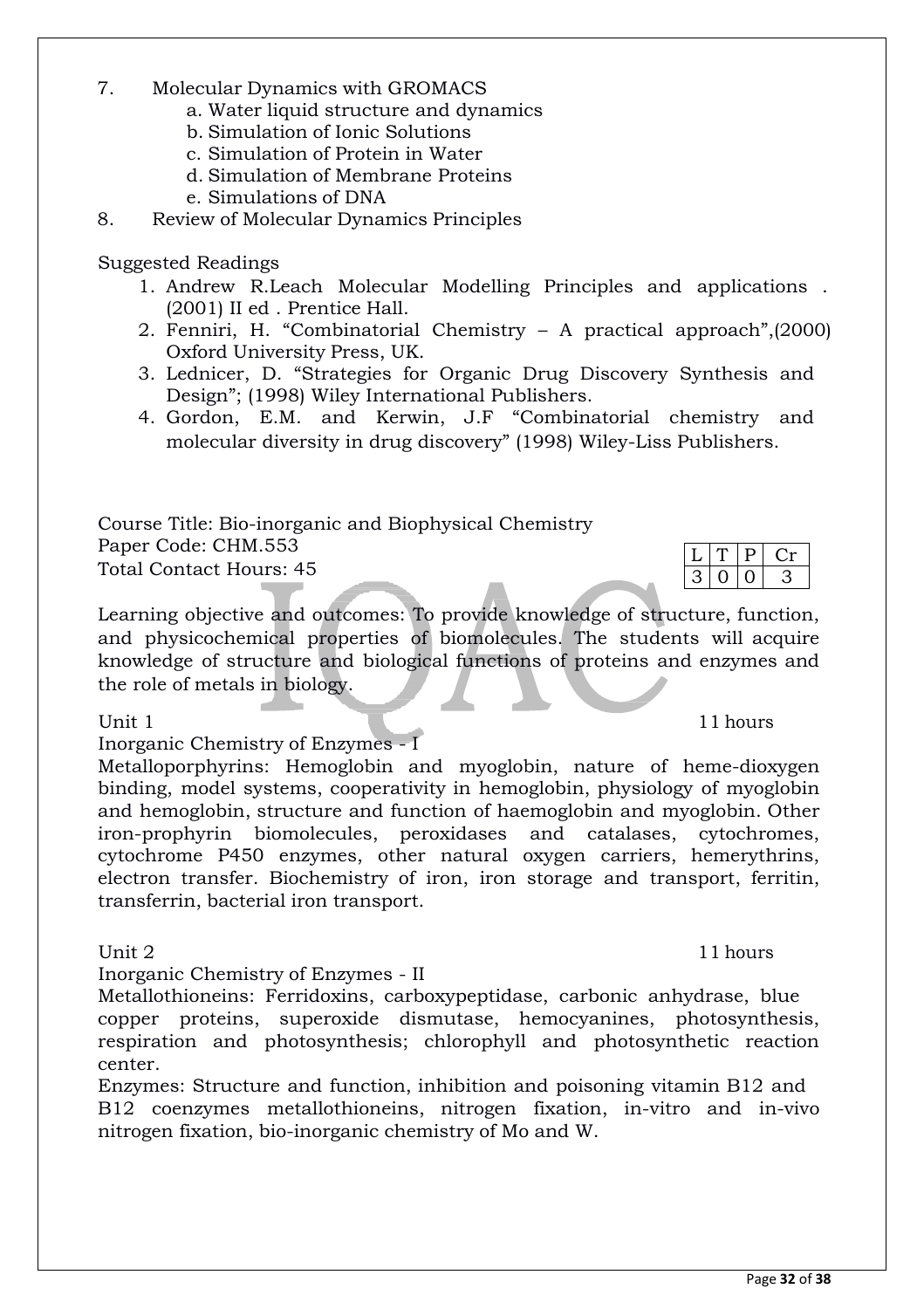Metal Ions in Biological Systems

Role of metal ions in replication and transcription process of nucleic acids. Biochemistry of calcium as hormonal messenger, muscle contraction blood clotting, neurotransmitter, metals in the regulation of biochemical events. Metal complexes for therapeutic uses (cisplatin, carboplatin, non platinum metal complexes).

### Unit 4 12 hours

Biophysical Chemistry

Principles of biophysical chemistry (pH, buffer, reaction kinetics, thermodynamics), structure and physical properties of amino acids, physical principle of structure, function, and folding of proteins, conformations of proteins (Ramachandran plot, secondary, tertiary and quaternary structure; domains; motif and folds), determination of protein structures by spectroscopic methods (CD, FTIR, NMR), thermodynamics of protein folding by spectroscopic and calorimetric methods, ultrafast folding dynamics study by laser flash photolysis, protein conformational study by NMR and fluorescence spectroscopy, measurement of hydrodynamic radii by dynamic light scatter

Suggested Readings

- 1. Huheey, J. E.,Keiter,E. A. AndKeiter, R.L. Inorganic Chemistry Principles of Structure and Reactivity, 4th edition, 2006, Haper Collins.
- 2. Douglas, B., McDaniel,D. AndAlexander, J. Concepts and Models of Inorganic Chemistry, 3rd edition, 2006, John Wiley and Sons.
- 3. Cotton, F.A. andWilkinson, G. Advanced Inorganic Chemistry: A Comprehensive Text, John Wiley, 5th ed.
- 4. Elschenbroich,Ch. and Salzer,A. Organometallics. A Concise Introduction, 2nd edition, 1992, Wiley-VCH.
- 5. Atkins, P., Overtone, T., Rourke, J., Weller, J. And Armstrong, F. Shriver and Atkin'sInorganic Chemistry, 5thedition, 2010, OUP.
- 6. Cowan, J.A. Inorganic Biochemistry: An Introduction, 2nd edition, 1997, Wiley – VCH,.
- 7. Lippard,S. J. Progress in Inorganic Chemistry,Vols. 18, 1991, Wiley-Interscience.
- 8. Lippard,S. J. Progress in Inorganic Chemistry,Vols. 38, 1991, Wiley-Interscience.
- 9. Lesk, A.M., Introduction to Protein Science: Architecture, Function, and Genomics, 2nd ed, 2010, OUP.
- 10. Cantor, C.R. and Schimmel, P.R., Biophysical Chemistry, 1980, Freeman.
- 11. Van Holde, K.E., Johnson, W.C. and Ho, P.S., Principles of Physical Biochemistry, 2nd ed, 2006, Pearson Education.
- 12. Harding, S.E. and Chowdhry, B. Z. Protein-Ligand Interactions, 2001, Oxford University Press.

Course Title: M.Sc. Project work I Paper Code: CCC.599 Course Objective and Learning Outcomes: The objective of dissertation part I would be to ensure that the student learns the nuances of the scientific

 $T$  P  $cr$  $0 \mid 12 \mid 6$ 

Unit 3 11 hours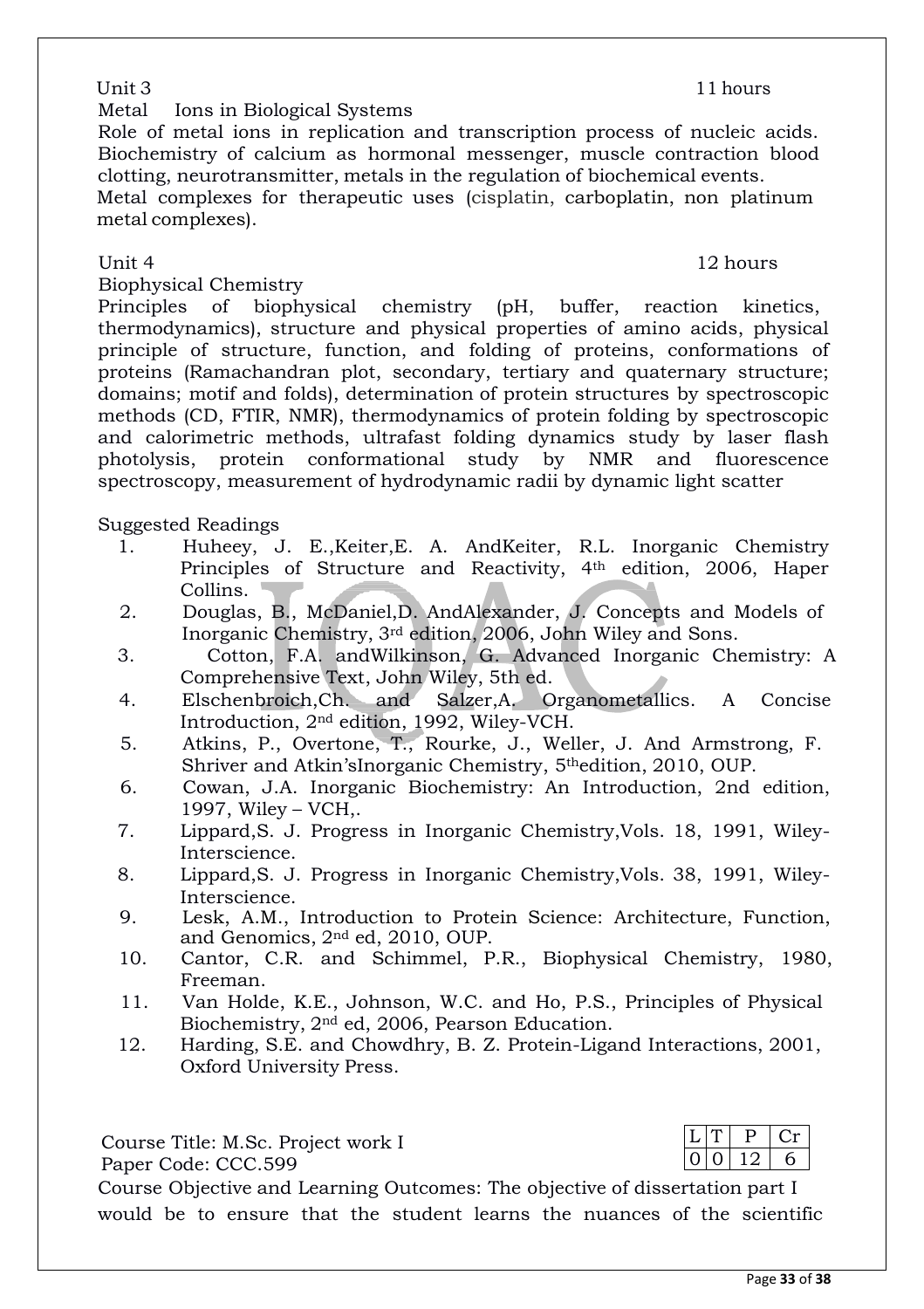research. Herein the student shall have to carry out the experiments to achieve the objectives as mentioned in the synopsis. The data collected as a result of experiments must be meticulously analyzed in light of established scientific knowledge to arrive at cogent conclusions.

The Evaluation criteria shall be multifaceted as detailed below:

| S.No.           | Criteria                              | Marks<br>allotted |
|-----------------|---------------------------------------|-------------------|
|                 | Theoretical work                      |                   |
| 1.              | Review of literature and Bibliography | 25                |
| 2.              | Identification of gaps in knowledge   | 15                |
| 3.              | Objective formulation                 | 15                |
| $\frac{4}{5}$ . | Methodology                           | 35                |
|                 | Presentation                          | 35                |
|                 | <b>Experimental Work</b>              |                   |
| 6.              | Continuous evaluation by guide        | 25                |
|                 | Total                                 | 150               |
|                 |                                       |                   |

The final presentation shall be evaluated by a three membered committee consisting of a. HOD/OHOD of the department

- b. Another teacher from allied department
- c. Supervisor (and Co-supervisor if applicable)

Of as recommended by School Board.

### SEMESTER IV

Course Title: Credit Seminar -II Paper Code: CCC.544

The objective of this course would be to ensure that the student learns the aspects of the seminar presentation. Herein, the student shall have to present a selective overview of a scientific problem with focus of literatural knowledge. The evaluation criteria shall be as follows:

| Marks |  |  |  |  |
|-------|--|--|--|--|
| 10    |  |  |  |  |
| 10    |  |  |  |  |
| 05    |  |  |  |  |
|       |  |  |  |  |

Course Title: M.Sc. Project work II Paper Code: CCC.599

Course Objective and Learning Outcomes: The objective of dissertation part II would be to ensure that the student learns the nuances of the scientific research. Herein the student shall have to carry out the experiments to achieve the objectives as mentioned in the synopsis. The data collected as a result of experiments must be meticulously analyzed in light of established scientific knowledge to arrive at cogent conclusions.

 $Cr$ 

 $0 | 0 | 2 | 1$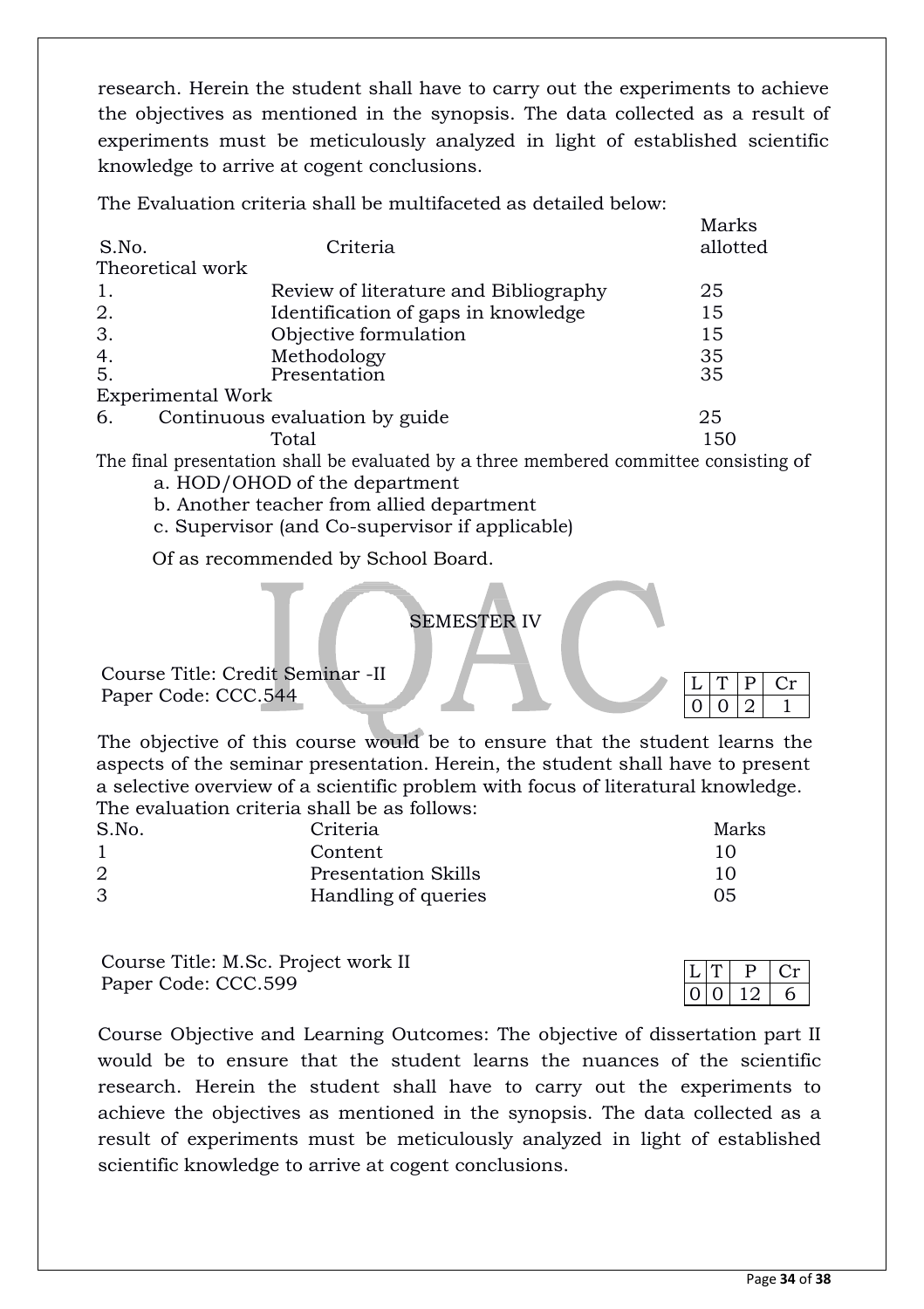The Evaluation criteria shall be multifaceted as detailed below:

|               |                                      | Total<br>marks |
|---------------|--------------------------------------|----------------|
|               |                                      | $150*$         |
|               |                                      | Marks          |
| S.No.         | Criteria                             | allotted       |
| '1.           | <b>Report Writing</b>                | 50             |
|               | Presentation and defense of research |                |
| 2.            | work                                 | 50             |
|               | Continuous evaluation of student by  |                |
| $\mathsf B$ . | Guide                                | 50             |
|               | Total                                | 150            |

The final presentation shall be evaluated by a three membered committee consisting of a. HOD / OHOD of the department

b. Another teacher from allied department

c. Supervisor (and Co-supervisor if applicable)

\*of as recommended by Schol Board.

Course Title: Biomolecular Modeling Lab (Practical)

Paper Code: CCC.571

Total Hours: 90

Course Objective and Learning Outcomes: The objective of this subject is to ensure that a student learns practical aspects of modelling of biomolecular structures.

- 1. Introduction to protein structure prediction
- 2. Homology or comparative modeling using MODELLER
- 3. Effect of sequence on model accuracy (eg. FABP)
	- a. Select template structures
	- b. How to validate protein structure
	- c. Validate homology model and compare with x-ray structure
- 4. Homology Modeling and MD Refinement
- 5. Molecular Recognition
	- a. Prediction of Protein-ligand interaction sites
- b. Prediction of Protein-nucleic acid interaction sites
- c. Prediction of Protein-protein interaction sites
- 6. Structure based Drug Designing
	- a. Molecular Docking
	- b. De Novo Ligand Design
	- c. Virtual Screening
	- Ligand based Drug Design
	- a.Pharmacophore Identification
	- b. QSAR
- 7. Special Topic: (a) Umbrella Sampling
	- (b) Free Energy Calculations
	- (c)Multicomponent Systems

Suggested Readings

- 1. Andrew R.Leach Molecular Modelling Principles and applications . (2001) II ed . Prentice Hall.
- 2. Fenniri, H. "Combinatorial Chemistry A practical approach",(2000) Oxford University Press, UK.

 $Cr$ 

 $0 \mid 6 \mid 3$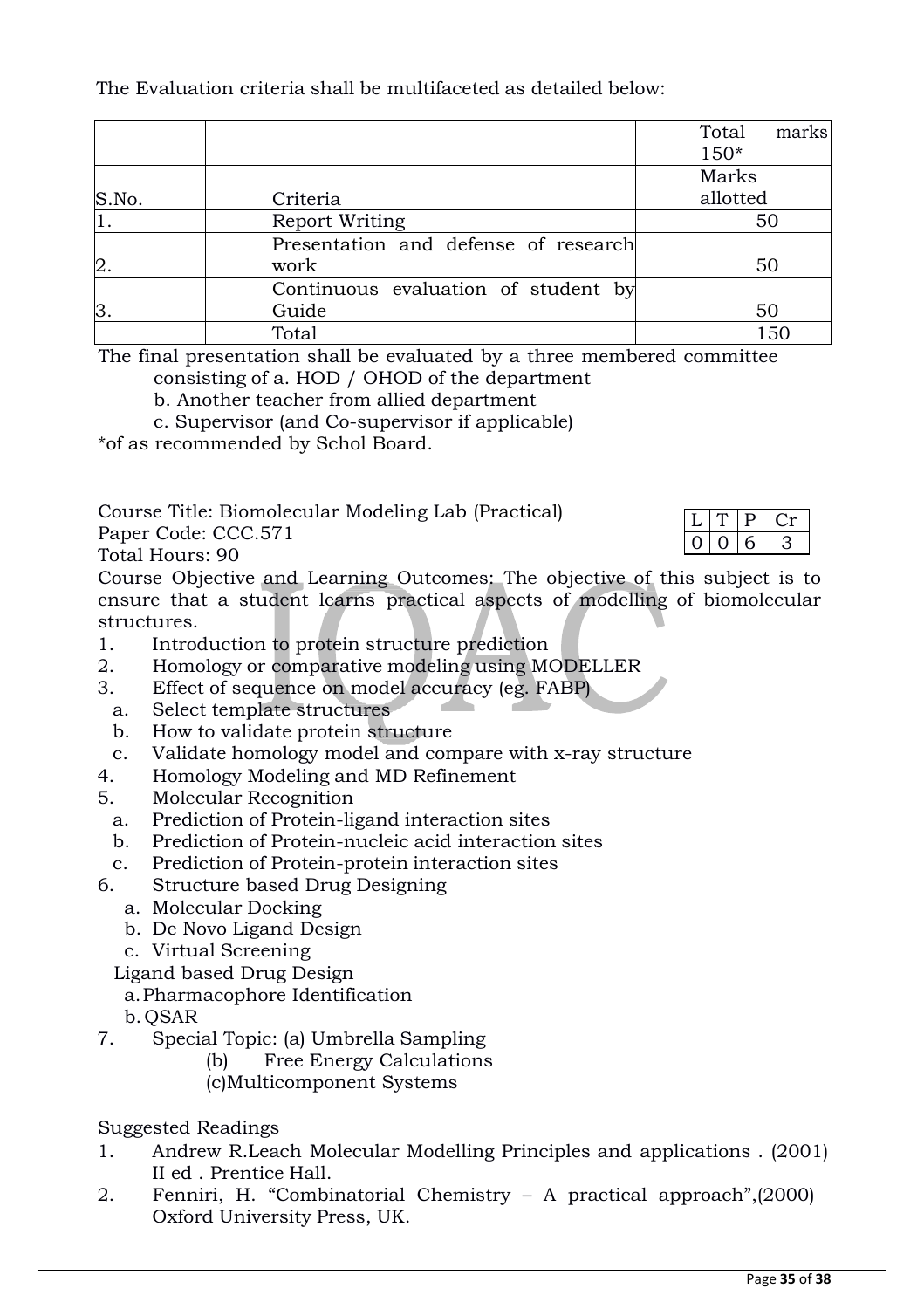- 3. Lednicer, D. "Strategies for Organic Drug Discovery Synthesis and Design"; (1998) Wiley International Publishers.
- 4. Gordon, E.M. and Kerwin, J.F "Combinatorial chemistry and molecular diversity in drug discovery" (1998) Wiley-Liss Publishers.

Course Title: Electronic Structure Theory Lab (Practical) Paper Code: CCC.572 Total Hours: 90

| L |  |  |
|---|--|--|
|   |  |  |

Course Objective and Learning Outcomes: This course will provide practical experience to the students through use of important Computational Chemistry softwares. Following experiments will be carried out in the lab.

- 1. Introduction to Gaussian calculations.
- 2. Carrying of conformational analysis of small molecules using G09.
- 3. Vibrational spectra, NMR spectra and TDDFT calculations using G09.
- 4. Modeling chemical reactions including transition state calculations.
- 5. 2D potential energy suface generation for two torsion angles.
- 6. Pseudopotential generation and testing of Si atom.
- 7. Functional and basis set dependent lattice constant and bulk modulus of Fe solid.
- 8. Total energy versus cell size and binding energy of H2 and H2O molecules.
- 9. Density of states and electronic band structure of bulk Si.
- 10. To study the structural and electronic properties of graphene and its nanoribbon.
- 11. Building macromolecules, extracting crystal structure/NMR coordinates and generating models for MD simulations. RESP charge calculation.
- 12. Energy minimization during MD simulations- Steepest descent and conjugate gradient methods.
- 13. Gas phase MD simulations.
- 14. MD simulations in implicit solvent.
- 15. MD simulations in Explicit solvents.

References

1.David S. Sholl and Janice A. Steckel, *Density Functional Theory: A Practical Introduction* (John Wiley and Sons, 2009).

2. <http://departments.icmab.es/leem/siesta/Documentation/Manuals/man> uals.html

[3.http://blogs.cimav.edu.mx/daniel.glossman/data/files/Libros/Exploring](http://blogs.cimav.edu.mx/daniel.glossman/data/files/Libros/Exploring) %20Chemistry%20With%20Electronic %20Structure%20Methods.pdf <http://ambermd.org/tutorials/>

Course Title: Biomolecular Modeling

Paper Code: CCC.573

Total Lectures: 60



Course Objective and Learning outcomes: The objective of this subject is to ensure that a student learns advanced modelling techniques for molecular modeling and understanding the dynamics of the structural transitions, which will help them to use those advanced modeling techniques further in their potential careers in academia and industry.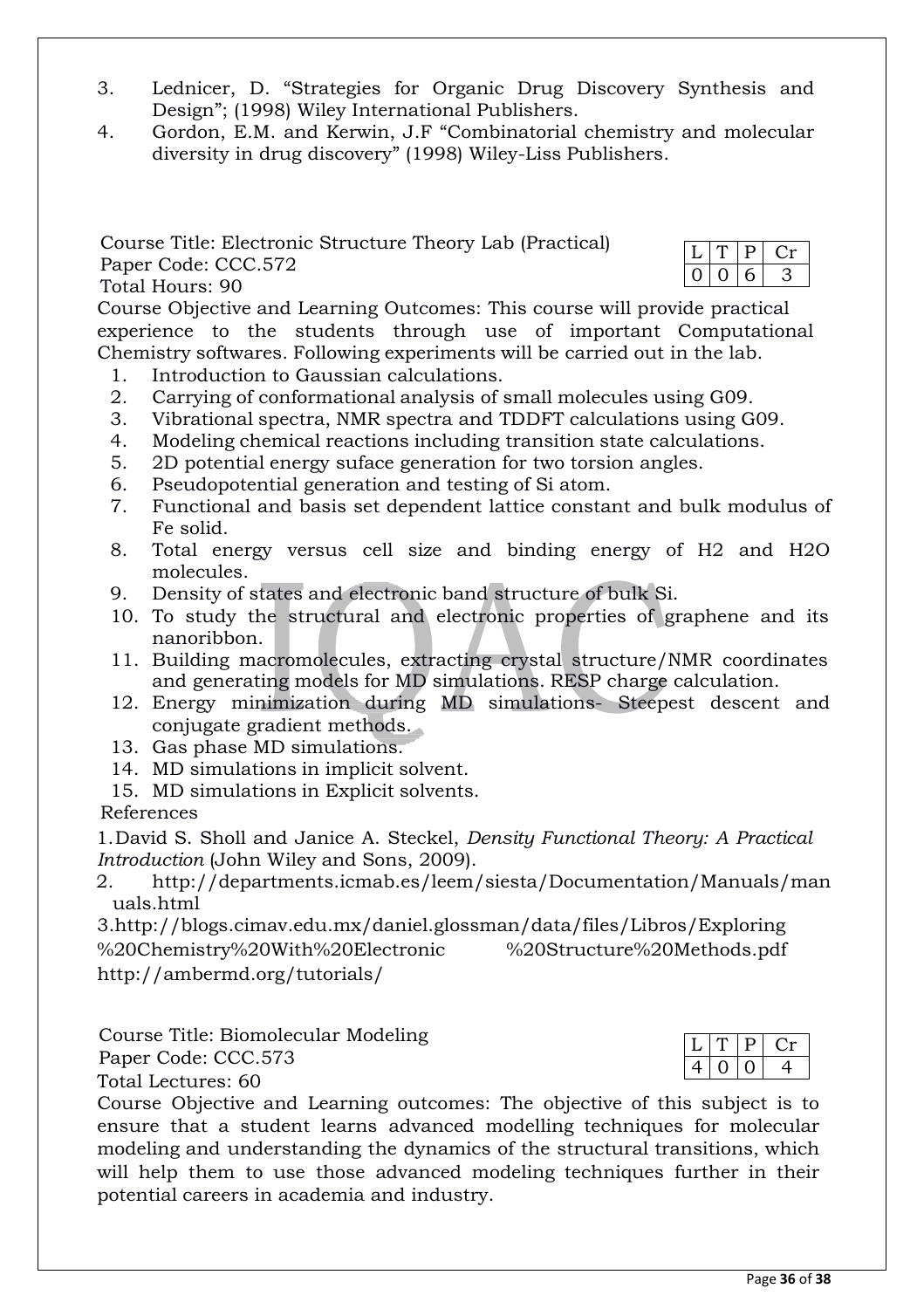| Unit I<br>15 hours<br>Introduction: What is Biomolecular Modeling and the importance of<br>Biomolecular Simulation. Principles of protein and nuclic acid structure:<br>Tertiary structure, Qaternary structure, Similarity of ternary and quaternary<br>structure<br>Protein secondary structure: Introduction, Hydrogen bond, Defining a<br>secondary structure element, Methods for predicting secondary structure<br>Experimental methods for protein structure<br>determination:<br>X-ray<br>crystallography, Nuclear magnetic resonance (NMR)                                            |
|------------------------------------------------------------------------------------------------------------------------------------------------------------------------------------------------------------------------------------------------------------------------------------------------------------------------------------------------------------------------------------------------------------------------------------------------------------------------------------------------------------------------------------------------------------------------------------------------|
| Unit II<br>15 hours<br>Basic concepts: Units and derivatives, Force field and energy landscape,<br>Truncation of nonbonded interactions<br>Sampling: Minimization and alogrithms, Molecular<br>Conformational<br>dynamics, Ensembles (statistical mechanics), Monte Carlo simulations<br>Solvation: Periodic boundary condition, Ewald summation, Implicit solvent<br>model and continuum electrostatics, Monte Carlo simulation on parallel<br>computers<br>Advanced Techniques: Replica-exchange molecular dynamics, Restraint<br>potentials, Free energy calculations, Membrane simulations |
| Unit III<br>15 hours<br>Protein tertiary structure modeling: Basic concepts, Protein folding and<br>dynamic simulation, Modeling protein sidechains, Comparative modeling,<br>Threading, Ab initio modeling, Combined modeling approaches, CASP: A blind<br>protein structure prediction competition<br>Introduction to protein design: "Rational" design efforts, Experimental<br>methods (directed evolution), Computational protein design                                                                                                                                                  |
| Unit IV<br>15 hours<br>Protein Interaction<br>Protein quaternary structure modeling: Basic concepts, Energy landscapes,<br>Docking algorithms - foundation, Docking algorithms - current & future,<br>Docking example, CAPRI, Protein Structure Initiative, Computational<br>proteomics<br>Designing protein-protein interfaces: Designing for affinity, Designing for<br>specificity                                                                                                                                                                                                          |
| Suggested Readings<br>1. Andrew R. Leach Molecular Modelling Principles and applications . (2001)<br>II ed. Prentice Hall.<br>2. Fenniri, H. "Combinatorial Chemistry - A practical approach", (2000)<br>Oxford University Press, UK.<br>3. Lednicer, D. "Strategies for Organic Drug Discovery Synthesis and<br>Design"; (1998) Wiley International Publishers.                                                                                                                                                                                                                               |

4. Gordon, E.M. and Kerwin, J.F "Combinatorial chemistry and molecular diversity in drug discovery" (1998) Wiley-Liss Publishers.